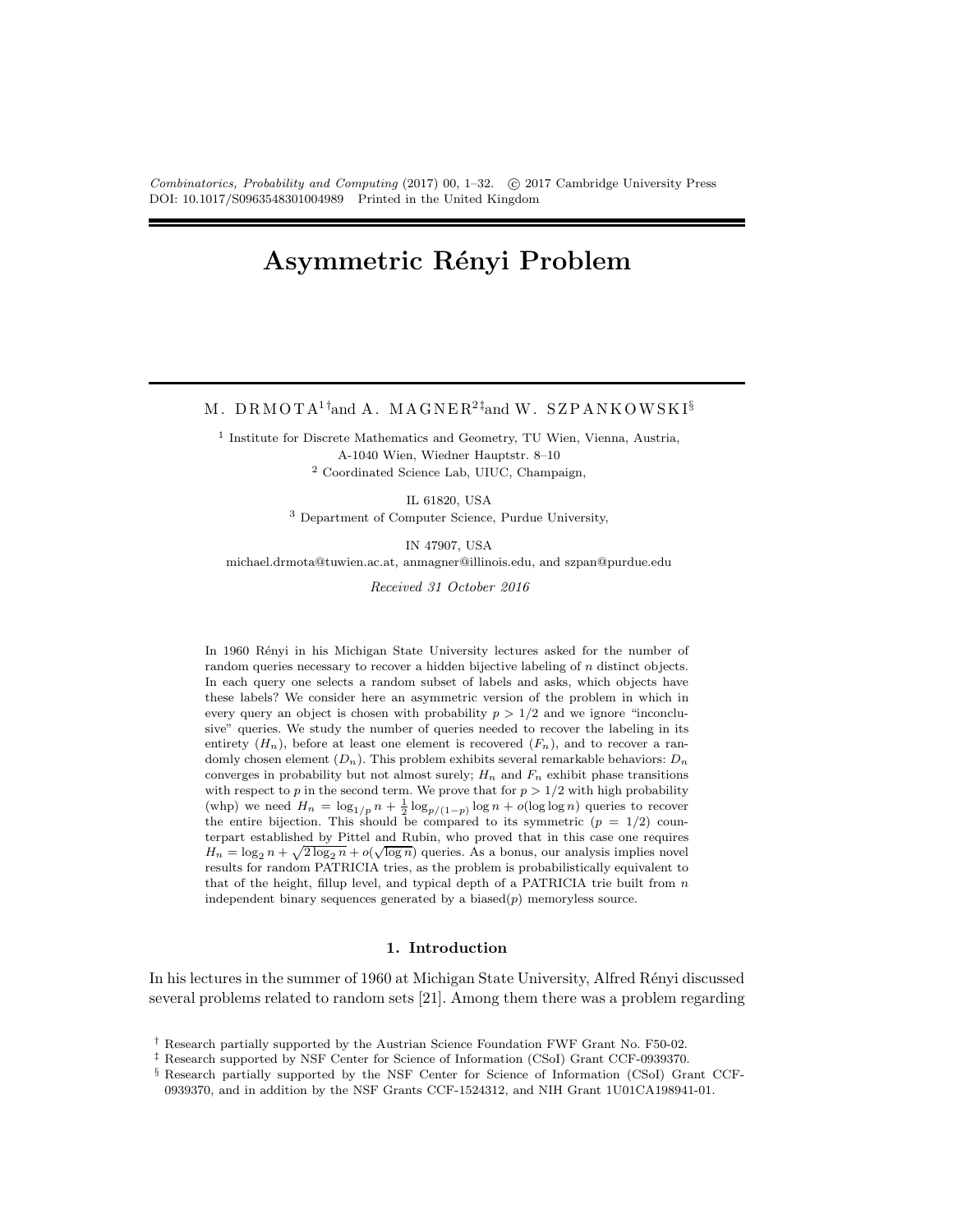recovering a labeling of a set  $X$  of  $n$  distinct objects by asking random subset questions of the form "which objects correspond to the labels in the (random) set  $B$ ?" For a given method of randomly selecting queries, R´enyi's original problem asks for the typical behavior of the number of queries necessary to recover the hidden labeling.

Formally, the unknown labeling of the set X is a bijection  $\phi$  from X to a set A of labels (necessarily with equal cardinality n), and a query takes the form of a subset  $B \subseteq A$ . The response to a query B is  $\phi^{-1}(B) \subseteq X$ .

Our contribution in this paper is a precise analysis of several parameters of Rényi's problem for a particular natural probabilistic model on the query sequence. In order to formulate this model precisely, it is convenient to first state a view of the process that elucidates its tree-like structure. In particular, a sequence of queries corresponds to a refinement of partitions of the set of objects, where two objects are in different partition elements if they have been distinguished by some sequence of queries. More precisely, the refinement works as follows: before any questions are asked, we have a trivial partition  $\mathfrak{P}_0 = X$  consisting of a single class (all objects). Inductively, if  $\mathfrak{P}_{i-1}$  corresponds to the partition induced by the first j – 1 queries, then  $\mathfrak{P}_j$  is constructed from  $\mathfrak{P}_{j-1}$  by splitting each element of  $\mathfrak{P}_{i-1}$  into at most two disjoint subsets: those objects that are contained in the preimage of the jth query set  $B_j$  and those that are not. The hidden labeling is recovered precisely when the partition of  $X$  consists only of singleton elements. An instance of this process may be viewed as a rooted binary tree (which we call the *partition refinement tree*) in which the *j*th level, for  $j \geq 0$ , corresponds to the partition resulting from  $j$  queries; a node in a given level corresponds to an element of the partition associated with that level. A right child corresponds to a subset of a parent partition element that is included in the subsequent query, and a left child corresponds to a subset that is not included. See Example 1 for an illustration.

Example 1 (Demonstration of partition refinement). *Consider an instance of the problem where*  $X = \begin{bmatrix} 5 \end{bmatrix} = \{1, ..., 5\}$ *, with labels*  $(d, e, a, c, b)$  *respectively (so A = \nepsilongsilongsilongsilongsilongsilongsilongsilongsilongsilongsilongsilongsilongsilongsilongsilongsilongsilongsilongsilo* {a, b, c, d, e}*). Consider the following sequence of queries:*



*Each level*  $j \geq 0$  *of the tree depicts the partition*  $\mathfrak{P}_j$ *, where a right child node corresponds to the subset of objects in the parent set which are contained in the response to the* j*th query. Singletons are only explicitly depicted in the first level in which they appear. We can determine the labels of all objects using the tree and the sequence of queries: for example, to determine the label of the object* 3*, we traverse the tree until we reach the leaf*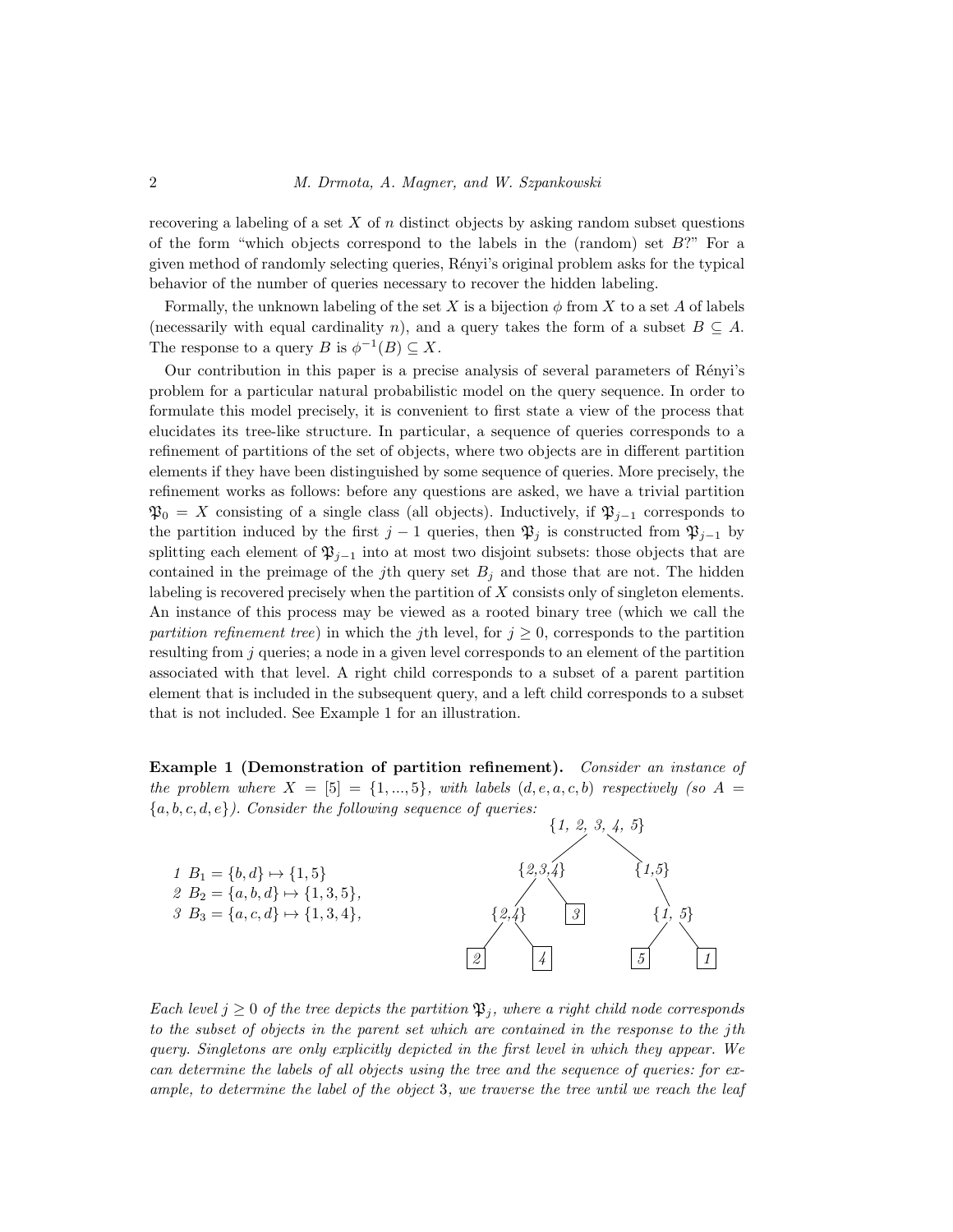*corresponding to* 3*. This indicates that the label corresponding to* 3 *is in the singleton set*

$$
\neg B_1 \cap B_2 = \{a, c, e\} \cap \{a, b, d\} = \{a\}.
$$

*Note that leaves of the tree always correspond to singleton sets.*

In this work we consider a version of the problem in which, in every query, each label is included independently with probability  $p > 1/2$  (the *asymmetric case*) and we *ignore inconclusive queries*. In particular, if a candidate query fails to non trivially split some element of the previous partition, we modify the query by deciding again independently whether or not to include each label of that partition element with probability  $p$ . We perform this modification until the resulting query splits every element of the previous partition non trivially. See Example 2.

Example 2 (Ignoring inconclusive queries). *Continuing Example 1, the query* B<sup>2</sup> *fails to split the partition element* {1, 5}*, so it is an example of an inconclusive query and would be modified in our model to, say,*  $B'_2 = \phi({1,3})$ *. The resulting refinement of partitions is depicted as a tree here. Note that the tree now does not contain non-branching paths and that* B<sup>2</sup> *is ignored in the final query sequence.*



We study three parameters of this random process:  $H_n$ , the number of such queries needed to recover the entire labeling;  $F_n$ , the number needed before at least one element is recovered; and  $D_n$ , the number needed to recover an element selected uniformly at random. Our objective is to present precise probabilistic estimates of these parameters.

The symmetric version (i.e.,  $p = 1/2$ ) of the problem (with a variation) was discussed by Pittel and Rubin in [20], where they analyzed the typical value of  $H_n$ . In their model, a query is constructed by deciding whether or not to include each label from A independently with probability  $p = 1/2$ . To make the problem more interesting, they added a constraint similar to ours: namely, a query is, as in our model, admissible if and only if it splits every nontrivial element of the current partition. In contrast with our model, however, Pittel and Rubin completely discard inconclusive queries (rather than modifying their inconclusive subsets as we do). Despite this difference, the model considered in [20] is probabilistically equivalent to ours for the symmetric case. Our primary contribution is the analysis of the problem in the asymmetric case  $(p > 1/2)$ , but our methods of proof allow us to recover the results of Pittel and Rubin.

The question asked by Rényi brings some surprises. For the symmetric model  $(p = 1/2)$ Pittel and Rubin [20] were able to prove that the number of necessary queries is with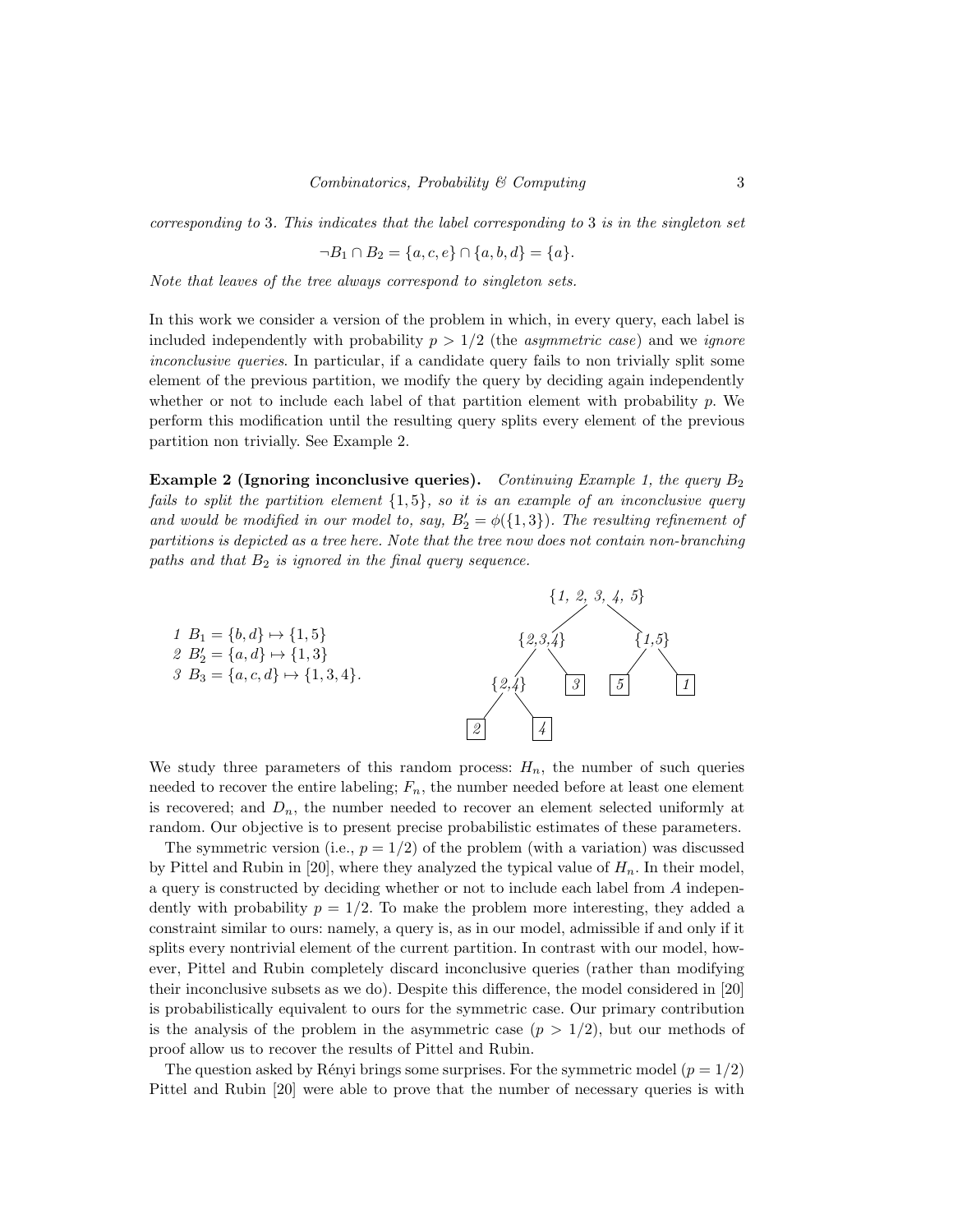high probability (whp) (see Theorem 2.1)

$$
H_n = \log_2 n + \sqrt{2 \log_2 n} + o(\sqrt{\log n}).\tag{1.1}
$$

In this paper, we develop a different method that could be used to re-establish this result and prove that for  $p > 1/2$  the number of queries grows whp as

$$
H_n = \log_{1/p} n + \frac{1}{2} \log_{p/q} \log n + o(\log \log n),\tag{1.2}
$$

where  $q := 1 - p$ . Note a phase transition in the second term. Moreover, this result is perhaps interesting in the sense that, for  $p > 1/2$ ,  $H_n$  exhibits the second-order behavior that Pittel and Rubin stated that they fully expected but did not find in the  $p = 1/2$ case [20]. We show that another phase transition, also in the second term, occurs in the asymptotics for  $F_n$  (see Theorem 2.2):

$$
F_n = \begin{cases} \log_{1/q} n - \log_{1/q} \log \log n + o(\log \log \log n) & p > q \\ \log_2 n - \log_2 \log n + o(\log \log n) & p = q = 1/2. \end{cases}
$$
(1.3)

We also state in Theorem 2.3 some interesting probabilistic behaviors of  $D_n$ . We have  $D_n/\log n \to 1/h(p)$  (in probability) where  $h(p) := -p \log p - q \log q$ , but we do not have almost sure convergence.

We establish these results in a novel way by considering first the *external profile*  $B_{n,k}$ , whose analysis was, until recently, an open problem of its own (the second and third authors gave a precise analysis of the external profile in an important range of parameters in [15, 16], but the present paper requires really nontrivial extensions). The external profile at level  $k$  is the number of bijection elements revealed by the  $k$ <sup>th</sup> query (one may also define the *internal* profile at level k as the number of non-singleton elements of the partition immediately after the kth query). Its study is motivated by the fact that many other parameters, including all of those that we mention here, can be written in terms of it. Indeed,  $Pr[D_n = k] = \mathbb{E}[B_{n,k}]/n$ ,  $H_n = \max\{k : B_{n,k} > 0\}$ , and  $F_n = \min\{k : B_{n,k} > 0\} - 1.$ 

We now discuss our new results concerning the probabilistic behavior of the external profile. We establish in [16, 15] precise asymptotic expressions for the expected value and variance of  $B_{n,k}$  in the *central range*, that is, with  $k \sim \alpha \log n$ , where, for any fixed  $\epsilon > 0$ ,  $\alpha \in (1/\log(1/q) + \epsilon, 1/\log(1/p) - \epsilon)$  (the left and right endpoints of this interval as  $\epsilon \to 0$  are associated with  $F_n$  and  $H_n$ , respectively). Specifically, it was shown that both the mean and the variance are of the same (explicit) polynomial order of growth (with respect to n). More precisely, expected value and variance grow for  $k \sim \alpha \log n$  as

$$
H(\rho(\alpha), \log_{p/q}(p^kn)) \frac{n^{\beta(\alpha)}}{\sqrt{C \log n}}
$$

where  $\beta(\alpha) < 1$  and  $\rho(\alpha)$  are complicated functions of  $\alpha$ , C is an explicit constant, and  $H(\rho, x)$  is a function that is periodic in x. The oscillations come from infinitely many regularly spaced saddle points that we observe when inverting the Mellin transform of the Poisson generating function of  $\mathbb{E}[B_{n,k}]$ . Finally, in [16] we prove a central limit theorem; that is,  $(B_{n,k} - \mathbb{E}[B_{n,k}])/\sqrt{\text{Var}[B_{n,k}]}\to \mathcal{N}(0,1)$  where  $\mathcal{N}(0,1)$  represents the standard normal distribution.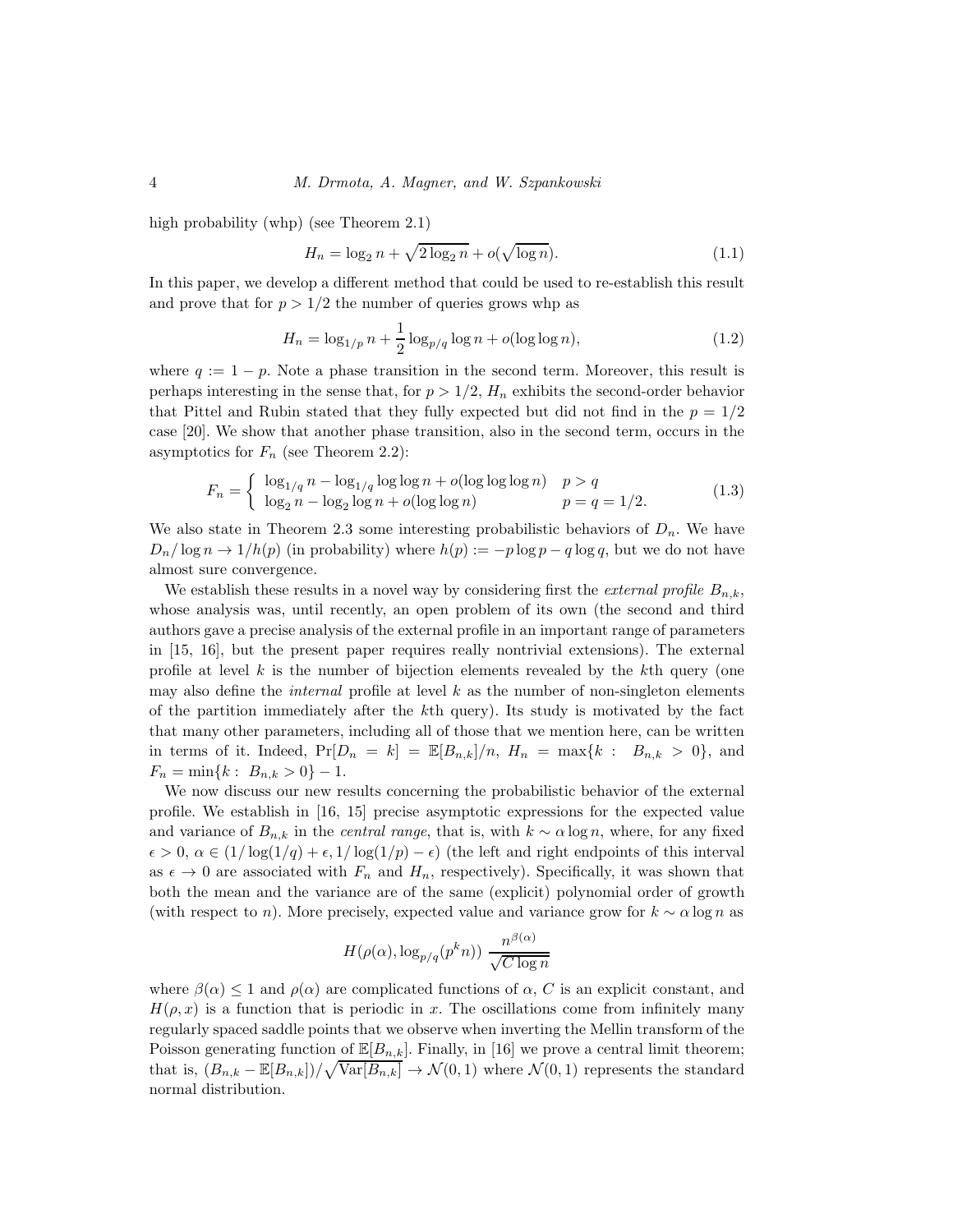In order to establish the most interesting results claimed in the present paper for  $H_n$ and  $F_n$ , the analysis sketched above does not suffice: we need to estimate the mean and the variance of the external profile *beyond* the range  $\alpha \in (1/\log(1/q) + \epsilon, 1/\log(1/p) - \epsilon)$ ; in particular, for  $F_n$  and  $H_n$  we need expansions at the left and right side (for  $\epsilon \to 0$ ), respectively, of this range.

Having described most of our main results, we mention an important equivalence pointed out by Pittel and Rubin [20]. They observed that their version of the Rényi process resembles the construction of a digital tree known as a PATRICIA trie<sup>1</sup> [14, 23]. In fact, the authors of [20] show that  $H_n$  is probabilistically equivalent to the height (longest path) of a PATRICIA trie built from  $n$  binary strings generated independently by a memoryless source with bias  $p = 1/2$  (that is, with a "1" generated with probability p; this is often called the *Bernoulli model with bias* p); the equivalence is true more generally, for  $p \geq 1/2$ . It is easy to see that  $F_n$  is equivalent to the fillup level (depth of the deepest full level),  $D_n$  to the typical depth (depth of a randomly chosen leaf), and  $B_{n,k}$  to the external profile of the tree (the number of leaves at level k; the internal profile at level  $k$  is similarly defined as the number of non-leaf nodes at that level). We spell out this equivalence in the following simple claim.

Lemma 1.1 (Equivalence of the Rényi problem with those of PATRICIA tries). *Any parameter (in particular,*  $H_n$ ,  $F_n$ ,  $D_n$ , and  $B_{n,k}$ ) of the Rényi process with *bias* p *that is a function of the partition refinement tree is equal in distribution to the same function of a random PATRICIA trie generated by* n *independent infinite binary strings from a memoryless source with bias*  $p \geq 1/2$ *.* 

Proof. In a nutshell, we couple a random PATRICIA trie and the sequence of queries from the Rényi process by constructing both from the same sequence of binary strings from a memoryless source. We do this in such a way that the resulting PATRICIA trie and the partition refinement tree are isomorphic with probability 1 (in fact, always isomorphic), so that parameters defined in terms of either tree structure are equal in distribution.

More precisely, we start with n independent infinite binary strings  $S_1, \ldots, S_n$  generated according to a memoryless source with bias  $p$ , where each string corresponds, in a way to be made precise below, to a unique element of the set of labels (for simplicity, we assume that  $A = [n]$ , and  $S_j$  is associated to the object j, for  $j \in [n]$ ; intuitively,  $S_j$  encodes the decision, for each query, of whether or not to include  $j$ ). These induce a PATRICIA trie  $T$ , and our goal is to show that we can simulate a Rényi process using these strings, such that the corresponding tree  $T_R$  is isomorphic to T as a rooted plane– oriented tree (see Example 2). The basic idea is as follows: we maintain for each string  $S_i$  an index  $k_i$ , initially set to 1. Whenever the Rényi process demands that we make a decision about

<sup>&</sup>lt;sup>1</sup> We recall that a trie is a binary digital tree, where data that are represented by binary strings are stored at leaves of the tree according to finite prefixes of the corresponding binary strings in a minimal way such that all appearing prefixes are different. A PATRICIA trie is a trie in which non-branching paths are compressed; that is, there are no unary paths.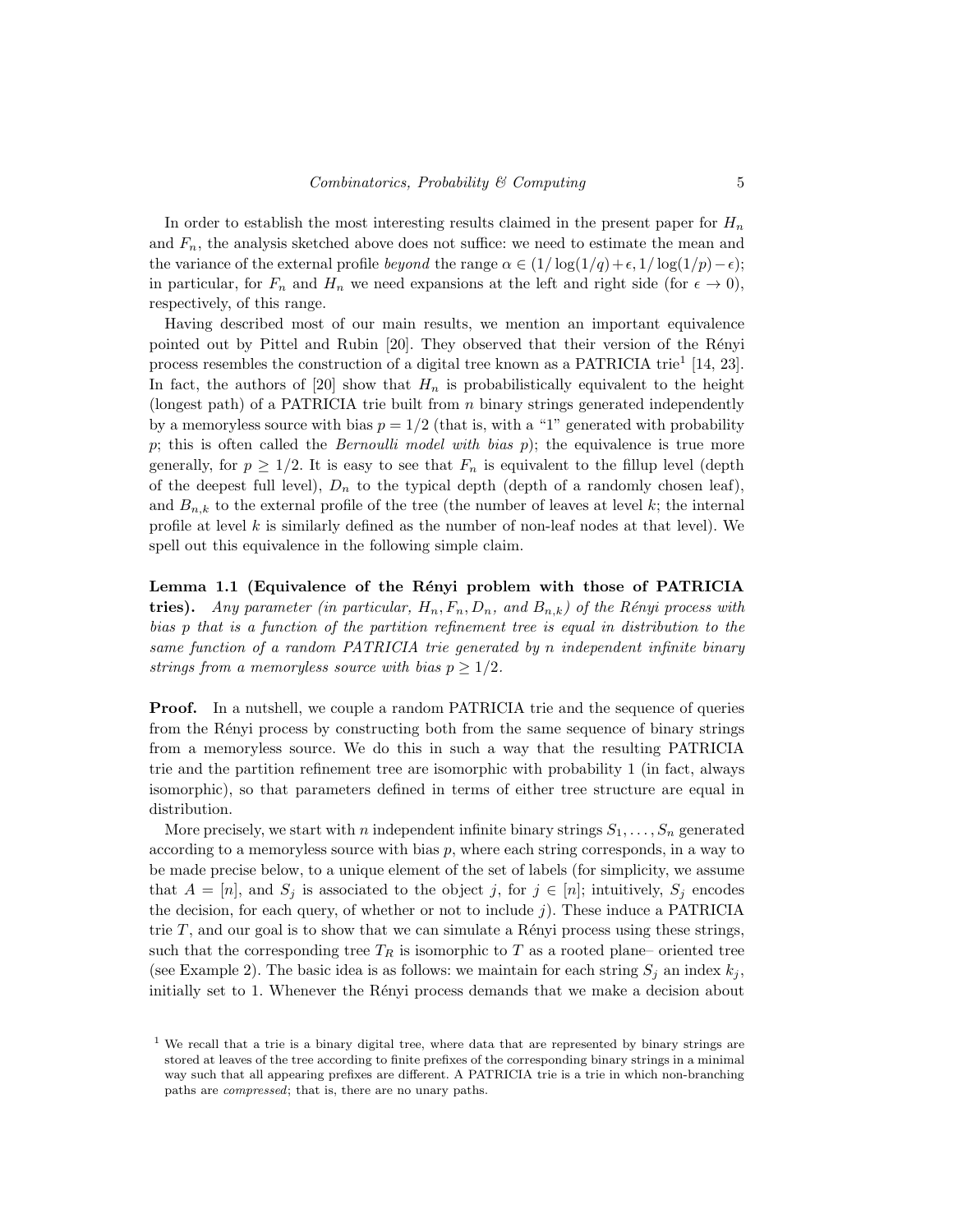whether or not to include label j in a query, we include it if and only if  $S_{i,k_i} = 1$ , and then increment  $k_i$  by 1.

Clearly, this scheme induces the correct distribution on queries. Furthermore, the resulting partition refinement tree (ignoring inconclusive queries) is easily seen to be isomorphic to  $T$ . Since the trees are isomorphic, the parameters of interest are equal in each case.  $\Box$ 

Thus, our results on these parameters for the Rényi problem directly lead to novel results on PATRICIA tries, and vice versa. In addition to their use as data structures, PATRICIA tries also arise as combinatorial structures which capture the behavior of various processes of interest in computer science and information theory (e.g., in leader election processes without trivial splits  $[12]$  and in the solution to Rényi's problem which we study here  $[20, 2]$ ).

Similarly, the version of the Rényi problem that allows inconclusive queries corresponds to results on tries built on  $n$  binary strings from a memoryless source. We thus discuss them in the literature survey below.

Now we briefly review relevant facts about PATRICIA tries and other digital trees when built over *n* independent strings generated by a memoryless source. Profiles of tries in both the asymmetric and symmetric cases were studied extensively in [18]. The expected profiles of digital search trees in both cases were analyzed in [7], and the variance for the asymmetric case was treated in [13]. Some aspects of trie and PATRICIA trie profiles (in particular, the concentration of their distributions) were studied using probabilistic methods in [4, 3]. The depth in PATRICIA for the symmetric model was analyzed in [2, 14] while for the asymmetric model in [22]. The leading asymptotics for the PATRICIA height for the symmetric Bernoulli model was first analyzed by Pittel [19] (see also [23] for suffix trees). The two-term expression for the height of PATRICIA for the symmetric model was first presented in [20] as discussed above (see also [2]). To our knowledge, precise asymptotics beyond the leading term for the height have not been given in the asymmetric case for either tries or digital search trees. Finally, in [15, 16], the second two authors of the present paper presented a precise analysis of the external profile (including its mean, variance, and limiting distribution) in the asymmetric case, for the range in which the profile grows polynomially. The present work relies on this previous analysis, but the analyses for  $H_n$  and  $F_n$  involve a significant extension, since they rely on precise asymptotics for the external profile outside this central range.

Regarding methodology, the basic framework (which we use here) for analysis of digital tree recurrences for profiles by applying the Poisson transform to derive a functional equation, converting this to an algebraic equation using the Mellin transform, and then inverting using the saddle point method/singularity analysis followed by depoissonization, was worked out in [18] and followed in [7]. While this basic chain is common, the challenges of applying it vary dramatically between the different digital trees, and this is the case here. As we discuss later (see (2.5) and the surrounding text), this variation starts with the quite different forms of the Poisson functional equations, which lead to unique analytic challenges.

The plan for the paper is as follows. In the next section we formulate more precisely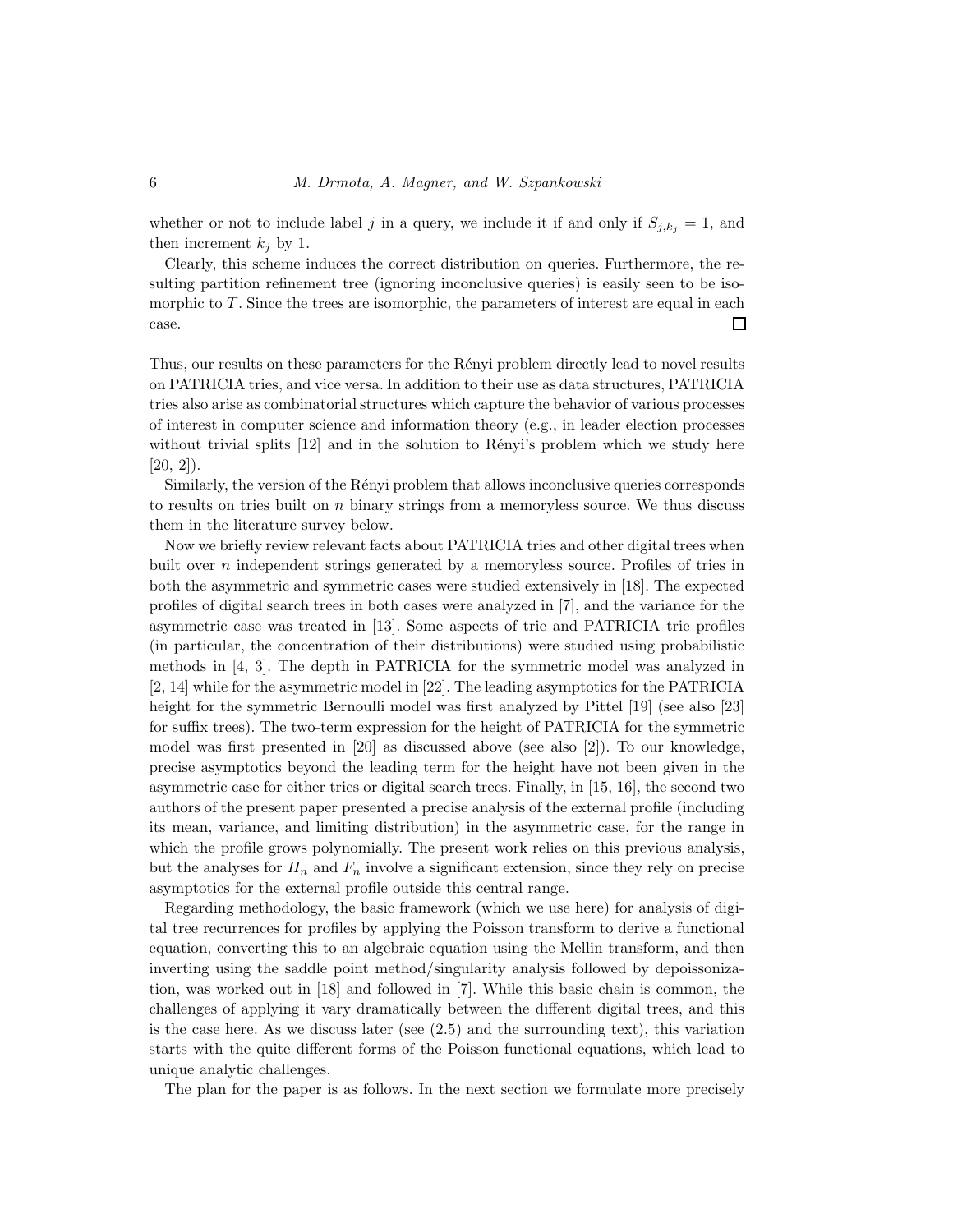our problem and present our main results regarding  $B_{n,k}$ ,  $H_n$ ,  $F_n$ , and  $D_n$ , along with sketches of the derivations. Complete proofs for  $H_n$  (and a roadmap for the proof for  $F_n$ ) are provided in Section 3. Section 4 provides some background on the depoissonization step. Finally, Section 5 details a surprising series identity which arises in the analysis of  $H_n$ , leading to significant complications.

#### 2. Main Results

In this section, we formulate precisely Rényi's problem and present our main results. Our goal is to provide precise asymptotics for three natural parameters of the R´enyi problem on *n* objects with each label in a given query being included with probability  $p \geq 1/2$ : the number  $F_n$  of queries needed before at least a single element of the bijection can be identified, the number  $H_n$  needed to recover the bijection in its entirety, and the number  $D_n$  needed to recover an element of the bijection chosen uniformly at random from the n objects. If one wishes to determine the label for a particular object, these quantities correspond to the best, worst, and average case performance, respectively, of the random subset strategy proposed by Rényi.

We recall that we can express  $F_n$ ,  $H_n$ , and  $D_n$  in terms of the *profile*  $B_{n,k}$  (defined as the number of bijection elements revealed by the kth query)

$$
F_n = \min\{k : B_{n,k} > 0\} - 1, H_n = \max\{k : B_{n,k} > 0\}, \Pr[D_n = k] = \frac{\mathbb{E}[B_{n,k}]}{n}.
$$
 (2.1)

Using the first and second moment methods, we can then obtain upper and lower bounds on  $H_n$  and  $F_n$  in terms of the moments of  $B_{n,k}$ :

$$
\Pr[H_n > k] \le \sum_{j>k} \mathbb{E}[B_{n,j}], \qquad \Pr[H_n < k] \le \frac{\text{Var}[B_{n,k}]}{\mathbb{E}[B_{n,k}]^2},\tag{2.2}
$$

and

$$
\Pr[F_n > k] \le \frac{\text{Var}[B_{n,k}]}{\mathbb{E}[B_{n,k}]^2}, \quad \Pr[F_n < k] \le \mathbb{E}[B_{n,k}].
$$
\n(2.3)

The analysis of the distribution of  $D_n$  reduces simply to that of  $\mathbb{E}[B_{n,k}]$ , as in (2.1).

Having reduced the analyses of  $F_n, H_n$ , and  $D_n$  to that of the moments of  $B_{n,k}$ , we now explain our approach to the latter analysis, starting in Section 2.1 with a review of the work done in [15]. We will then show in Section 2.2 how the present paper requires extensions far beyond [15, 16] to give new results on the quantities of interest in the Rényi problem.

#### 2.1. Basic facts for the analysis of  $B_{n,k}$

Here we recall some facts, worked out in detail in [15], which will form the starting point of the analysis in the present paper. In order to derive our main results, we need proper asymptotic information about  $\mathbb{E}[B_{n,k}]$  and  $\text{Var}[B_{n,k}]$  at the boundaries of this region.

We start by deriving a recurrence for the average profile, which we denote by  $\mu_{n,k}$  :=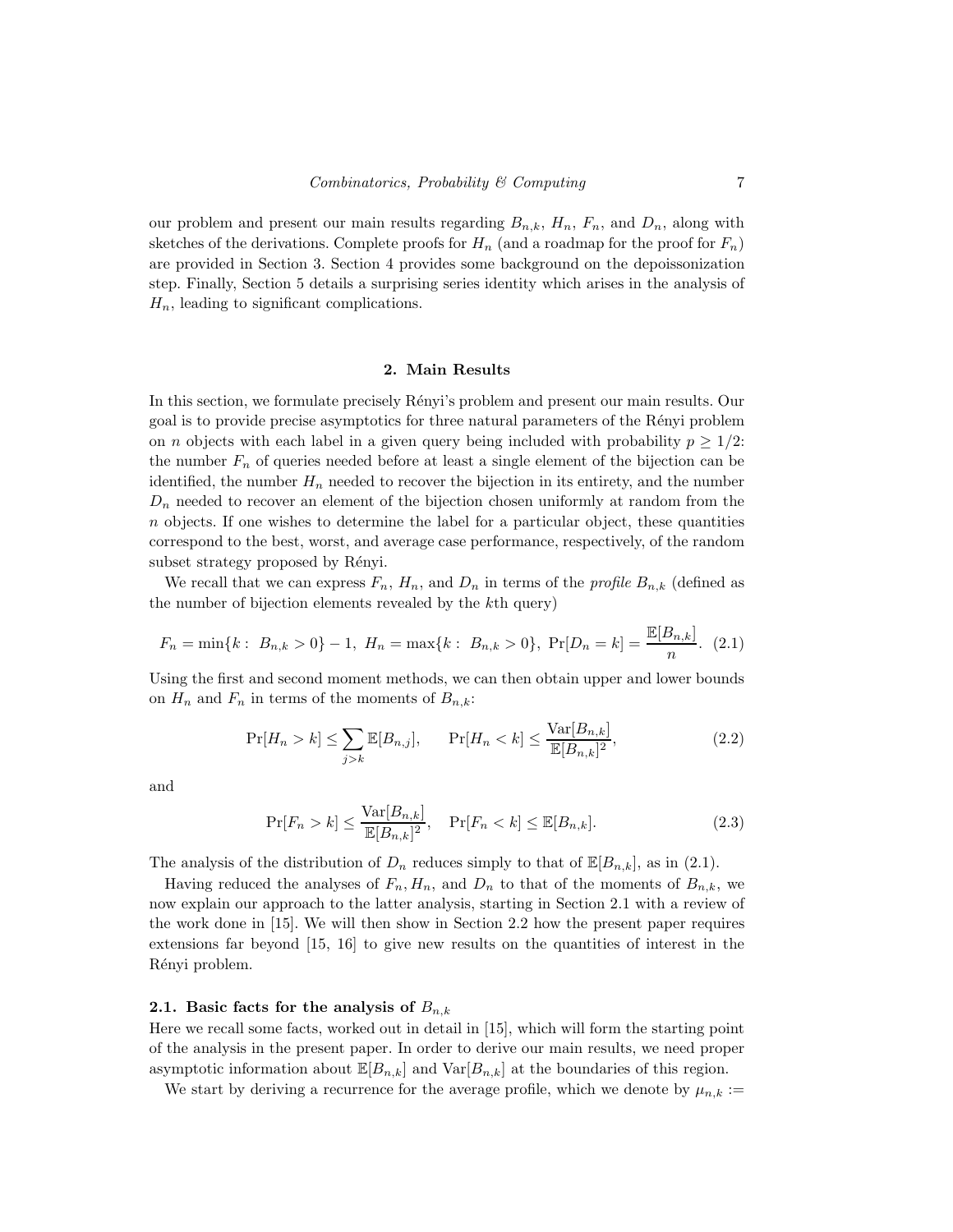$\mathbb{E}[B_{n,k}].$  It satisfies

$$
\mu_{n,k} = (p^n + q^n)\mu_{n,k} + \sum_{j=1}^{n-1} \binom{n}{j} p^j q^{n-j} (\mu_{j,k-1} + \mu_{n-j,k-1})
$$
\n(2.4)

for  $n \geq 2$  and  $k \geq 1$ , with some initial/boundary conditions; most importantly,  $\mu_{n,k} = 0$ for  $k \geq n$  and any n. Moreover,  $\mu_{n,k} \leq n$  for all n and k owing to the elimination of inconclusive queries. This recurrence arises from conditioning on the number  $j$  of objects that are included in the first query. If  $1 \leq j \leq n-1$  objects are included, then the conditional expectation is a sum of contributions from those objects that are included and those that aren't. If, on the other hand, all objects are included or all are excluded from the first potential query (which happens with probability  $p^{n} + q^{n}$ ), then the partition element splitting constraint on the queries applies, the potential query is ignored as *inconclusive*, and the contribution is  $\mu_{n,k}$ .

The tools that we use to solve this recurrence (for details see [15, 16]) are similar to those of the analyses for digital trees [23] such as tries and digital search trees (though the analytical details differ significantly). We first derive a functional equation for the Poisson transform  $\tilde{G}_k(z) = \sum_{m \geq 0} \mu_{m,k} \frac{z^m}{m!} e^{-z}$  of  $\mu_{n,k}$ , which gives

$$
\tilde{G}_k(z) = \tilde{G}_{k-1}(pz) + \tilde{G}_{k-1}(qz) + e^{-pz}(\tilde{G}_k - \tilde{G}_{k-1})(qz) + e^{-qz}(\tilde{G}_k - \tilde{G}_{k-1})(pz).
$$

This we write as

$$
\tilde{G}_k(z) = \tilde{G}_{k-1}(pz) + \tilde{G}_{k-1}(qz) + \tilde{W}_{k,G}(z),
$$
\n(2.5)

and at this point the goal is to determine asymptotics for  $\tilde{G}_k(z)$  as  $z \to \infty$  in a cone around the positive real axis. When solving  $(2.5)$ ,  $\tilde{W}_{k,G}(z)$  significantly complicates the analysis because it has no closed-form Mellin transform (see below). Finally, depoissonization [23] will allow us to directly transfer the asymptotic expansion for  $\tilde{G}_k(z)$  back to one for  $\mu_{n,k}$  since  $\mu_{n,k}$  is well approximated by  $\tilde{G}_k(n)$ .

To convert (2.5) to an equation that is easier to handle, we use the *Mellin transform* [9], which, for a function  $f : \mathbb{R} \to \mathbb{R}$  is given by

$$
f^*(s) = \int_0^\infty z^{s-1} f(z) \, \mathrm{d}z.
$$

Using the Mellin transform identities and defining  $T(s) = p^{-s} + q^{-s}$ , we end up with an expression for the Mellin transform  $G_k^*(s)$  of  $\tilde{G}_k(z)$  of the form

$$
G_k^*(s) = \Gamma(s+1)A_k(s)(p^{-s} + q^{-s})^k = \Gamma(s+1)A_k(s)T(s)^k,
$$

where  $A_k(s)$  is an infinite series arising from the contributions coming from the function  $\tilde{W}_{k,G}(z)$ , and the fundamental strip of  $\tilde{G}_k(z)$  contains  $(-k-1,\infty)$ . It involves unknown  $\mu_{m,j} - \mu_{m,j-1}$  for various m and j (see [15, 17]), that is:

$$
A_k(s) = \sum_{j=0}^k T(s)^{-j} \sum_{m \ge j} T(-m) (\mu_{m,j} - \mu_{m,j-1}) \frac{\Gamma(m+s)}{\Gamma(s+1)\Gamma(m+1)}.
$$
 (2.6)

Locating and characterizing the singularities of  $G_k^*(s)$  then becomes important. In [16]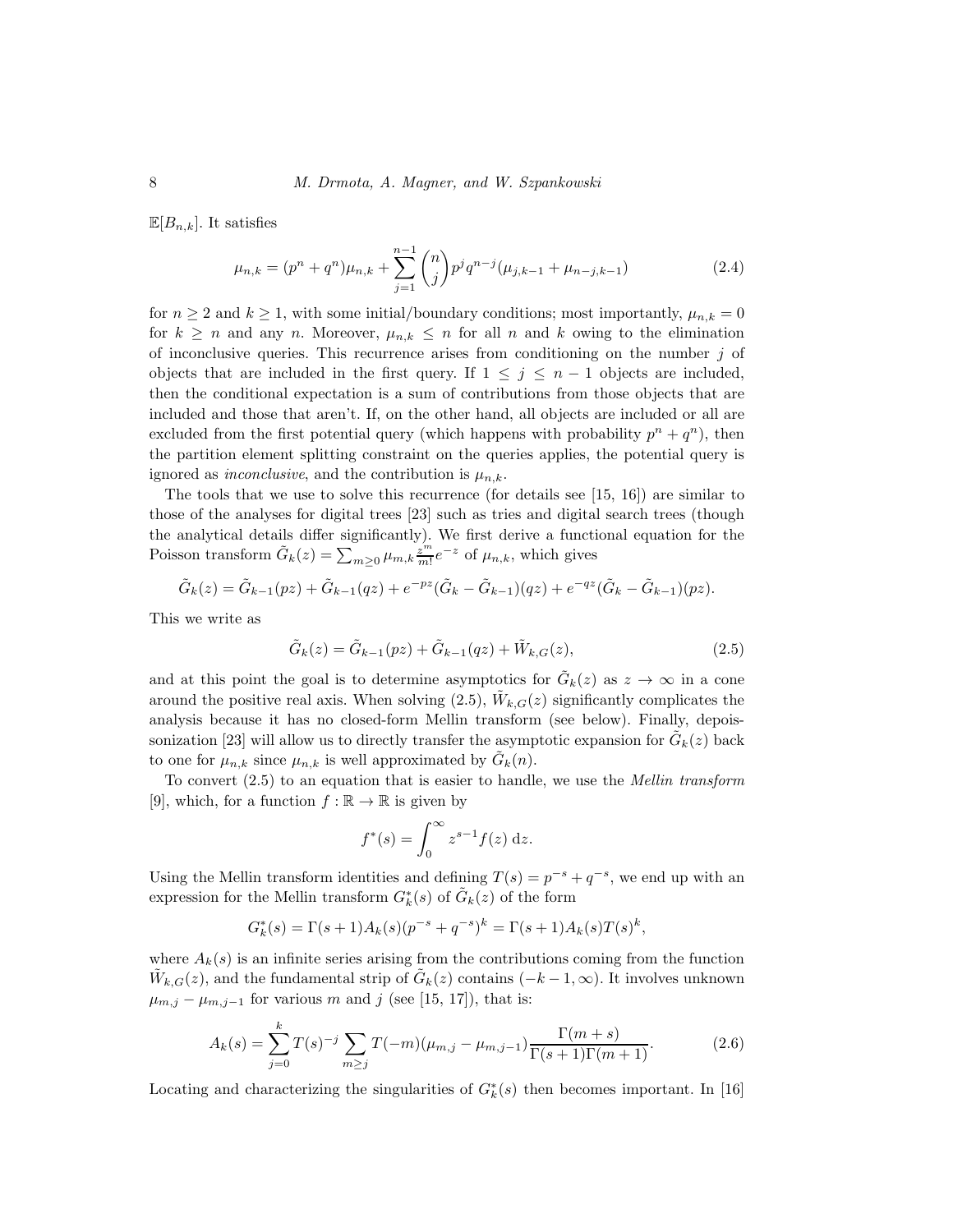it is shown that for any k,  $A_k(s)$  is entire, with zeros at  $s \in \mathbb{Z} \cap [-k, -1]$ , so that  $G_k^*(s)$ is meromorphic, with possible simple poles at the negative integers less than  $-k$ . The fundamental strip of  $\tilde{G}_k(z)$  then contains  $(-k-1,\infty)$ .

We then must asymptotically invert the Mellin transform to recover  $\tilde{G}_k(z)$ . The Mellin inversion formula for  $G_k^*(s)$  is given by

$$
\tilde{G}_k(z) = \frac{1}{2\pi i} \int_{\rho - i\infty}^{\rho + i\infty} z^{-s} G_k^*(s) \, \mathrm{d}s = \frac{1}{2\pi i} \int_{\rho - i\infty}^{\rho + i\infty} z^{-s} \Gamma(s+1) A_k(s) T(s)^k \, \mathrm{d}s,\qquad(2.7)
$$

where  $\rho$  is any real number inside the fundamental strip associated with  $\tilde{G}_k(z)$ .

## 2.2. Main results via extension of the analysis of  $B_{n,k}$

Having explained the relevant functional equations and the integral representation (2.7) for  $\tilde{G}_k(z)$ , we now move on to describe the main results of this paper. For Theorem 2.1 and 2.2 we start with a sketch of the derivation whereas the proof of Theorem 2.3 is given immediately. The complete proof of Theorem 2.1 and a roadmap for Theorem 2.2, both for the case  $p > q$ , is given in Section 3.

**2.2.1.** Result on  $H_n$  Our first aim is to derive two-term expansions for the typical values of  $H_n$  and  $F_n$ . To do this for, e.g.,  $H_n$ , we define, for  $p \ge q$ ,

$$
k_* = \log_{1/p} n + \psi_*(n),
$$

where  $\psi_*(n) = o(\log n)$  is a function to be determined. We also define

$$
\psi_L(n) = (1 - \epsilon)\psi_*(n) \qquad k_L = \log_{1/p} n + \psi_L(n) \tag{2.8}
$$

$$
\psi_U(n) = (1 + \epsilon)\psi_*(n) \qquad k_U = \log_{1/p} n + \psi_U(n), \tag{2.9}
$$

for arbitrarily small  $\epsilon > 0$ . We require that  $\psi_*(n)$  be such that

$$
\mathbb{E}[B_{n,k_L}] \to \infty, \qquad \mathbb{E}[B_{n,k_U}] \to 0,
$$
\n(2.10)

and a proper upper bound for  $Var[B_{n,k_L}]$  (see Lemma 3.4). However, in order to make the following pre-analysis more transparent we will not dwell on the variance.

To determine a candidate for  $\psi_*(n)$ , we start with the inverse Mellin integral representation for  $\tilde{G}_{k_*}(n)$ :

$$
\tilde{G}_{k_*}(n) = \frac{1}{2\pi i} \int_{\rho - i\infty}^{\rho + i\infty} J_{k_*}(n, s) \, \mathrm{d}s,\tag{2.11}
$$

where we define

$$
J_k(n,s) = n^{-s} T(s)^k \Gamma(s+1) A_k(s)
$$
  
= 
$$
\sum_{j=0}^k n^{-s} T(s)^{k-j} \sum_{m \ge j} T(-m) (\mu_{m,j} - \mu_{m,j-1}) \frac{\Gamma(m+s)}{\Gamma(m+1)}.
$$
 (2.12)

Note that by depoissonization (see Section 4 and [11]) we have

$$
\mu_{n,k_*} = \tilde{G}_{k_*}(n) - \frac{n}{2} \tilde{G}_{k_*}''(n) + O(n^{-1+\epsilon}).
$$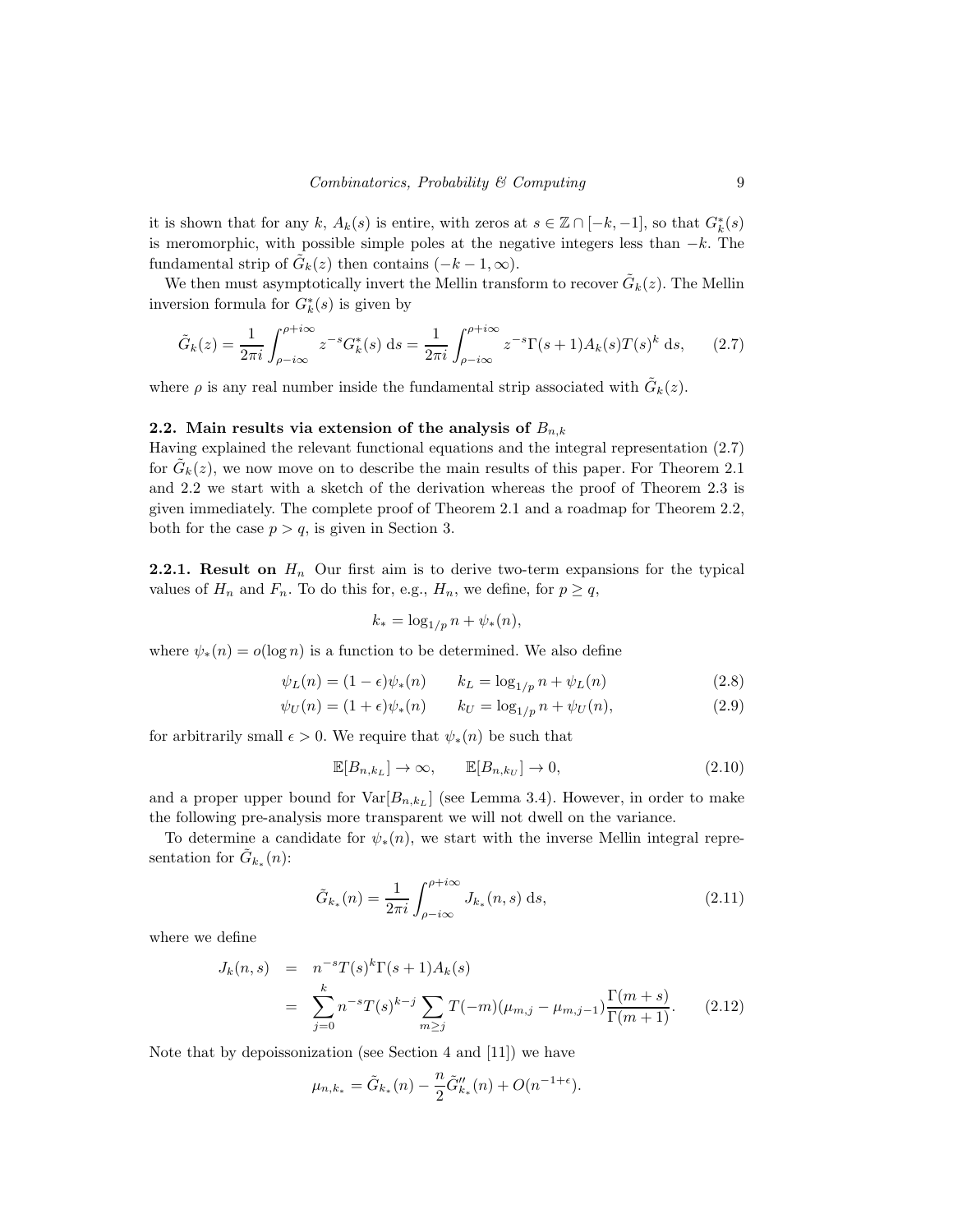Indeed, because of the exponential decay of  $A_k(s)\Gamma(s+1)$  along vertical lines, the entire integral is at most of the same order as the integrand on the real axis (we justify this more carefully in Section 3.1). Furthermore, since the second derivative has an additional factor  $s(s+1)n^{-2}$  in the integrand we will get a similar bound for  $\frac{n}{2}\tilde{G}''_{k_*}(n)$  which is just  $\rho^2/n$  times the corresponding bound for  $\tilde{G}_{k_*}(n)$  and, thus, negligible in comparison to  $\tilde{G}_{k_*}(n)$ .

In this proof roadmap we focus on estimating the integrand  $J_{k_*}(n, \rho)$ ,  $\rho \in \mathbb{R}$ , as precisely as possible. Using Lemma 3.1, we find (see  $(3.7)$  in Section 3.1) that the jth term in the representation (2.12) of  $J_{k_*}(n,\rho)$  is of order

$$
n^{-\rho}T(\rho)^{k_*-j}p^{j^2/2+O(j\log j)},\tag{2.13}
$$

where  $\rho < 0$  and  $T(\rho) = p^{-\rho} + q^{-\rho}$ . Hence, by setting  $j_0 = -\log_{1/p} T(\rho)$  we have

$$
J_{k_*}(n,\rho) = O\left(n^{-\rho}T(\rho)^{k_*}p^{-j_0^2/2 + O(j_0 \log j_0)}\right).
$$
 (2.14)

Next we have to choose  $\rho \in \mathbb{R}_-$  that minimizes this upper bound. Here we distinguish between the symmetric case  $p = q = 1/2$  and the case  $p > q$ .

In the symmetric case we have  $T(\rho) = 2^{\rho+1}$  and  $j_0 = -\rho - 1$  and, thus,

$$
J_{k_*}(n,\rho) = O\left(n^{-\rho}2^{(\rho+1)(\log_2 n + \psi_*(n)) + \rho^2/2 + O(|\rho|\log|\rho|)}\right).
$$

Consequently by disregarding the error term  $O(|\rho| \log |\rho|)$  the optimal choice of  $\rho$  is  $\rho = -\psi_*(n)$  which gives the upper bound

$$
J_{k_*}(n,\rho) = O\left(2^{\log_2 n - \psi_*(n)^2/2 + O(|\psi_*(n)| \log |\psi_*(n)|)}\right).
$$

Hence, the threshold for this upper bound is  $\psi_*(n) = \sqrt{2 \log_2 n}$ . In particular it also follows that

$$
J_{k_U}(n,\rho) = O\left(2^{-(2\epsilon + \epsilon^2) \log_2 n + O(\sqrt{\log n} \log \log n)}\right),
$$

where  $k_U = \log_{1/p} n + (1+\epsilon)\sqrt{2\log_2 n}$ . We also note that we get the same bound if  $\rho = -\psi_*(n) + O(1).$ 

In the case  $p > q$  we have to be slightly more careful. Nevertheless we can start with the upper bound (2.14) and obtain

$$
J_{k_*}(n,\rho) = O\left(p^{(\rho - \log_{1/p} T(\rho)) \log_{1/p} n - \psi_*(n) \log_{1/p} T(\rho) - (\log_{1/p} T(\rho))^2/2 + O(j_0 \log j_0)}\right).
$$

From the representation  $T(\rho) = p^{-\rho}(1 + (p/q)^{\rho})$  we obtain

$$
\log_{1/p} T(\rho) = \rho + \frac{(p/q)^{\rho}}{\log(1/p)} + O((p/q)^{2\rho}).
$$

It is clear that we have to choose  $\rho < 0$  that tends to  $-\infty$  if  $n \to \infty$ . Hence,  $\log_{1/p} T(\rho) =$  $\rho + o(1)$  and consequently a proper choice for  $\rho$  is the solution of the equation

$$
\frac{\partial}{\partial \rho} \left( -\frac{(p/q)^{\rho}}{\log(1/p)} \log_{1/p} n - \psi_*(n)\rho - \frac{\rho^2}{2} \right) = \frac{(p/q)^{\rho} \log(p/q)}{\log(1/p)} \log_{1/p} n - \psi_*(n) - \rho = 0.
$$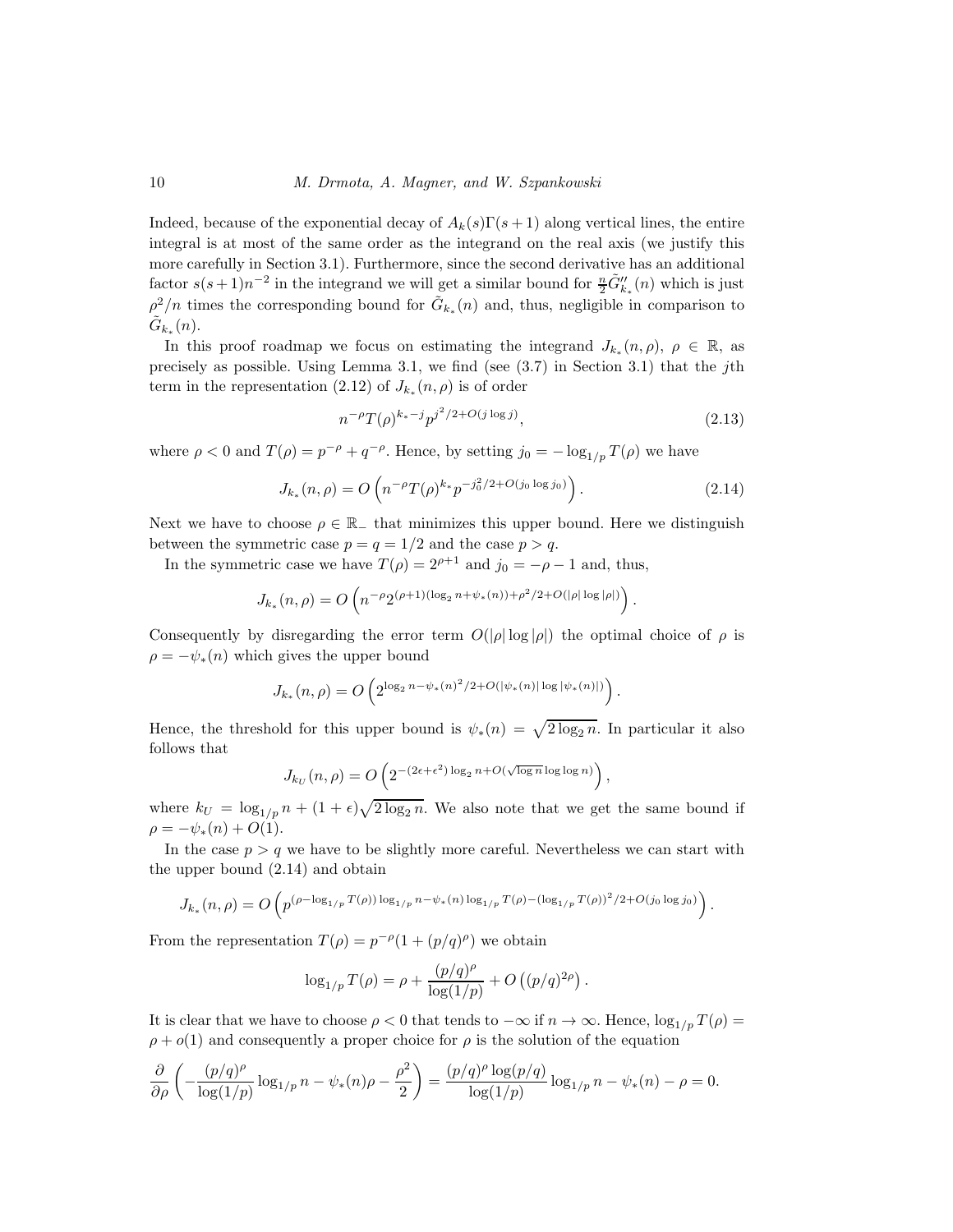Actually this gives  $\rho < -\psi_*(n)$  and, thus,

$$
\rho = -\log_{p/q} \log n + O(\log \log \log n).
$$

With this choice the upper bound for  $J_{k_*}(n,\rho)$  writes as

$$
J_{k_*}(n,\rho) = O\left(p^{(\psi_*(n)+\rho)/\log(p/q) - \psi_*(n)\rho - \frac{\rho^2}{2} + O(j_0 \log j_0)}\right) = O\left(p^{-\psi_*(n)\rho - \frac{\rho^2}{2} + O(j_0 \log j_0)}\right)
$$
(2.15)

This implies that the threshold for this upper bound is given by

$$
\psi_*(n) = -\frac{\rho}{2} = \frac{1}{2}\log_{p/q}\log n + O(\log\log\log n).
$$

In particular, if we replace  $\psi_*(n)$  by  $\psi_U(n) = \frac{1}{2}(1+\epsilon) \log_{p/q} \log n$  we obtain

$$
J_{k_U}(n,\rho) = O\left(p^{\epsilon(\log_{p/q}\log n)^2/2 + O(\log\log n \log\log\log n)}\right)
$$
\n(2.16)

and for  $\psi_L(n) = (1 - \epsilon) \frac{1}{2} \log_{p/q} \log n$ ,

$$
J_{k_L}(n,\rho) = O\left(p^{-\epsilon(\log_{p/q}\log n)^2/2 + O(\log\log n \log\log n)}\right). \tag{2.17}
$$

The above pre-analysis suggests asymptotic estimates for  $\tilde{G}_k(n)$  and, thus, by depoissonization estimates for  $\mu_{n,k}$ , which imply a two-term expansion for  $H_n$ . The complete proof of this result is given in Section 3.1. In summary, we formulate below our first main result.

Theorem 2.1 (Asymptotics for Hn). *With high probability,*

$$
H_n = \begin{cases} \log_{1/p} n + \frac{1}{2} \log_{p/q} \log n + o(\log \log n) & p > q \\ \log_2 n + \sqrt{2 \log_2 n} + o(\sqrt{\log n}) & p = q \end{cases}
$$

*for large* n*.*

**2.2.2.** Result on  $F_n$  We take a similar approach for the derivation of  $F_n$ , with some differences. We set

$$
k_* = \log_{1/q} n + \phi_*(n)
$$

with

$$
\phi_L(n) = (1+\epsilon)\phi_*(n), \qquad \phi_U(n) = (1-\epsilon)\phi_*(n),
$$

and  $k<sub>L</sub>$  and  $k<sub>U</sub>$ , respectively, defined with  $\phi<sub>L</sub>$  (respectively,  $\phi<sub>U</sub>$ ) in place of  $\phi<sub>*</sub>$ . The derivation of an estimate for the jth term of  $J_{k*}(n, \rho)$ ,  $\rho \in \mathbb{R}$ , is similar to that in Section 2.2.1, except now the asymptotics of  $\Gamma(\rho+1)$  play a role (this is reflected in the proof, where  $\Gamma(\rho+1)$  determines the location of the saddle points of the integrand). We find that the *j*th term is at most  $q^{\lambda_j(n,\rho)}$ , where

$$
\lambda_j(n,\rho) = \rho(j-\phi_*(n)) + (j-\phi_*(n) - \log_{1/q} n) \log_{1/q} (1 + (q/p)^\rho) - \rho \log_{1/q} \rho + O(\rho)(2.18)
$$

Optimizing over j gives  $j = 0$ . The behavior with respect to  $\rho$  depends on whether or not  $p = q$ , because  $\log_{1/q}(1 + (q/p)^{\rho}) = 1$  when  $p = q$  and is dependent on  $\rho$  otherwise.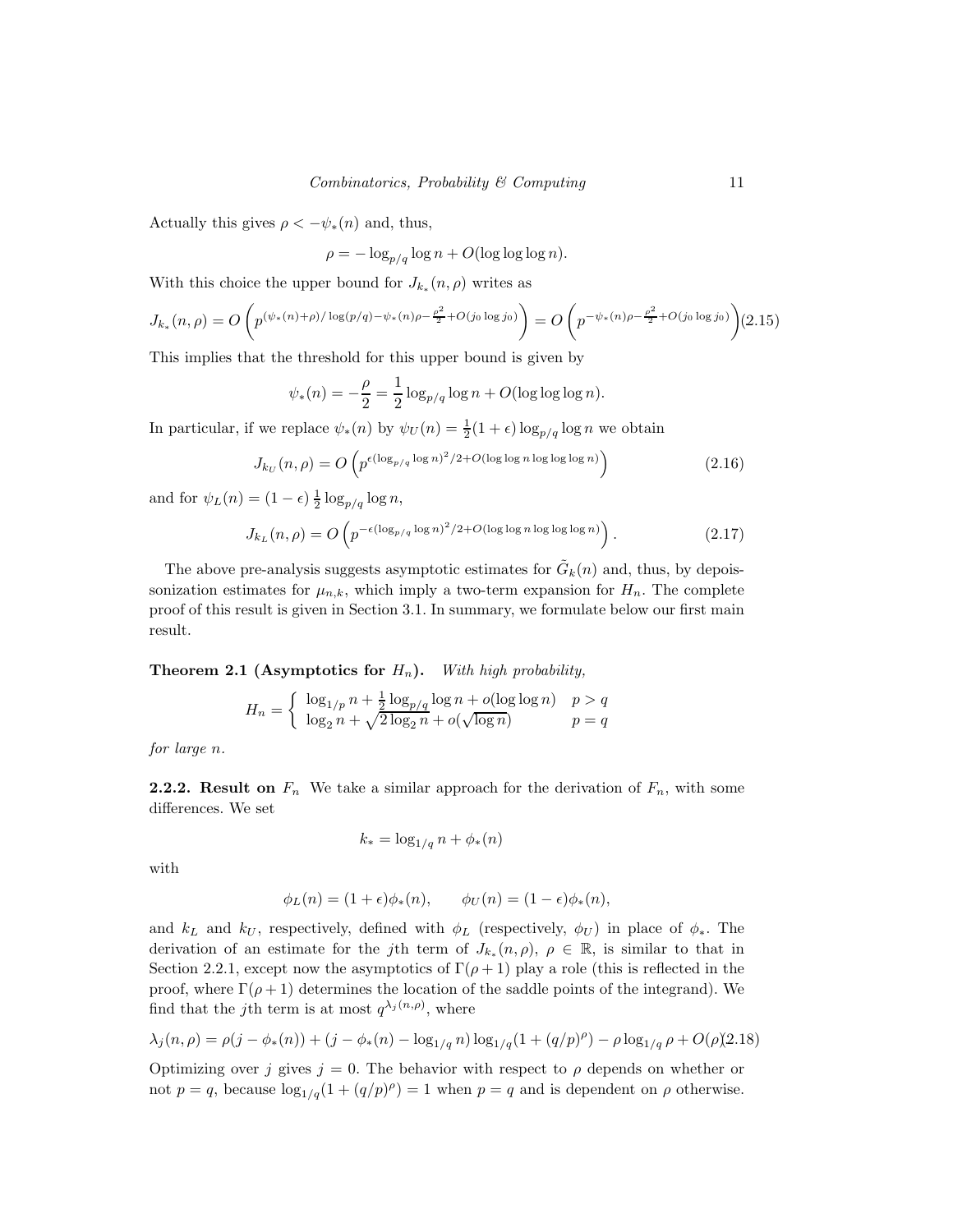Taking this into account and minimizing over all  $\rho$  gives an optimal value of

$$
\rho = \begin{cases} 2^{-\phi_*(n) - 1/\log 2} & p = q = 1/2, \\ \log_{p/q} \log n & p > 1/2. \end{cases}
$$

Note that this corresponds to the real part of the saddle points in the proof. Plugging this into (2.18), setting the resulting expression equal to 0, and solving for  $\phi_*(n)$  gives

$$
\phi_*(n) = \begin{cases}\n-\log_2 \log n + O(1) & p = q = 1/2 \\
-\log_{1/q} \log \log n & p > 1/2.\n\end{cases}
$$

This heuristic derivation suggests that the following theorem holds. More details are given in Section 3.2.

Theorem 2.2 (Asymptotics for Fn). *With high probability,*

$$
F_n = \begin{cases} \log_{1/q} n - \log_{1/q} \log \log n + o(\log \log \log n) & p > q \\ \log_2 n - \log_2 \log n + o(\log \log n) & p = q \end{cases}
$$

*for large* n*.*

## 2.3. Result on  $D_n$

We move to our results concerning  $D_n$ . To state them, we first need to observe that there is a natural way to define the sequence  $\{D_n\}_{n\geq 0}$  on a single probability space, so that we may ask whether or not  $D_n$ , properly normalized, converges almost surely, and to what limiting value. This common space is defined by appealing to the correspondence between the sequence of R´enyi problem queries and the growth of a random PATRICIA trie. For each  $n \geq 0$ , we define a tree  $T_n$  which is a PATRICIA trie constructed on n strings (equivalently, a terminating sequence of R´enyi queries recovering a bijection between two sets of n elements):  $T_0$  is an empty tree, and  $T_{n+1}$  is constructed from  $T_n$  by generating an independent string of i.i.d. Bernoulli $(p)$  random variables and inserting this string into  $T_n$ . Then, for each n,  $D_n$  is the depth of a leaf chosen uniformly at random (and independent of everything else) from the leaves of  $T_n$ .

With this construction in mind, we have the following result about the convergence of  $D_n$ . Its proof combines known facts about the profile with the new ones proved here, as well as a proof technique that was used before in, e.g., [19].

**Theorem 2.3 (Asymptotics of**  $D_n$ **).** *For*  $p > 1/2$ *, the normalized depth*  $D_n / \log n$ *converges in probability to*  $1/h(p)$  *where*  $h(p) := -p \log p - q \log q$  *is the entropy of a* Bernoulli(p) *random variable, but not almost surely. In fact,*

$$
\liminf_{n \to \infty} D_n / \log n = 1 / \log(1/q), \qquad \limsup_{n \to \infty} D_n / \log n = 1 / \log(1/p) \tag{2.19}
$$

*almost surely.*

**Proof.** The fact that  $D_n/\log n$  converges in probability to  $1/h(p)$  follows directly from the central limit theorem for  $D_n$  given in [23].

Next we show that (2.19) holds. Clearly  $F_n \leq D_n \leq H_n$ . Now let us consider the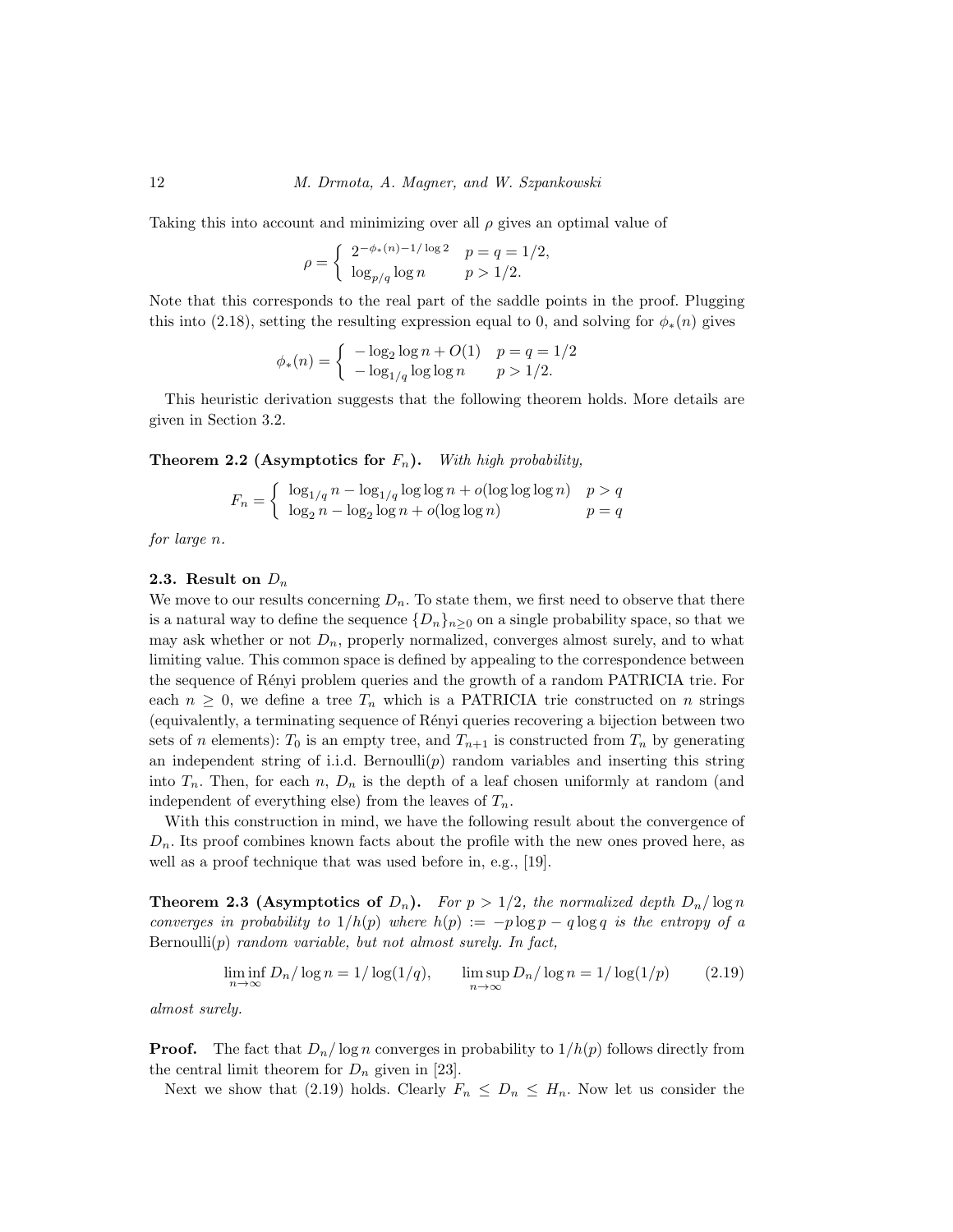following sequences of events:  $A_n$  is the event that  $D_n = F_n + 1$ , and  $A'_n$  is the event that  $D_n = H_n$ . We note that all elements of the sequences are independent, and  $Pr[A_n] \geq 1/n$ ,  $Pr[A'_n] \ge 1/n$ . This implies that  $\sum_{n=1}^{\infty} Pr[A_n] = \sum_{n=1}^{\infty} Pr[A'_n] = \infty$ , so that the Borel-Cantelli lemma tells us that both  $A_n$  and  $A'_n$  occur infinitely often almost surely.

In the next step we show that, almost surely,  $F_n/\log n \to 1/\log(1/q)$  and  $H_n/\log n \to$  $1/\log(1/p)$ . Then (2.19) is proved. We cannot apply the Borel-Cantelli lemmas directly, because the relevant sums do not converge. Instead, we apply the following trick: we observe that both  $(F_n)$  and  $(H_n)$  are non-decreasing sequences. Next, we show that, on some appropriately chosen subsequence, both of these sequences, when divided by log n, converge almost surely to their respective limits. Combining this with the observed monotonicity yields the claimed almost sure convergence, and, hence, the equalities in  $(2.19).$ 

We illustrate this idea more precisely for  $H_n$ . By our analysis above, we know that

$$
Pr[|H_n/\log n - 1/\log(1/p)| > \epsilon] = O(e^{-\Theta(\log \log n)^2}).
$$

Then we fix t, and we define  $n_{r,t} = 2^{t^2 2^{2r}}$ . On this subsequence, by the probability bound just stated, we can apply the Borel-Cantelli lemma to conclude that  $H_{n_{r,t}} / \log(n_{r,t}) \rightarrow$  $1/\log(1/p) \cdot (t+1)^2/t^2$  almost surely. Moreover, for every n, we can choose r such that  $n_{r,t} \leq n \leq n_{r,t+1}$ . Then

$$
H_n/\log n \le H_{n_{r,t+1}}/\log n_{r,t},
$$

which implies

$$
\limsup_{n \to \infty} \frac{H_n}{\log n} \le \limsup_{r \to \infty} \frac{H_{n_{r,t+1}}}{\log n_{r,t+1}} \frac{\log n_{r,t+1}}{\log n_{r,t}} = \frac{1}{\log(1/p)} \cdot \frac{(t+1)^2}{t^2}.
$$

Taking  $t \to \infty$ , this becomes  $1/\log(1/p)$ , as desired. The argument for the liminf is similar, and this establishes the almost sure convergence of  $H_n$ . The derivation is entirely similar for  $F_n$ .  $\Box$ 

#### 3. Proof of Theorems 2.1 and 2.2

We give a detailed proof of Theorem 2.1 and indicate the main lines of the proof of Theorem 2.2. We also concentrate just on the case  $p > q$ . The proof of the symmetric case can be done by the same techniques (properly adapted) but it just reproves the result by Pittel and Rubin [20].

## 3.1. Proof of Theorem 2.1

**3.1.1.** A-Priori Bounds for  $\mu_{n,k}$  For the analysis of the profile around the height level, we need precise information about  $\mu_{n,k}$  with  $n \to \infty$  when k close to n. This is captured in the following lemma, which first appeared in a similar form in [17].

We consider  $\mu_{n,k}$  where k is close to n, so we set  $k = n - \ell$  and represent it as

$$
\mu_{n,k} = \mu_{n,n-\ell} = n! C_*(p) p^{(n-\ell)(n-\ell+1)^2/2} q^{n-\ell} \xi_\ell(n),
$$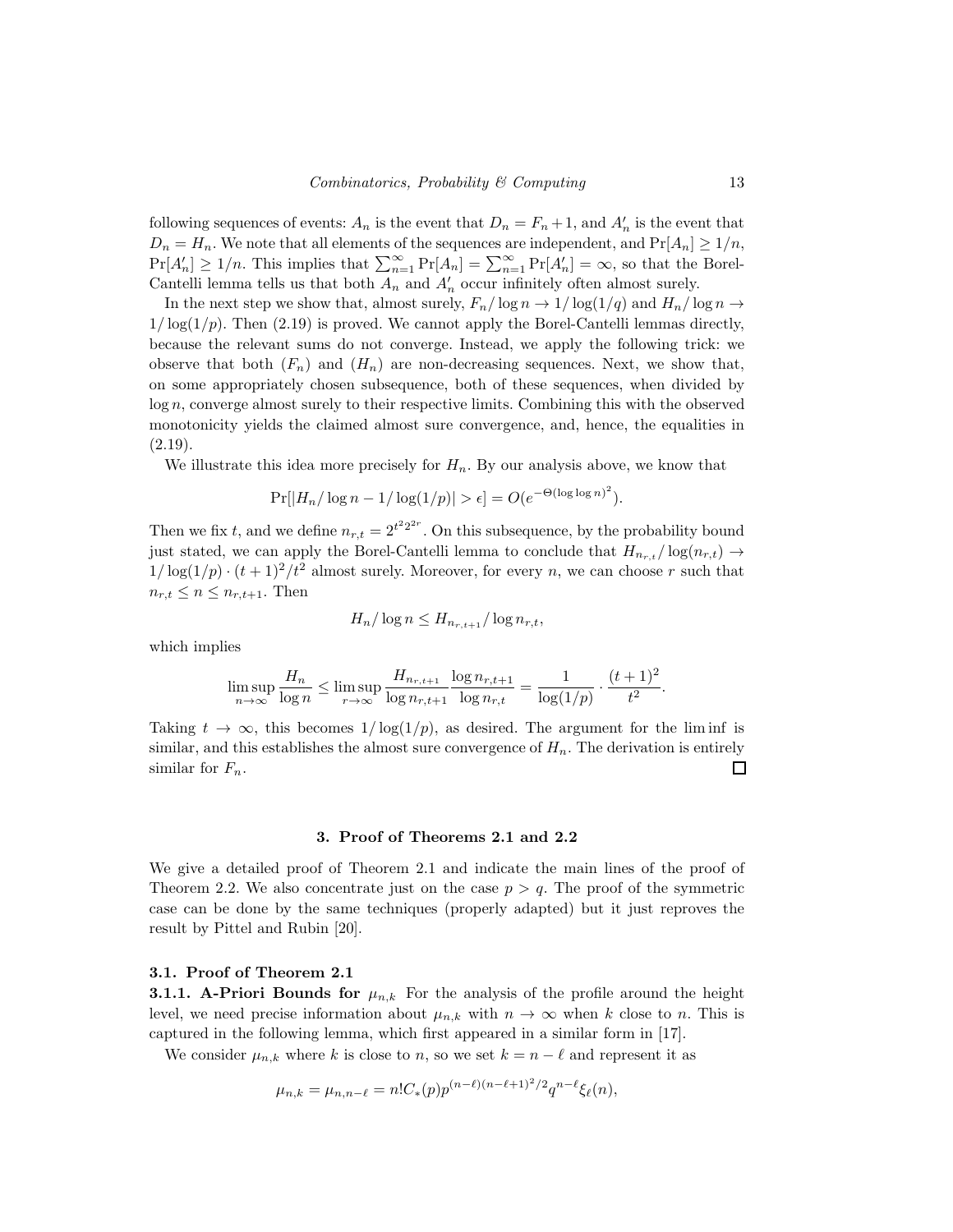where

$$
C_*(p) = \prod_{j=2}^{\infty} (1 - p^j - q^j)^{-1} \cdot (1 + (q/p)^{j-2}),
$$

 $\xi_1(1) = 1/C_*(p)$  and for  $n > \ell \ge 1$ 

$$
\xi_{\ell}(n)(1 - p^n - q^n) = \sum_{J=1}^{\ell} \frac{\xi_{\ell+1-J}(n-J)}{J!} q^{-1} p^{\ell-n} (p^{n-J} q^J + p^J q^{n-J}). \tag{3.1}
$$

Note that  $\xi_{\ell}(n) = 0$  for  $n \leq \ell$ . The above formulas first appeared in [17].

Lemma 3.1 (Asymptotics for  $\mu_{n,k}$ ,  $k \to \infty$  and n near k). Let  $p \ge q$ . (i) Precise estimate: *For every fixed*  $\ell \geq 1$  *and*  $n \to \infty$ 

$$
\mu_{n,n-\ell} \sim n! C_*(p) p^{(n-\ell)^2/2 + (n-\ell)/2} q^{n-\ell} \xi_\ell,
$$

*where the sequence*  $\xi_{\ell}$ ,  $\ell \geq 1$  *satisfies the recurrence* 

$$
\xi_{\ell} = q^{-1} p^{\ell} \sum_{J=1}^{\ell} \frac{\xi_{\ell+1-J}}{J!} (q/p)^{J}
$$
 (3.2)

*with*  $\xi_1 = 1$ *. Furthermore we have (for some positive constant* C)

$$
|\xi_{\ell+1-J}(n-J) - \xi_{\ell+1-J}| \le C(p^{n-\ell-1} + (q/p)^{n-\ell-1})/(\ell-J)!,\tag{3.3}
$$

(ii) Upper bound: We have  $\xi_{\ell}(n) \leq C_1/(\ell-1)!$  *for some constant*  $C_1$  *and, thus, for*  $1 \leq k < n$  *(and some constant C)* 

$$
\mu_{n,k} \le C \frac{n!}{(n-k-1)!} p^{(k^2+k)/2} q^k.
$$
\n(3.4)

**Proof.** From the recurrence (3.1) it follows easily that for each  $\ell \geq 1$  the limit  $\xi_{\ell} =$  $\lim_{n\to\infty}\xi_{\ell}(n)$  exists by (3.4), and in particular for  $\ell=1$  we have  $\xi_1=1$ . Clearly this limits satisfy the recurrence (3.2).

Next we show by induction a uniform upper bound of the form  $\xi_{\ell}(n) \leq C_1/(\ell-1)!$  The induction step for  $n > \ell > \ell_1$  runs as follows (where  $C_1$  and  $\ell_1$  is appropriately chosen such that the upper bound is true for  $\ell \leq \ell_1$  and that  $2/(q\ell_1(1-p^{\ell_1}-q^{\ell_1}) \leq 1)$ :

$$
\xi_{\ell}(n) \leq \frac{C_1}{1 - p^n - q^n} \left( \sum_{J=1}^{\ell} \frac{p^{\ell-J} q^{J-1}}{J!(\ell-J)!} + \sum_{J=1}^{\ell} \frac{p^{\ell+J-n} q^{n-J-1}}{J!(\ell-J)!} \right)
$$
  
\n
$$
\leq \frac{C_1}{\ell!(1 - p^n - q^n)} \left( \frac{1}{q} \sum_{J=0}^{\ell} {\ell \choose J} p^{\ell-J} q^J + \frac{(q/p)^{n-\ell}}{q} \sum_{J=0}^{\ell+1} {\ell \choose J} p^J q^{\ell-J} \right)
$$
  
\n
$$
\leq \frac{C_1}{(\ell-1)!} \frac{1}{\ell_1(1 - p^{\ell_1} - q^{\ell_1})} \frac{2}{q} \leq \frac{C_1}{(\ell-1)!}.
$$

In a similar way we obtain the approximation estimate (3.3). We leave the details to the arXiv version [8]. $\Box$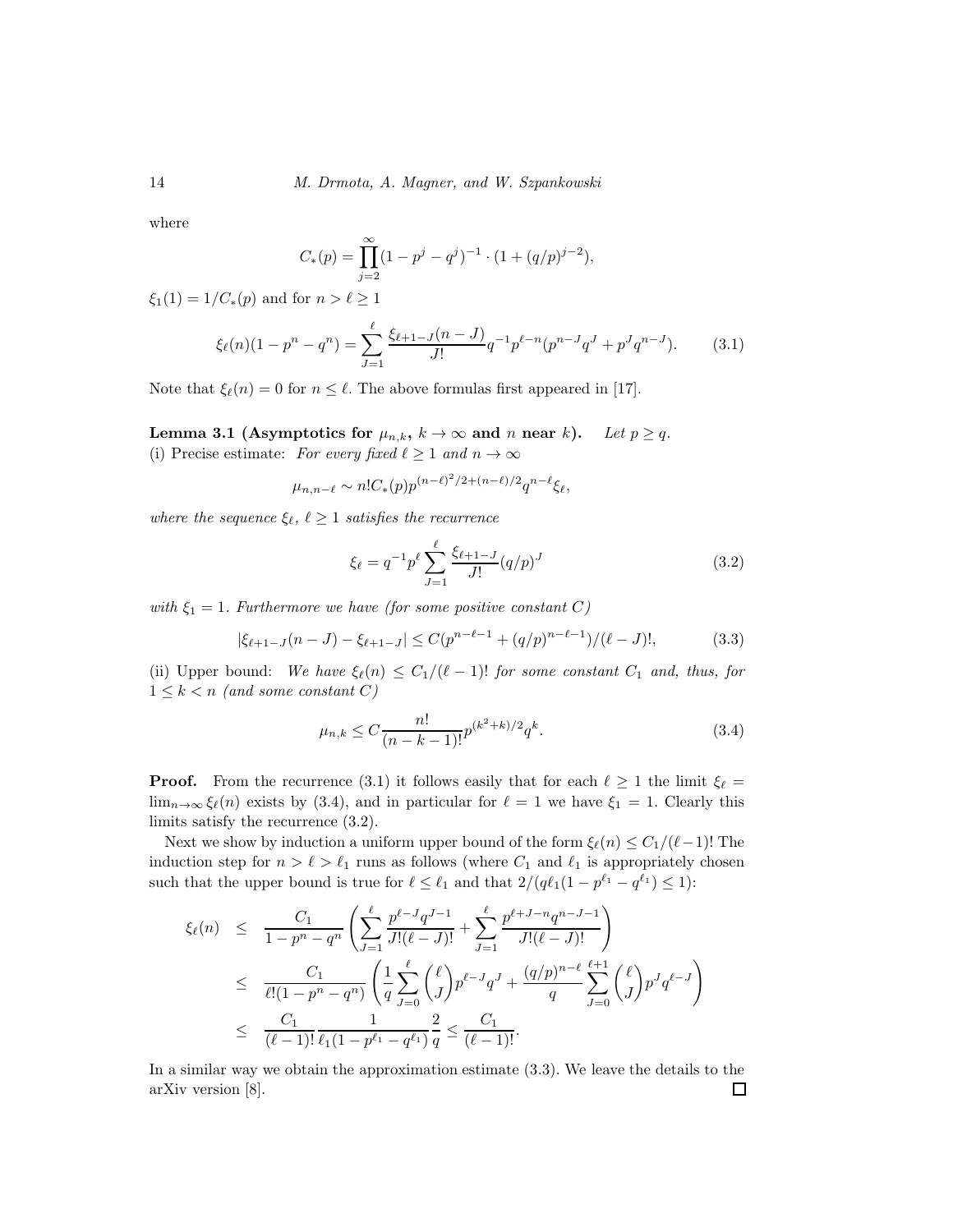## **3.1.2. Upper bound on**  $H_n$  Now we set

$$
k = k_U = \log_{1/p} n + \psi_U(n) = \log_{1/p} n + \frac{1}{2} (1 + \epsilon) \log_{p/q} \log n \tag{3.5}
$$

just as in (2.9). We will first estimate the value of  $J_k(n, s)$  (which is defined in (2.12)) for  $s = \rho' = -2\psi(n) + O(1) \in \mathbb{Z}^{-} - 1/2$  (i.e., the set  $\{-3/2, -5/2, ...\}$ ), as hinted at in Section 2.

**Lemma 3.2.** Suppose that  $p > q$ , that  $\epsilon > 0$ , that  $k_U$  is given by (3.5), and that  $\rho' = \lfloor \rho \rfloor + \frac{1}{2}$ , where  $\rho = -\log_{p/q} \log n + O(\log \log \log n)$  *is the solution of the equation* 

$$
\frac{(p/q)^{\rho} \log(p/q)}{\log(1/p)} \log_{1/p} n + \psi_U(n) + \rho = 0.
$$

*Then we have for*  $k \geq k_U$ 

$$
J_k(n,\rho') = O\left(T(\rho')^{k-k_U} p^{\epsilon(\log_{p/q}\log n)^2/2 + O(\log\log n \cdot \log\log\log n)}\right). \tag{3.6}
$$

**Proof.** First we observe that the assumption  $\rho' \in \mathbb{Z}^- - 1/2$  with  $|\rho'| \to \infty$  assures that for all  $m \geq 0$  we have  $|\Gamma(m + \rho')/\Gamma(m + 1)| \leq 1$ . Next by (3.4) of Lemma 3.1 we have  $\mu_{m,j} = O\left(m^{j+1}p^{j^2/2+O(j)}\right)$  which implies that

$$
\sum_{m\geq j} T(-m)\mu_{m,j} = O\left(p^{j^2/2 + O(j\log j)}\right).
$$

Hence, the j<sup>th</sup> term in the representation  $(2.12)$  of  $J_k(n,\rho')$  can be estimated by

$$
\left| n^{-\rho'} T(\rho')^{k-j} \sum_{m \ge j} T(-m) (\mu_{m,j} - \mu_{m,j-1}) \frac{\Gamma(m+\rho')}{\Gamma(m+1)} \right|
$$
(3.7)  

$$
\le n^{-\rho'} T(\rho')^{k-j} \sum_{m \ge j} T(-m) (\mu_{m,j} + \mu_{m,j-1}) = O\left( n^{-\rho'} T(\rho')^{k-j} p^{j^2/2 + O(j \log j)} \right).
$$

Thus, we have shown (2.14) which implies (3.6) for  $k = k_U$  (see (2.16)). However, it is easy to extend it to larger k (since equation (2.15) holds for generic  $k_* = k$  and the given choice of  $\rho$ ). Actually we get uniformly for  $k \geq k_U$ 

$$
J_k(n,\rho') = O\left(T(\rho')^{k-k_U} p^{\epsilon (\log_{p/q} \log n)^2/2 + O(\log \log n \log \log \log n)}\right)
$$

for large n.

Our next goal is to evaluate the integral (2.11) and to obtain a bound for  $\mu_{n,k}$ .

**Lemma 3.3.** Suppose that  $p > q$ , that  $\epsilon > 0$ , and that  $k_U$  and  $\rho'$  are given as in *Lemma 3.2. Then we have (for some*  $\delta > 0$ )

$$
\mu_{n,k} = O\left(T(\rho')^{k-k_U} p^{\epsilon(\log_{p/q} \log n)^2/2 + O((\log \log n)^{1-\delta})}\right) + O(n^{-1+\epsilon})\tag{3.8}
$$

*uniformly for*  $k \geq k_U$ .

 $\Box$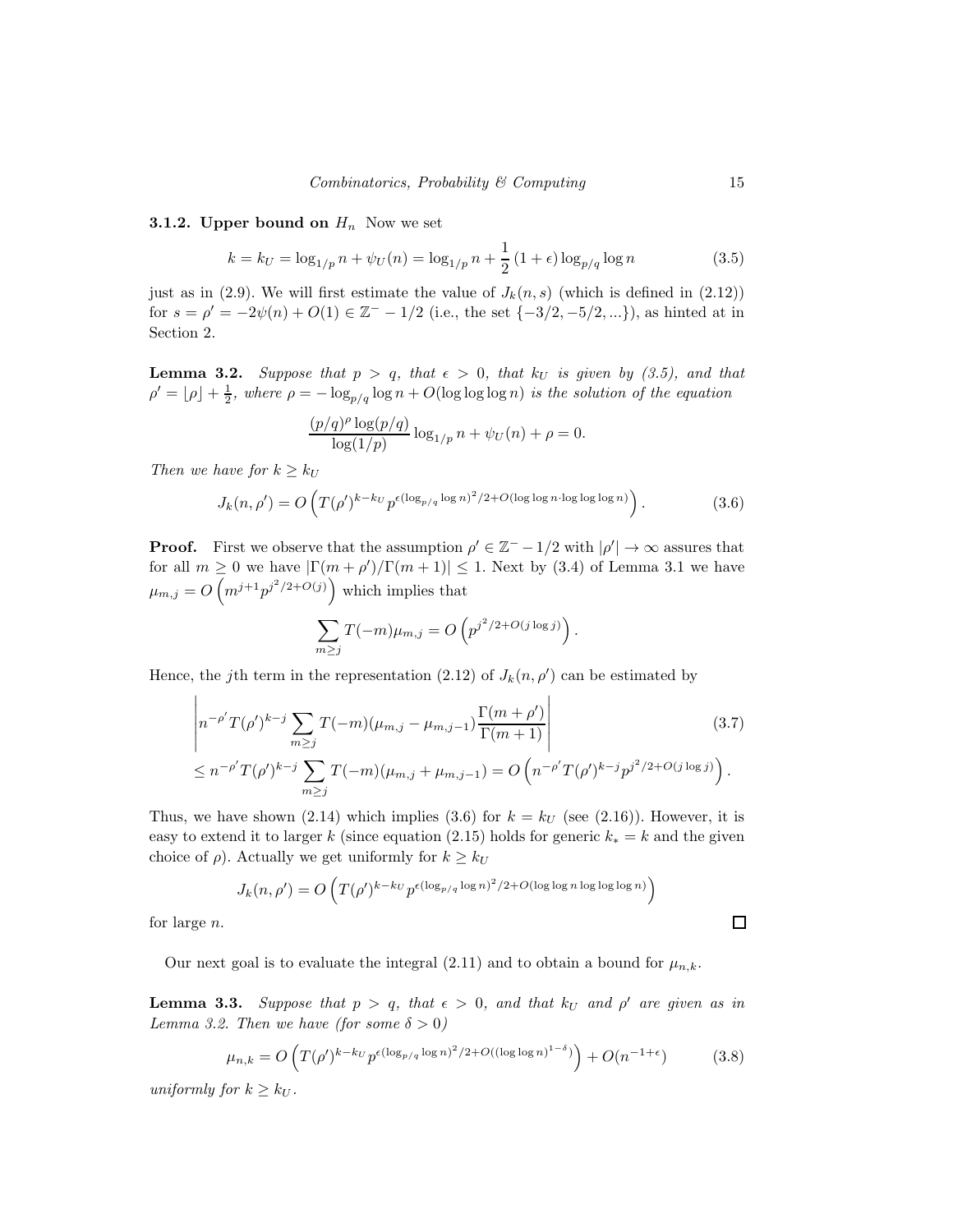**Proof.** Letting C denote the vertical line  $\Re(s) = \rho'$ , we evaluate the integral (2.11) by splitting it into an inner region  $\mathcal{C}^I$  and outer tails  $\mathcal{C}^O$ :

$$
\mathcal{C}^{I} = \{ \rho' + it : |t| \le e^{(\log \log n)^{2-\delta}} \}, \quad \mathcal{C}^{O} = \{ \rho' + it : |t| > e^{(\log \log n)^{2-\delta}} \},
$$

where  $0 < \delta < 1$  is some fixed real number. The inner region we evaluate by showing that it is of the same order as the integrand on the real axis, and the outer tails are shown to be negligible by the exponential decay of the  $\Gamma$  function.

It is easily checked that  $|n^{-s}T(s)^{k-j}\Gamma(m+s)| \leq n^{-\rho'}T(\rho')^{k-j}|\Gamma(m+\rho')|$  when  $\Re(s)$  =  $\rho'$  (and any value for  $\Im(s)$ ). Thus,

$$
|J_k(n,s)| \le T(\rho')^{k-k_U} \sum_{j=0}^k n^{-\rho'} T(\rho')^{k_U-j} \sum_{m \ge j} T(-m) |\mu_{m,j} - \mu_{m,j-1}| \frac{|\Gamma(m+\rho')|}{\Gamma(m+1)},
$$

which can be upper bounded as in the proof of Lemma 3.2. Multiplying by the length of the contour, we find

$$
\left|\int_{\mathcal{C}^I} J_k(n,s) \, ds\right| = O\left(T(\rho')^{k-k_U} p^{\epsilon (\log_{p/q} \log n)^2/2 + O((\log \log n)^{2-\delta})}\right).
$$

We use the following standard bound on the  $\Gamma$  function: for  $s = \rho' + it$ , provided that  $|\text{Arg}(s)|$  is less than and bounded away from  $\pi$  and  $|s|$  is sufficiently large, we have

$$
|\Gamma(s)| \le C|t|^{\rho'-1/2}e^{-\pi|t|/2}.
$$

This is applicable on  $\mathcal{C}^O$ , and we again use the fact that  $|T(s)| \leq T(\rho')$  and  $|\mu_{m,j}$  $|\mu_{m,j-1}| \leq m$ , which yields an upper bound of the form

$$
\left| \sum_{m \geq j} T(-m)(\mu_{m,j} - \mu_{m,j-1}) \frac{\Gamma(m+s)}{\Gamma(m+1)} \right| = O\left( \sum_{m \geq j} T(-m)m \frac{|t|^{m+\rho'-1/2} e^{-\pi |t|/2}}{\Gamma(m+1)} \right)
$$
  
=  $O\left( p|t|^{\rho'+1/2} e^{-\pi |t|/2} e^{p|t|} \right),$ 

where we have used the inequality

$$
|t|^{\rho'-1/2}e^{-\pi|t|/2}\sum_{m\geq j}\frac{m(p|t|)^m}{m!}\leq p|t|^{\rho'+1/2}e^{-\pi|t|/2}e^{p|t|}=e^{-\Theta(|t|)},
$$

uniformly in j, by our choice of  $|t|$ .

Furthermore, since  $T(\rho') < 1$  we have

$$
\sum_{j=0}^{k} n^{-\rho'} T(\rho')^{k-j} = O(n^{-\rho'}) = e^{O(\log n \log \log n)}.
$$

Hence, integrating this on  $\mathcal{C}^O$  gives

$$
\left| \int_{\mathcal{C}^O} J_k(n,s) \, ds \right| = O\left( T(\rho')^{k-k_U} e^{O(\log n \log \log n)} e^{-\Theta(e^{(\log \log n)^{2-\delta}})} \right)
$$
\n
$$
= O\left( T(\rho')^{k-k_U} e^{-\Theta(e^{(\log \log n)^{2-\delta}})} \right).
$$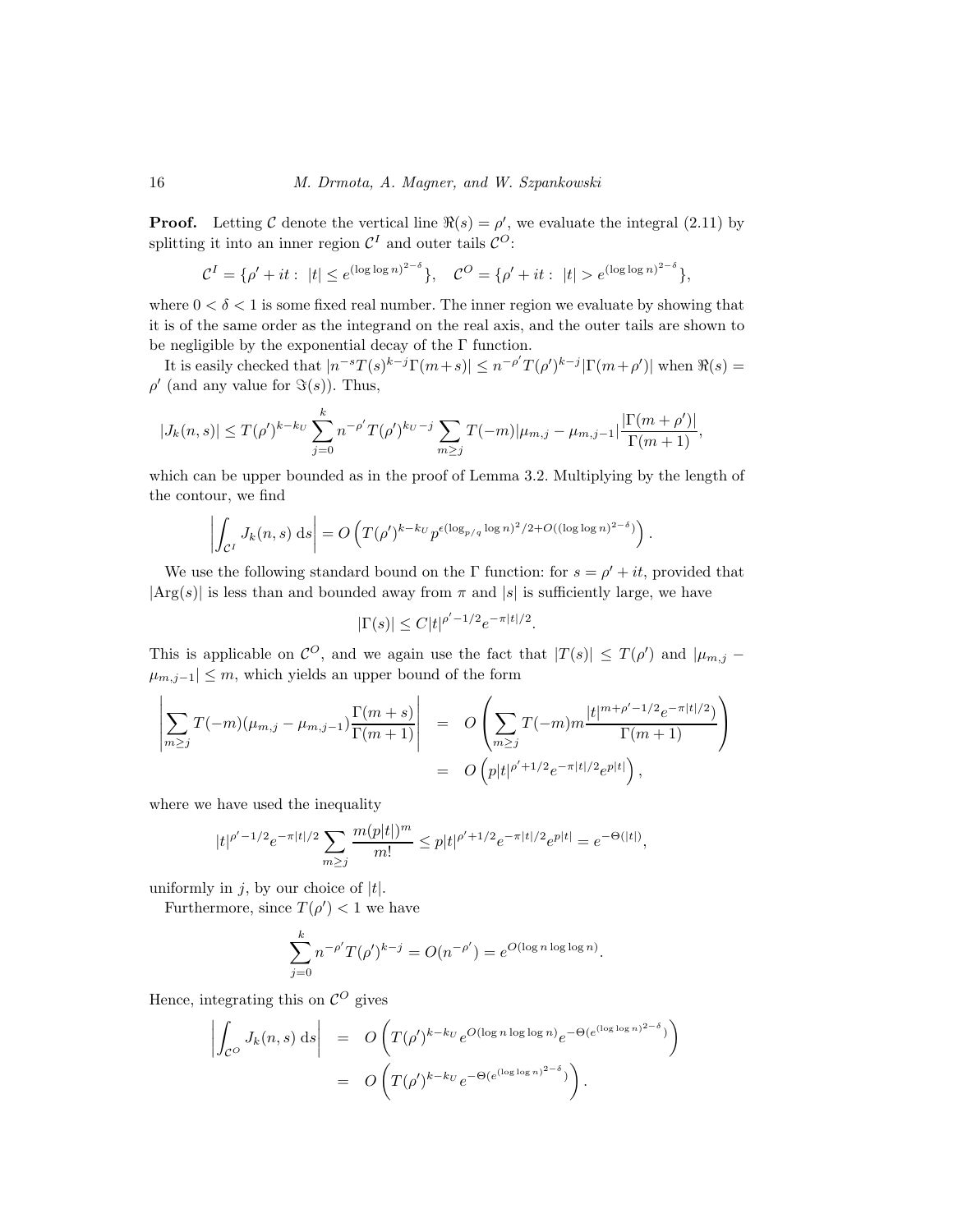Adding these together gives

$$
\tilde{G}_k(n) \leq \left| \int_{\mathcal{C}^I} J_{k_U}(n,s) \, ds + \int_{\mathcal{C}^O} J_{k_U}(n,s) \, ds \right|
$$
  
= 
$$
O\left(T(\rho')^{k-k_U} p^{\epsilon (\log_{p/q} \log n)^2/2 + O((\log \log n)^{2-\delta})}\right).
$$

Similarly we get a bound for  $\tilde{G}''_k(n)$ :

$$
\tilde{G''}_k(n) = O\left(\rho'^2 T(\rho')^{k-k_U} p^{\epsilon (\log_{p/q} \log n)^2/2 + O((\log \log n)^{2-\delta})}\right).
$$

Hence by depoissonization (see (4.5) from Section 4) we get

$$
\mu_{n,k} = O\left(T(\rho')^{k-k_U} p^{\epsilon(\log_{p/q} \log n)^2/2 + O((\log \log n)^{2-\delta})}\right) + O(n^{-1+\epsilon})
$$

as needed.

Our original goal was to bound the tail  $Pr[H_n > k_U]$  by the following sum which we split into two parts:

$$
\Pr[H_n > k_U] \leq \sum_{k \geq k_U} \mu_{n,k} = \sum_{k=k_U}^{\lceil (\log n)^2 \rceil} \mu_{n,k} + \sum_{k=\lceil (\log n)^2 \rceil+1}^n \mu_{n,k}.
$$

The initial part can be bounded using (3.8), and the final part we handle using (3.4) in Lemma 3.1. Indeed, since  $T(\rho') < 1$  the first sum can be bounded by

$$
\sum_{k=k_U}^{\lceil (\log n)^2 \rceil} \mu_{n,k} \le e^{-\Theta(\epsilon (\log \log n)^2)}.
$$

The second sum is at most

$$
\sum_{k=\lceil (\log n)^2 \rceil+1}^n \mu_{n,k} \le n e^{-\Theta((\log n)^4)} = e^{-\Theta((\log n)^4)}.
$$

Adding these upper bounds together shows that  $Pr[H_n > k_U] = e^{-\Theta(\epsilon(\log \log n)^2)} \to 0$ , as desired.

3.1.3. Upper bound on the variance of the profile We consider now the case

$$
k = k_L = \log_{1/p} n + \psi_L(n) = \log_{1/p} n + \psi(n), \quad \psi(n) = \frac{1}{2} (1 - \epsilon) \log_{p/q} \log n \quad (3.9)
$$

and start with an upper bound for the variance of the profile  $\text{Var}[B_{n,k}]$ .

**Lemma 3.4.** Suppose that  $p > q$ , that  $\epsilon > 0$ , and that  $k<sub>L</sub>$  is given by (3.9). Then we *have*

$$
\text{Var}[B_{n,k}] = O\left(p^{-\epsilon(\log_{p/q} \log n)^2/2 + O((\log \log n)^{2-\delta})}\right). \tag{3.10}
$$

**Proof.** The proof technique here is the same as for the proof of the upper bound on

 $\Box$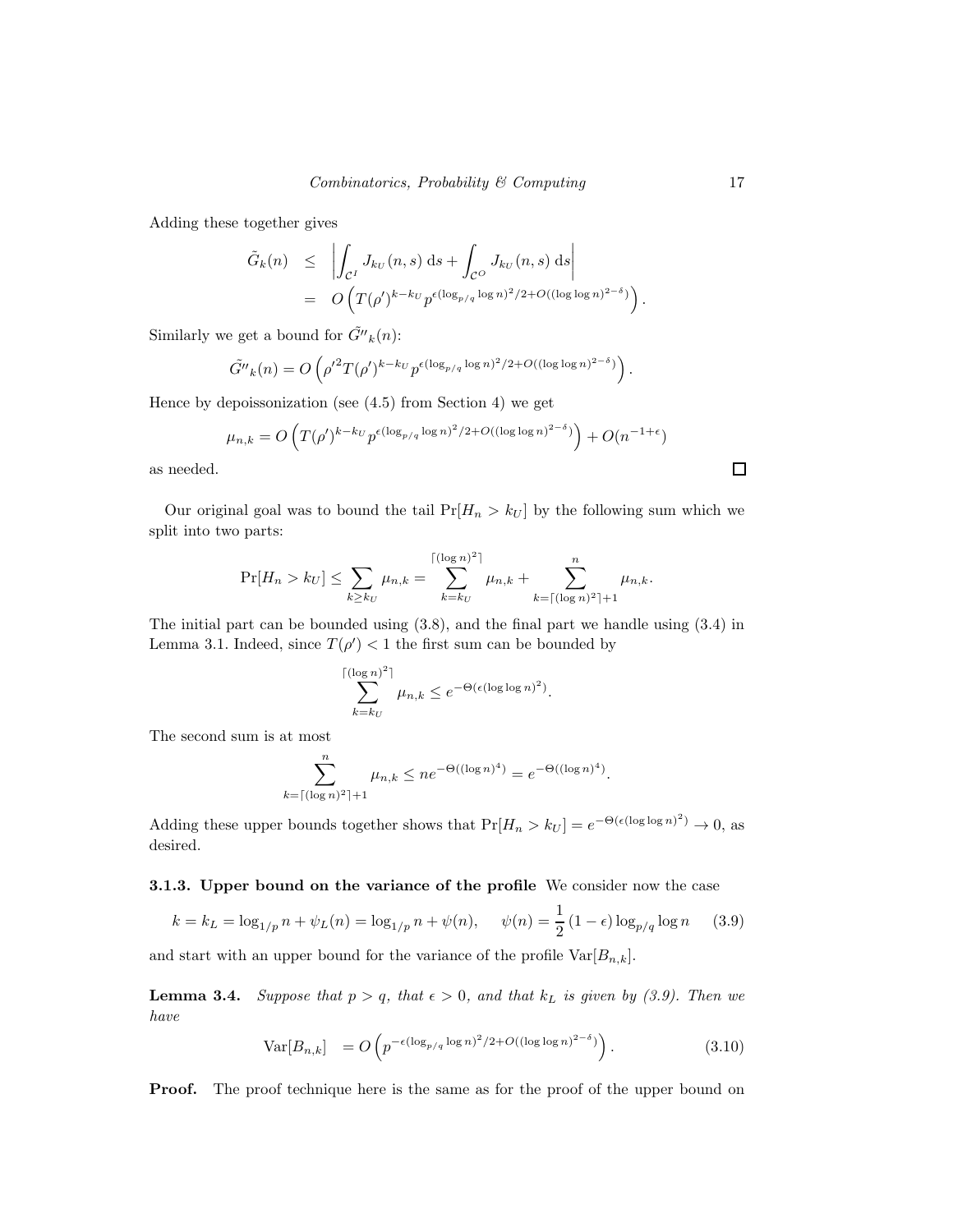$\mu_{n,k}$ . Our goal is to upper bound the expression

$$
\tilde{V}_k(n) = \sum_{n\geq 0} \mathbb{E}[B_{n,k}^2] \frac{n^n}{n!} e^{-n} - \tilde{G}_k(n)^2 = \frac{1}{2\pi i} \int_{\rho'-i\infty}^{\rho'+i\infty} J_k^{(V)}(n,s) \,ds,
$$

where

$$
J_k^{(V)}(n,s) = n^{-s} T(s)^k \Gamma(s+1) B_k(s),
$$

and

$$
B_k(s) = 1 - (s+1)2^{-(s+2)} + \sum_{j=1}^k T(s)^{-j} \frac{W_{j,V}^*(s)}{\Gamma(s+1)},
$$

with [15]

$$
W_{j,V}^*(s) = \sum_{m \ge j} \frac{\Gamma(m+s)}{m!} \left[ T(-m)(c_{m,j} - c_{m,j-1} + \mu_{m,j} - \mu_{m,j-1}) \right. \left. + T(s)2^{-(s+m)} \sum_{\ell=0}^m \mu_{\ell,j-1} \mu_{m-\ell,j-1} \left. + 2 \sum_{\ell=0}^m \mu_{\ell,j-1} \mu_{m-\ell,j-1} p^\ell q^{m-\ell} - 2^{-(m+s)} \sum_{\ell=0}^m \mu_{\ell,j} \mu_{m-\ell,j} \right].
$$

As above we need a bound on the moments of  $B_{m,j}$  for m sufficiently close to j: for  $\mu_{m,j} = \mathbb{E}[B_{m,j}],$  this is (3.4) in Lemma 3.1. It turns out that  $c_{m,j} = \mathbb{E}[B_{m,j}(B_{m,j}-1)]$ satisfies a similar recurrence as  $\mu_{m,j}$  (see [16]) and also similar inequality: for  $j \to \infty$ and  $m > j$ ,

$$
c_{m,j} \le \frac{m!}{(m-j-1)!} p^{j^2/2 + O(j)}.
$$

The proof is by induction and follows along the same lines as that of the upper bound in Lemma 3.1. Using this, we can upper bound the inverse Mellin integral as in the upper bound for  $\tilde{G}_k(n)$ . In particular it follows that

$$
\tilde{V}_{kL}(n) = O\left(p^{-\epsilon(\log_{p/q}\log n)^2/2 + O((\log\log n)^{2-\delta})}\right)
$$

and similarly we have

$$
\tilde{V}_{k_L}''(n) = O\left(\rho'^2 n^{-2} p^{-\epsilon (\log_{p/q} \log n)^2 + O((\log \log n)^{2-\delta})}\right),
$$

where  $\rho' = -\log_{p/q} \log n + O(\log \log \log n)$ . With the help of depoissonization, see (4.6), we thus obtain (3.10).

**3.1.4.** Lower bound on  $H_n$  The most difficult part of the proof of Theorem 2.1 is to prove a lower bound for the expected profile.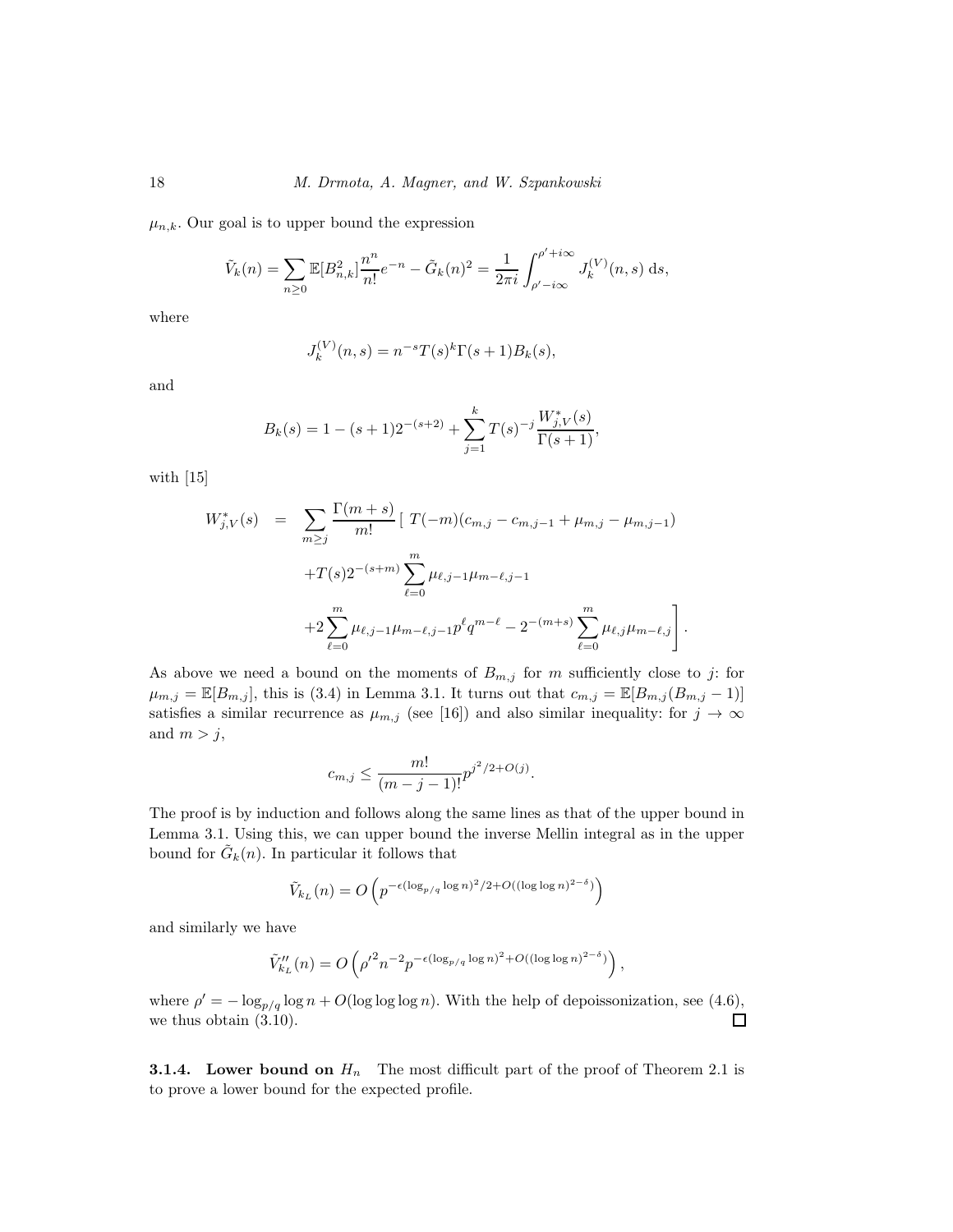**Lemma 3.5.** *Suppose that*  $p > q$ *, that*  $\epsilon > 0$ *, and that*  $k<sub>L</sub>$  *is given by (3.9). Then we have*

$$
\mu_{n,k_L} = \Omega \left( p^{-\epsilon (\log_{p/q} \log n)^2 / 2 + O(\log \log n \log \log \log n)} \right). \tag{3.11}
$$

By combining Lemma 3.4 and Lemma 3.5 it immediately follows that

$$
\Pr[H_n < k_L] \le \frac{\text{Var}[B_{n,k_L}]}{\mu_{n,k_L}^2} \to 0
$$

which proves the lower bound on  $H_n$ .

The plan to prove Lemma 3.5 is as follows: we evaluate the inverse Mellin integral exactly by a residue computation. This results in a nested summation, which we simplify using the binomial theorem and the series of the exponential function. From this representation we will then detect several terms that contribute to the leading term in the asymptotic expansion.

**Lemma 3.6.** *Suppose that*  $\rho < 0$  *but not an integer. Then we have* 

$$
\tilde{G}_k(n) = \sum_{j=0}^k \sum_{m \ge j} \kappa_{m,j} \left( \mu_{m,j} - \mu_{m,j-1} \right),
$$
\n(3.12)

*where*

$$
\kappa_{m,j} = \frac{T(-m)n^m}{m!} \sum_{\ell=(-\lceil m+\rho \rceil+1) \ \vee \ 0}^{\infty} \frac{(-n)^{\ell}}{\ell!} T(-m-\ell)^{k-j} \tag{3.13}
$$

 $and x \vee y$  *denotes the maximum of* x and y.

**Proof.** By shifting the line of integration and collecting residues we have

$$
\frac{1}{2\pi i} \int_{\rho - i\infty}^{\rho + i\infty} n^{-s} T(s)^{k-j} \Gamma(m+s) \, ds = \sum_{\ell \ge \max\{0, -m-\rho\}} \frac{n^{m+\ell} (-1)^{\ell}}{\ell!} T(-\ell - m)^{k-j},
$$

where the remaining integral after shifting by any finite amount becomes 0 in the limit as a result of the superexponential decay of the Γ function on the points  $1/2 - j$  for positive integer *j*. Hence the lemma follows. positive integer j. Hence the lemma follows.

We now choose  $\rho$  as  $\rho = -j^* - 1$  and set  $j_0 = \lfloor j^* + \frac{1}{2} \rfloor$ , where  $j^*$  is the root of the equation

$$
(q/p)^{j*}(k_L - j^*) = \frac{\log(1/p)}{\log(p/q)}(j^* - \psi_L(n)),
$$
\n(3.14)

where  $\psi_L(n) = \frac{1}{2} (1 - \epsilon) \log_{p/q} \log n$ .

In particular, let us define

$$
\overline{r}_0 := (q/p)^{j_0} (k_L - j_0), \qquad \overline{r}_1 := \frac{\log(1/p)}{\log(p/q)} (j_0 - \psi_L(n)). \tag{3.15}
$$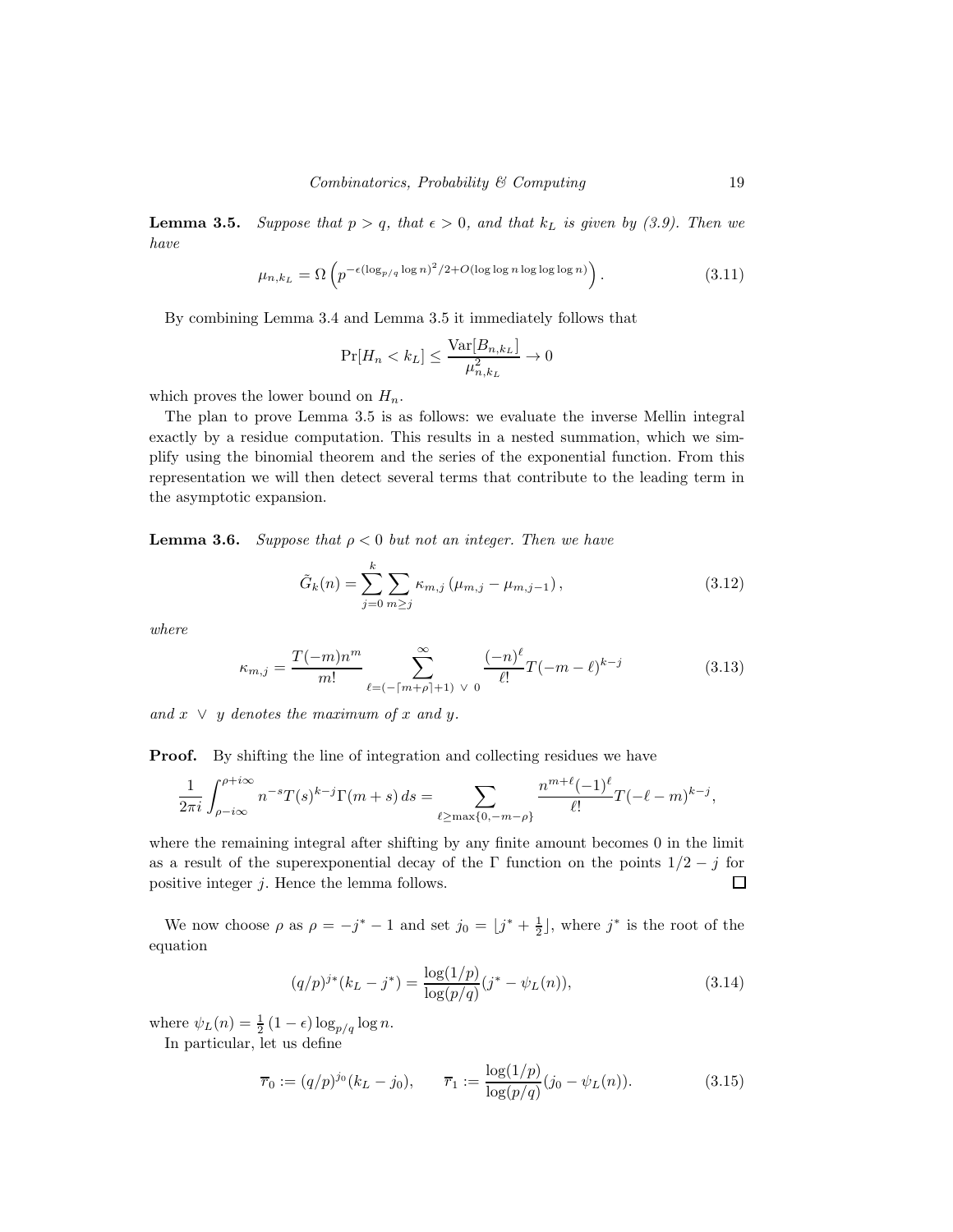Then it follows that

$$
\sqrt{q/p}\overline{r}_1 \le \overline{r}_0 \le \sqrt{p/q}\overline{r}_1. \tag{3.16}
$$

If  $j > j_0$  and  $m \ge j$  then we certainly have  $(-\lceil m + \rho \rceil + 1) \vee 0 = 0$ , whereas for  $j = j_0$ we have  $(-[j_0 + \rho] + 1) \vee 0 = 1$ .

Asymptotically we have  $j^* = \log_{p/q} \log n - \log_{p/q} \log \log n + O(1)$ . Hence we also have  $j_0 = \log_{p/q} \log n - \log_{p/q} \log \log n + O(1)$  and  $\rho = -\log_{p/q} \log n - \log_{p/q} \log \log n + O(1)$ .

In what follows we will encounter several different asymptotic behaviors. In particular we will show that

$$
\tilde{G}_k(n) = D(p)C_*(p)p^{j_0(j_0+1)/2}q^{j_0-1}n^{j_0}p^{j_0(k-j_0)}e^{\overline{r}_0}\Phi\left(\frac{\overline{r}_1 - \overline{r}_0}{\sqrt{\overline{r}_0}}\right) \n+ C_*(p)p^{j_0(j_0+1)/2}q^{j_0-1}n^{j_0}p^{j_0(k-j_0)}\frac{\overline{r}_0^{\overline{r}_1}}{\Gamma(\overline{r}_1+1)}\left(C(p,\overline{r}_0/\overline{r}_1,\langle \overline{r}\rangle) + o(1)\right)
$$
\n(3.17)

where  $\langle x \rangle = x - |x|$  denotes the fractional part of a real number x, and

$$
D(p) = \sum_{L,M \ge 0} \xi_{L+1} \frac{(-1)^M}{M!} p^{((L+M)^2 + L - M)/2} q^{-L-M}
$$
\n(3.18)

and  $C(p, u, v)$  is a certain function in p, u, v that is strictly positive (see below). Here and elsewhere, Φ denotes the distribution function of the normal distribution.

Since  $\overline{r}_0^{\overline{r}_1}/\Gamma(\overline{r}_1+1) = O(e^{\overline{r}_0}/\sqrt{\overline{r}_0})$ , the first term seems to be the asymptotically leading one. However, it turns out that  $D(p) \equiv 0$  (as we will prove in Section 5) so it follows that

$$
\tilde{G}_k(n) \ge C(p) p^{j_0(j_0+1)/2} q^{j_0-1} n^{j_0} p^{j_0(k-j_0)} \frac{\overline{r}_0^{\overline{r}_1}}{\Gamma(\overline{r}_1+1)}
$$
\n(3.19)

for some constant  $C(p) > 0$ . Note also that this lower bound implies (3.11) since by definition  $\sqrt{q/p} \overline{r}_0 \leq \overline{r}_1 \leq \sqrt{p/q} \overline{r}_0$  so that  $e^{-\overline{r}_0} \overline{r}_0^{\overline{r}_1}/\Gamma(\overline{r}_1 + 1) = e^{\Omega(\log \log n)}$ .

The calculations for proving (3.17) are quite involved, in particular the proof of positivity of  $C(p, u, v)$ . So we will only present a part of the calculations and refer for a full proof to the extended arXiv version [8] of the paper.

In what follows we will have some error terms that are smaller by a factor  $p^{j_0}$  or  $(q/p)^{j_0}$ compared to the asymptotic leading term. However, it is easy to check that for  $\frac{1}{2} < p < 1$ we have  $p^{j_0} = o(E)$  and  $(q/p)^{j_0} = o(E)$ , where  $E := e^{-\overline{r}_0} \overline{r}_0^{\overline{r}_1} / \Gamma(\overline{r}_1 + 1)$  so that they will not influence the asymptotic leading term.

For  $j \leq j_0$  and  $j \leq m \leq j_0$  we have

$$
\kappa_{m,j} = \frac{T(-m)n^m}{m!} \sum_{r=0}^{k-j} {k-j \choose r} p^{m(k-j-r)} q^{mr} \left( e^{-np^{k-j-r}q^r} - \sum_{\ell \le j_0 - m} \frac{(-n)^{\ell}}{\ell!} (p^{k-j-r}q^r)^{\ell} \right)
$$

and otherwise

$$
\kappa_{m,j} = \frac{T(-m)n^m}{m!} \sum_{r=0}^{k-j_0} {k-j \choose r} p^{m(k-j-r)} q^{mr} e^{-np^{k-j-r}q^r}.
$$

In view of the above discussion we can thus replace the term  $T(-m)$  (in  $\kappa_{m,j}$ ) by  $p^m$ ;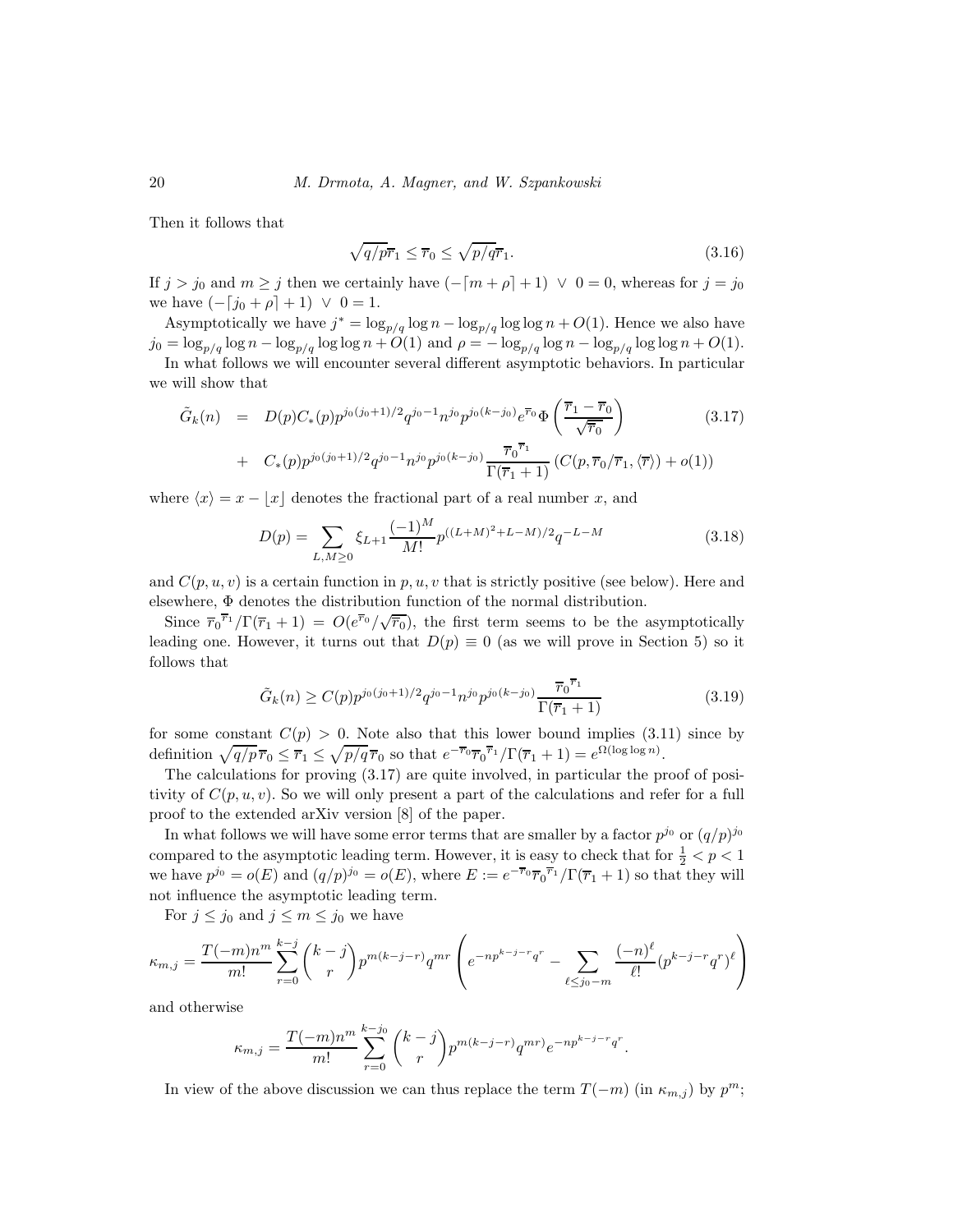the resulting sum will be denoted by  $\overline{\kappa}_{m,j}$ . We can also replace  $\mu_{m,j} - \mu_{m,j-1}$  by

$$
\overline{\nu}_{m,j} := -C_*(p)m!p^{j(j-1)/2}q^{j-1}\xi_{m-j+1}.
$$

By a careful look we thus obtain

$$
\tilde{G}_k(n) = \sum_{j=0}^k \sum_{m \ge j} \overline{\kappa}_{m,j} \overline{\nu}_{m,j} + O\left(n^{j_0} T(-j_0)^{k-j_0} p^{j_0(j_0+1)/2} q^{j_0} \left(p^{j_0} + (q/p)^{j_0}\right)\right). \tag{3.20}
$$

In order to analyze the sum representation (3.20) we split it into several parts:

$$
T_1 := \sum_{j > j_0} \sum_{m \geq j} \overline{\kappa}_{m,j} \overline{\nu}_{m,j}, \quad T_2 := \sum_{j \leq j_0} \sum_{m > j_0} \overline{\kappa}_{m,j} \overline{\nu}_{m,j}, \quad T_3 := \sum_{j \leq j_0} \sum_{m=j}^{j_0} \overline{\kappa}_{m,j} \overline{\nu}_{m,j}.
$$

Note that the exponential function  $e^{-np^{k-j-r}q^r} = e^{-(q/p)^{r-r_1(j)}}$  behaves completely differently for  $r \leq r_1(j)$  and for  $r > r_1(j)$  where  $r_1(j) = (j - \psi(n)) \frac{\log(1/p)}{\log(p/q)}$ . Hence it is convenient to split  $T_3$  into three parts  $T_{30} + T_{31} + T_{32}$ , where the  $T_{30}$  and  $T_{31}$  correspond to the terms with  $r \leq r_1(j)$  and  $T_{32}$  for those with  $r > r_1(j)$ .  $T_{30}$  involves the exponential function  $e^{-np^{\overline{k}-j-r}q^r}$  whereas  $T_{31}$  takes care of the polynomial sum  $\sum_{\ell \leq j_0-m} \frac{(-n)^{\ell}}{\ell!}$  $\frac{(n)^k}{\ell!} (p^{k-j-r} q^r)^{\ell}.$ 

For notational convenience we set

$$
F_0 := p^{j_0(j_0+1)2} q^{j_0-1} n^{j_0} p^{j_0(k-j_0)} \frac{\overline{r}_0^{\overline{r}_1}}{\Gamma(\overline{r}_1+1)}.
$$
\n(3.21)

We recall that

$$
T_1 = -C_*(p) \sum_{j>j_0} \sum_{m\geq j} p^{j(j-1)/2} q^{j-1} \xi_{m-j+1} p^m n^m \sum_{r=0}^{k-j} {k-j \choose r} p^{m(k-j-r)} q^{mr} e^{-np^{k-j-r}q^r}.
$$

We use now the substitutions  $j = j_0 + J$  and  $m = j + L = j_0 + J + L$ , where  $J > 0$  and  $L \geq 0$ . Furthermore by using the approximation  $\binom{k-j}{r} \sim (k-j)^r/r! \sim (k-j_0)^r/r!$  we obtain

$$
T_1 \sim -C_*(p)p^{j_0(j_0+1)2}q^{j_0-1}n^{j_0}p^{j_0(k-j_0)}\sum_{J>0}\sum_{L\geq 0}p^{J(J+1)/2}q^J\xi_{L+1}p^L
$$
  

$$
\times \sum_{r} \frac{\overline{r}_0^r}{r!}(q/p)^{(L+J)(r-r_1(j))}e^{-(q/p)^{r-r_1(j)}}
$$
  

$$
\sim -C_*(p)F_0 \cdot \sum_{J>0}p^{J(J+1)/2}q^J\left(\frac{\overline{r}_0}{\overline{r}_1}\right)^{J\frac{\log(1/p)}{\log(p/q)}}\sum_{L\geq 0}\xi_{L+1}p^L
$$
  

$$
\times \sum_{r}(q/p)^{(L+J)(r-r_1(j))}\left(\frac{\overline{r}_0}{\overline{r}_1}\right)^{r-r_j(j)}e^{-(q/p)^{r-r_1(j)}},
$$

where  $F_0$  is given in (3.21). Thus, if we define (with the implicit notation  $q = 1 - p$ )

$$
C_1(p, u, v) = \sum_{J>0} p^{J(J+1)/2} q^J u^{J \frac{\log(1/p)}{\log(p/q)}} \sum_{L\geq 0} \xi_{L+1} p^L
$$
 (3.22)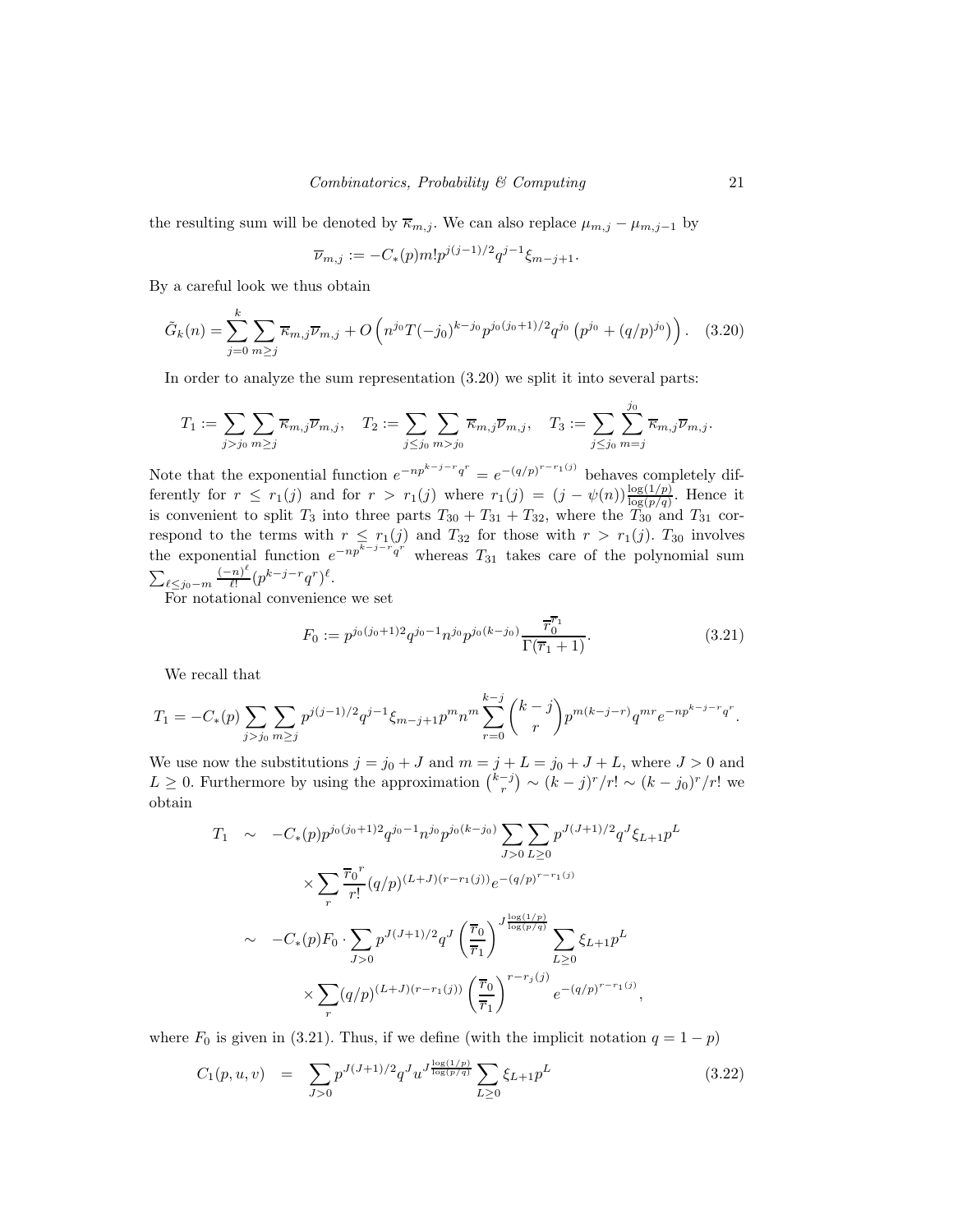22 *M. Drmota, A. Magner, and W. Szpankowski*

$$
\times \sum_{R \in \mathbb{Z}} \left( (q/p)^{(L+J)} u \right)^{R-v-J\frac{\log(1/p)}{\log(p/q)}} e^{-(q/p)^{R-v-J\frac{\log(1/p)}{\log(p/q)}}}
$$

we obtain

$$
T_1 \sim -C_*(p) F_0 C_1 \left( p, \frac{\overline{r}_0}{\overline{r}_1}, \langle \overline{r}_1 \rangle \right).
$$

Note that we have substituted  $r - r_1(j)$  by

$$
r - r_1(j) = (r - \lfloor \overline{r}_1 \rfloor) - \langle \overline{r}_1 \rangle + (\overline{r}_1 - r_1(j))
$$

$$
= R - v - J \frac{\log(1/p)}{\log(p/q)}.
$$

Similarly we obtain  $T_2 \sim -C_*(p) F_0 C_2 \left( p, \frac{\overline{r}_0}{\overline{r}_1}, \langle \overline{r}_1 \rangle \right)$ , where

$$
C_2(p, u, v) = \sum_{J \le 0} p^{J(J+1)/2} q^J u^{J \frac{\log(1/p)}{\log(p/q)}} \sum_{L > -J} \xi_{L+1} p^L \tag{3.23}
$$
\n
$$
\times \sum_{R \in \mathbb{Z}} \left( (q/p)^{(L+J)} u \right)^{R-v-J \frac{\log(1/p)}{\log(p/q)}} e^{-(q/p)^{R-v-J \frac{\log(1/p)}{\log(p/q)}}},
$$

and  $T_{30} \sim -C_*(p) F_0 C_{30} \left( p, \frac{\overline{r}_0}{\overline{r}_1}, \langle \overline{r}_1 \rangle \right)$ , where

$$
C_{30}(p, u, v) = \sum_{J \le 0} p^{J(J+1)/2} q^J u^{J \frac{\log(1/p)}{\log(p/q)}} \sum_{L=0}^{-J} \xi_{L+1} p^L
$$
(3.24)  

$$
\times \sum_{R \in \mathbb{Z}, R-v-J \frac{\log(1/p)}{\log(p/q)} \le 0} \left( (q/p)^{(L+J)} u \right)^{R-v-J \frac{\log(1/p)}{\log(p/q)}} e^{-(q/p)^{R-v-J \frac{\log(1/p)}{\log(p/q)}},
$$

and  $T_{32} \sim -C_*(p) F_0 C_{32} \left( p, \frac{\overline{r}_0}{\overline{r}_1}, \langle \overline{r}_1 \rangle \right)$ , where

$$
C_{32}(p, u, v) = \sum_{J \leq 0} p^{J(J+1)/2} q^{J} u^{J \frac{\log(1/p)}{\log(p/q)}} \sum_{L=0}^{-J} \xi_{L+1} p^{L}
$$
  
 
$$
\times \sum_{R \in \mathbb{Z}, R-v-J \frac{\log(1/p)}{\log(p/q)} > 0} \left( (q/p)^{(L+J)} u \right)^{R-v-J \frac{\log(1/p)}{\log(p/q)}} \times \left( e^{-(q/p)^{R-v-J \frac{\log(1/p)}{\log(p/q)}} - \sum_{\ell=0}^{-J-L} \frac{(-1)^{\ell}}{\ell!} (q/p)^{(R-v-J \frac{\log(1/p)}{\log(p/q)}) \ell} \right).
$$
(3.25)

Finally we deal with  $T_{31}$ . First of all we regroup the summation by setting  $m = j_0 - M$ ,  $j = j_0 - M - L$ , and  $\ell = M - K$  which gives

$$
T_{31} = C_*(p)p^{j_0(j_0+1)/2}q^{j_0-1}n^{j_0}p^{j_0(k-j_0)}\sum_{K\geq 0} \left(\frac{q}{p}\right)^{K\overline{r}_1}
$$
  
 
$$
\times \sum_{L\geq 0, M\geq K} \xi_{L+1} \frac{(-1)^{M-K}}{(M-K)!} p^{((L+M)^2+L-M)/2-K(L+M)}q^{-L-M}
$$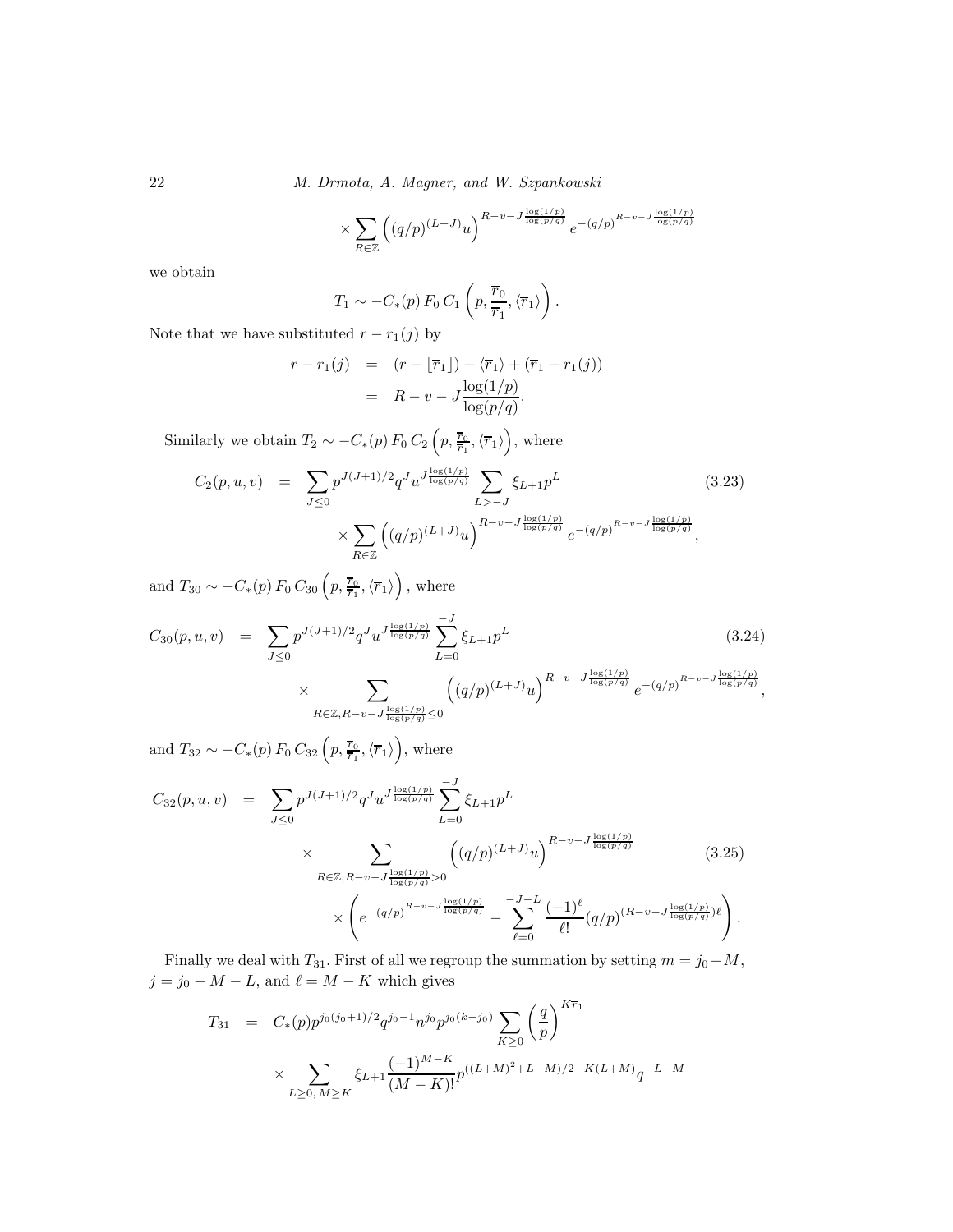*Combinatorics, Probability & Computing* 23

$$
\times \sum_{r \le r_1(j_0 - M - L)} \binom{k - j_0 + M + L}{r} \left(\frac{q}{p}\right)^{(j_0 - K)r}.
$$

We single out the case  $K = 0$  (and consider only the sum over  $K, M, r$ ) which we write as

$$
D(p)C_*(p)\sum_{r\leq \overline{r}_1}\binom{k-j_0+L+M}{r}\left(\frac{q}{p}\right)^{j_0r}+S_0,
$$

where  $D(p)$  is given by  $(3.18)$  and

$$
S_0 := -C_*(p) \sum_{L,M \ge 0} \xi_{L+1} \frac{(-1)^M}{M!} p^{((L+M)^2 + L-M)/2} q^{-L-M}
$$
  
 
$$
\times \sum_{r_1(j_0 - M - L) < r \le \overline{r}_1} \binom{k - j_0 + L + M}{r} \left(\frac{q}{p}\right)^{j_0 r}.
$$

Note that

$$
\sum_{r \leq \overline{r}_1} {k-j_0+L+M \choose r} \left(\frac{q}{p}\right)^{j_0r} = e^{\overline{r}_0} \Phi\left(\frac{\overline{r}_1 - \overline{r}_0}{\sqrt{\overline{r}_0}}\right) \left(1 + O\left(\frac{\log \log n}{\log n}(L+M)\right)\right),
$$

where Φ denotes the distribution function of the normal distribution.

Thus, if we set

$$
S_K = C_*(p)p^{j_0(j_0+1)2}q^{j_0-1}n^{j_0}p^{j_0(k-j_0)}\left(\frac{q}{p}\right)^{K\bar{r}_1}
$$
  

$$
\times \sum_{L\geq 0, M\geq K} \xi_{L+1}\frac{(-1)^{M-K}}{(M-K)!}p^{((L+M)^2+L-M)/2-K(L+M)}q^{-L-M}
$$
  

$$
\times \sum_{r\leq r_1(j_0-M-L)} \binom{k-j_0+M+L}{r} \left(\frac{q}{p}\right)^{(j_0-K)r}.
$$

then we have

$$
T_{31} = D(p)C_*(p)e^{\overline{r}_0}\Phi\left(\frac{\overline{r}_1 - \overline{r}_0}{\sqrt{\overline{r}_0}}\right)(1 + o(1)) - S_0 + \sum_{K \ge 1} S_K.
$$

In the same way as above we obtain  $S_0 \sim -C_*(p) F_0 C_{31,0} \left( p, \frac{\overline{r}_0}{\overline{r}_1}, \langle \overline{r}_1 \rangle \right)$ , where

$$
C_{31,0}(p,u,v) = \sum_{L,M\geq 0} \xi_{L+1} \frac{(-1)^M}{M!} p^{((L+M)^2 + L - M)/2} q^{-L-M}
$$
\n
$$
\times \sum_{-(M+L)\frac{\log(1/p)}{\log(p/q)} + v \leq R \leq 0} u^{R-v}.
$$
\n(3.26)

It is also convenient to rewrite this also as a sum over  $J = -M-L \leq 0$  and  $0 \leq L \leq -J \colon$ 

$$
C_{31,0}(p,u,v) = \sum_{J \le 0} \sum_{L=0}^{-J} \xi_{L+1} \frac{(-1)^{-J-L}}{(-J-L)!} p^{J(J+1)/2+L} q^J
$$
(3.27)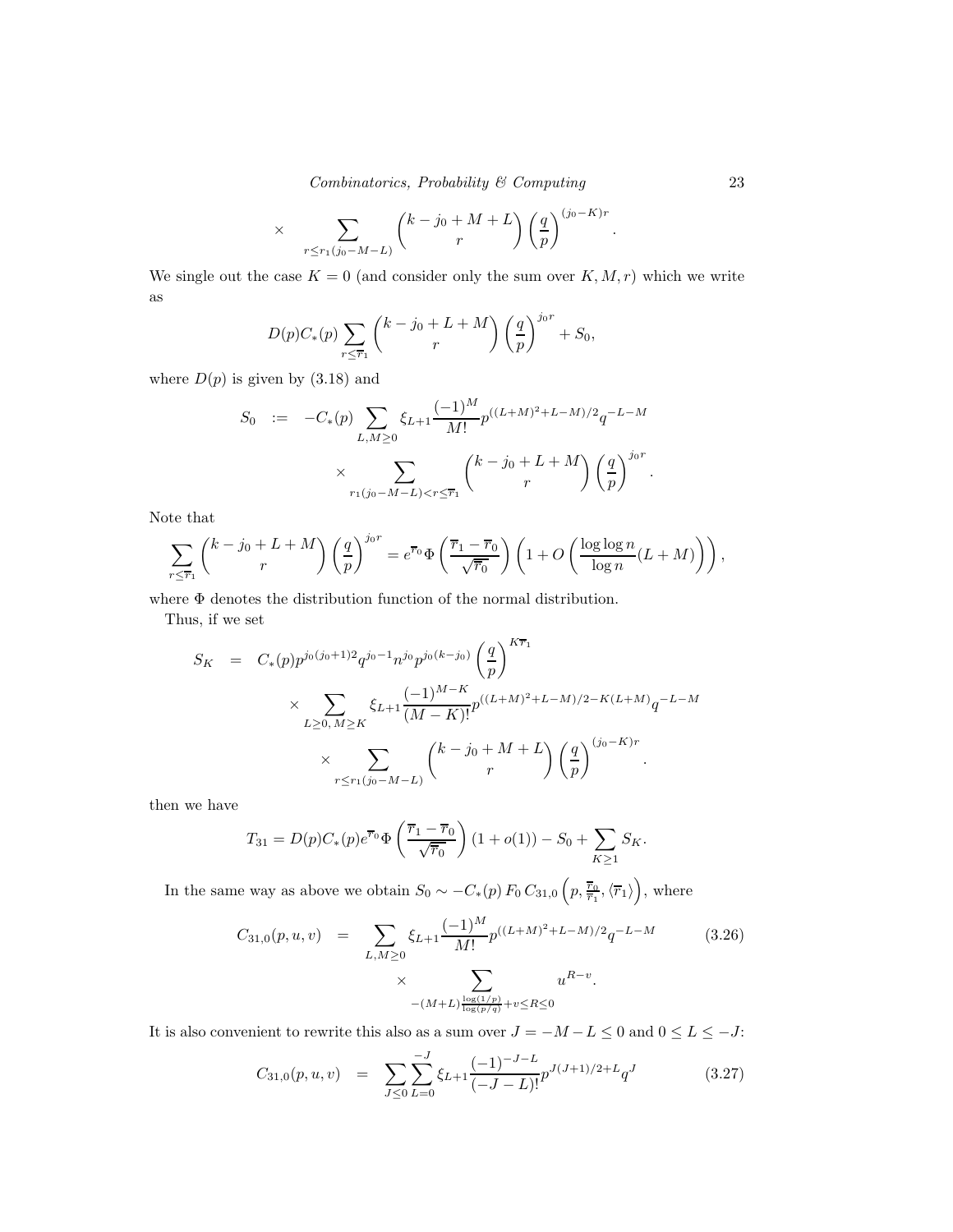24 *M. Drmota, A. Magner, and W. Szpankowski*

$$
\times \sum_{J \frac{\log(1/p)}{\log(p/q)} + v \leq R \leq 0} u^{R-v}.
$$

For  $K \geq 1$  the terms  $S_K$  can be approximated by  $S_K \sim C_*(p) F_0 C_{31,K} \left( p, \frac{\overline{r}_0}{\overline{r}_1}, \langle \overline{r}_1 \rangle \right)$ , where

$$
C_{31,K}(p,u,v) = \sum_{J \le -K} \sum_{L=0}^{-J-K} \xi_{L+1} \frac{(-1)^{-J-L-K}}{(-J-L-K)!} p^{J(J+1)/2+L+JK} q^J
$$

$$
\times \sum_{R \le v+J \frac{\log(1/p)}{\log(p/q)}} \left( u \left( \frac{q}{p} \right)^{-K} \right)^{R-v} . \tag{3.28}
$$

Summing up, if we set

$$
C(p, u, v) = -C_1(p, u, v) - C_2(p, u, v) - C_{30}(p, u, v) - C_{32}(p, u, v) - C_{31,0}(p, u, v) + \sum_{K \ge 1} C_{31,K}(p, u, v)
$$

and by observing that  $D(p) = 0$  (see Section 5) we have:

Lemma 3.7. *With the notation from above we have*

$$
\tilde{G}_k(n) = C_*(p) p^{j_0(j_0+1)/2} q^{j_0-1} n^{j_0} p^{j_0(k-j_0)} \frac{\overline{r}_0^{\overline{r}_1}}{\Gamma(\overline{r}_1+1)} \left( C(p, \overline{r}_0/\overline{r}_1, \langle \overline{r} \rangle) + o(1) \right).
$$

It remains to show that  $C(p, u, v)$  is strictly positive for  $\frac{1}{2} < p < 1$ ,  $\sqrt{q/p} \le u \le \sqrt{p/q}$ ,  $0 \le v < 1$ . Since the representation of  $C(p, u, v)$  is quite involved we will use the following strategy. We do an asymptotic analysis for  $p \to \frac{1}{2}$  and  $p \to 1$  and fill out the remaining interval,  $0.51 \leq p \leq 0.97$  by a numerical analysis (together with upper bounds for the derivatives). Due to space limitations we present here only a short version of the (very involved) considerations. A full version can be found in the arXiv version of this paper [8].

We start with the behavior for  $p \to \frac{1}{2}$ .

**Lemma 3.8.** *Set*  $p/q = e^{\eta}$  *and*  $\tilde{u} = \frac{1}{\eta} \log u$ *. Then for*  $\eta \to 0+$  *(which is equivalent to*  $p \rightarrow \frac{1}{2}$  *we have uniformly for*  $\tilde{u} \in \left[-\frac{1}{2}, \frac{1}{2}\right]$  *and*  $v \in [0, 1)$ 

$$
C(p, u, v) \sim \frac{1}{\eta} h(\tilde{u}),\tag{3.29}
$$

where  $h(\tilde{u})$  *is a continuous and positive function.* 

*In particular we have*  $C(p, u, v) > 0$  *for*  $\frac{1}{2} < p \le 0.51$ *.* 

**Proof.** We single out the function  $C_1(p, u, v)$  and start with the sum over R. The first observation is that for  $\eta \to 0$  we can replace the sum by an integral, that is, we have for fixed integers  $L, J$ , as  $\eta \to 0$ ,

$$
\sum_{R \in \mathbb{Z}} \left( (q/p)^{(L+J)} u \right)^{R-v-J\frac{\log(1/p)}{\log(p/q)}} e^{-\left( q/p \right)^{R-v-J\frac{\log(1/p)}{\log(p/q)}}}
$$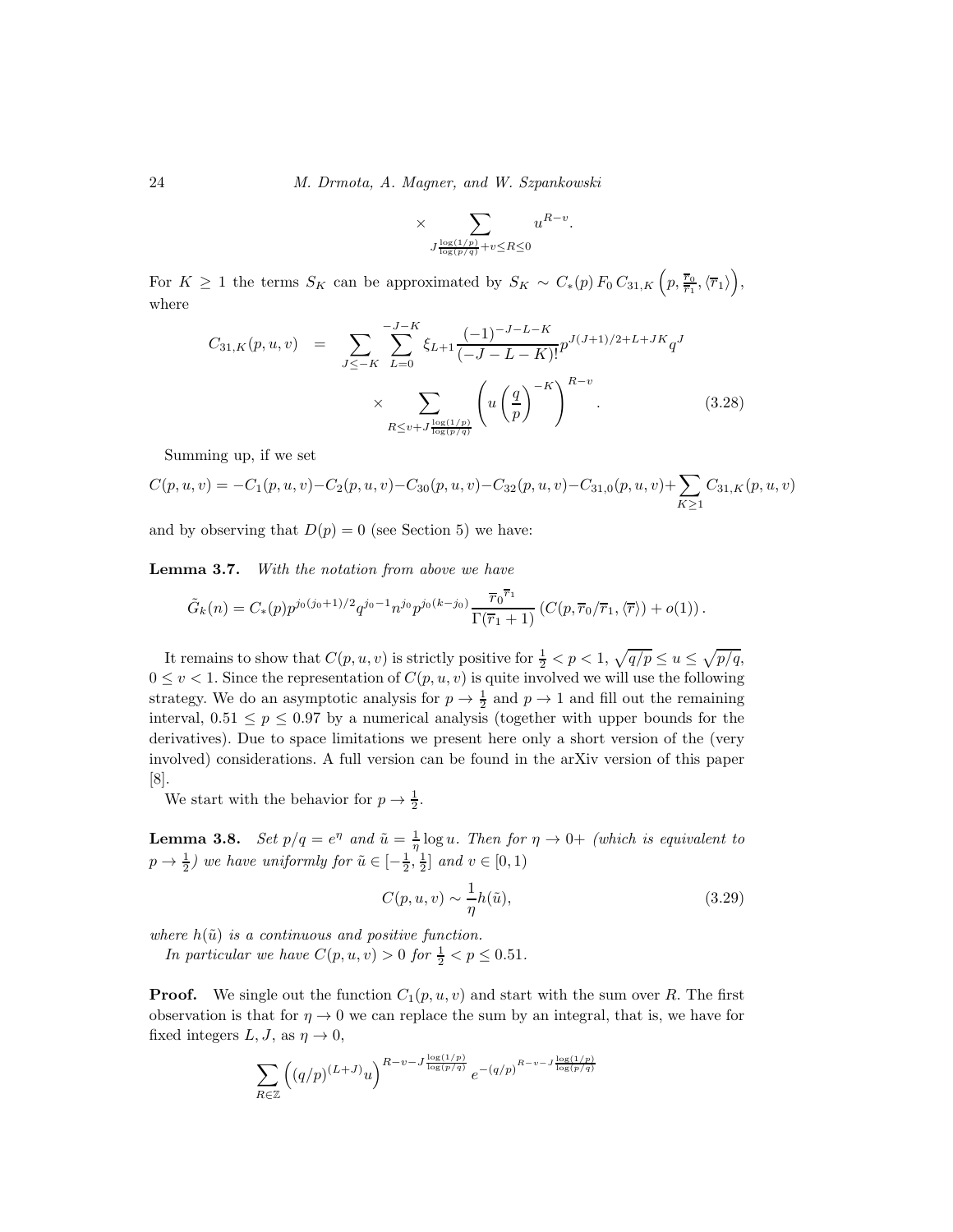*Combinatorics, Probability & Computing* 25

$$
\sim \int_{-\infty}^{\infty} \left( (q/p)^{(L+J)} u \right)^t e^{-(q/p)^t} dt = \frac{1}{\eta} \int_{-\infty}^{\infty} e^{-(M-\tilde{u})t} e^{-e^{-t}} dt.
$$

This also implies that the leading asymptotic term does not depend on  $v$ . Further note that  $\tilde{M} = M - \frac{1}{\eta} \log u = L + J - \tilde{u} \ge \frac{1}{2}$  so that the integral converges and by using the substitution  $w = e^{-t}$  we obtain

$$
\int_{-\infty}^{\infty} e^{-\tilde{M}t} e^{-e^{-t}} dt = \int_{0}^{\infty} w^{\tilde{M}-1} e^{-w} dw = \Gamma(\tilde{M}).
$$

This finally shows that, as  $p \to \frac{1}{2}$  (or equivalently as  $\eta = \log(p/q) \to 0$ ),

$$
C_1(p, u, v) \sim \frac{1}{\eta} \sum_{J>0} 2^{-J(J+1)/2 - J + J\tilde{u}} \sum_{L\geq 0} \xi_{L+1}(1/2) 2^{-L} \Gamma(J + L - \tilde{u}). \tag{3.30}
$$

Similarly we can handle the other terms and obtain the asymptotic representation  $(3.29)$ . Since the function  $h(\tilde{u})$  is explicit (as a series expansion) and continuously differentiable in  $\tilde{u}$  we can use a simple numerical analysis (together with upper bounds for the derivative  $h'(\tilde{u})$  in order to show that  $h(\tilde{u}) > 0$  for  $\tilde{u} \in \left[-\frac{1}{2}, \frac{1}{2}\right]$ .

Finally by taking care also of error terms (which were neglected in the above analysis) it also follows that  $C(p, u, v) > 0$  for  $\frac{1}{2} < p \le 0.51$ .  $\Box$ 

The situation for  $p \to 1$  is more delicate in the analysis, however, positivity follows then immediately.

**Lemma 3.9.**  $Set \overline{c}(v) = \max\{v - v^2/2, (1 - v^2)/2\}$ . Then we have, as  $p \to 1$  uniformly *for*  $\sqrt{q/p} \le u \le \sqrt{p/q}, 0 \le v < 1$ 

$$
C(p, u, v) \ge \exp\left(\overline{c}(v) \frac{\log^2(1-p)}{\log 1/p} (1 + o(1))\right).
$$
 (3.31)

.

*In particular we have*  $C(p, u, v) > 0$  *for*  $0.97 \leq p < 1$ *.* 

**Proof.** We just consider the most interesting case, namely the sum  $\sum_{K\geq 1} C_{31,K}(p, u, v)$ and assume for a moment that  $v > 0$ . We set

$$
I_0 := \left[ -v \left( \frac{\log q}{\log p} - 1 \right), 0 \right) \cap \mathbb{Z}
$$

and for  $M\geq 1$ 

$$
I_M := \left[ -(v+M) \left( \frac{\log q}{\log p} - 1 \right), -(v+M-1) \left( \frac{\log q}{\log p} - 1 \right) \right) \cap \mathbb{Z}
$$

If  $J \in I_M$  we have, as  $p \to 1$ ,

$$
\sum_{R \le v+J \frac{\log(1/p)}{\log(p/q)}} \left( u(q/p)^{-K} \right)^{R-v} \sim \left( u(q/p)^{-K} \right)^{-M-v}
$$

Since

$$
\sum_{L=0}^{-J-K} \xi_{L+1} p^L \frac{(-1)^{-J-K-L}}{(-J-K-L)!} = [z^{-J-K}] \prod_{j\geq 0} \frac{e^{qp^j z} - 1}{qp^j z} e^{-z} = [z^{-J-K}] e^{z/2 + O(qz^2) - z}
$$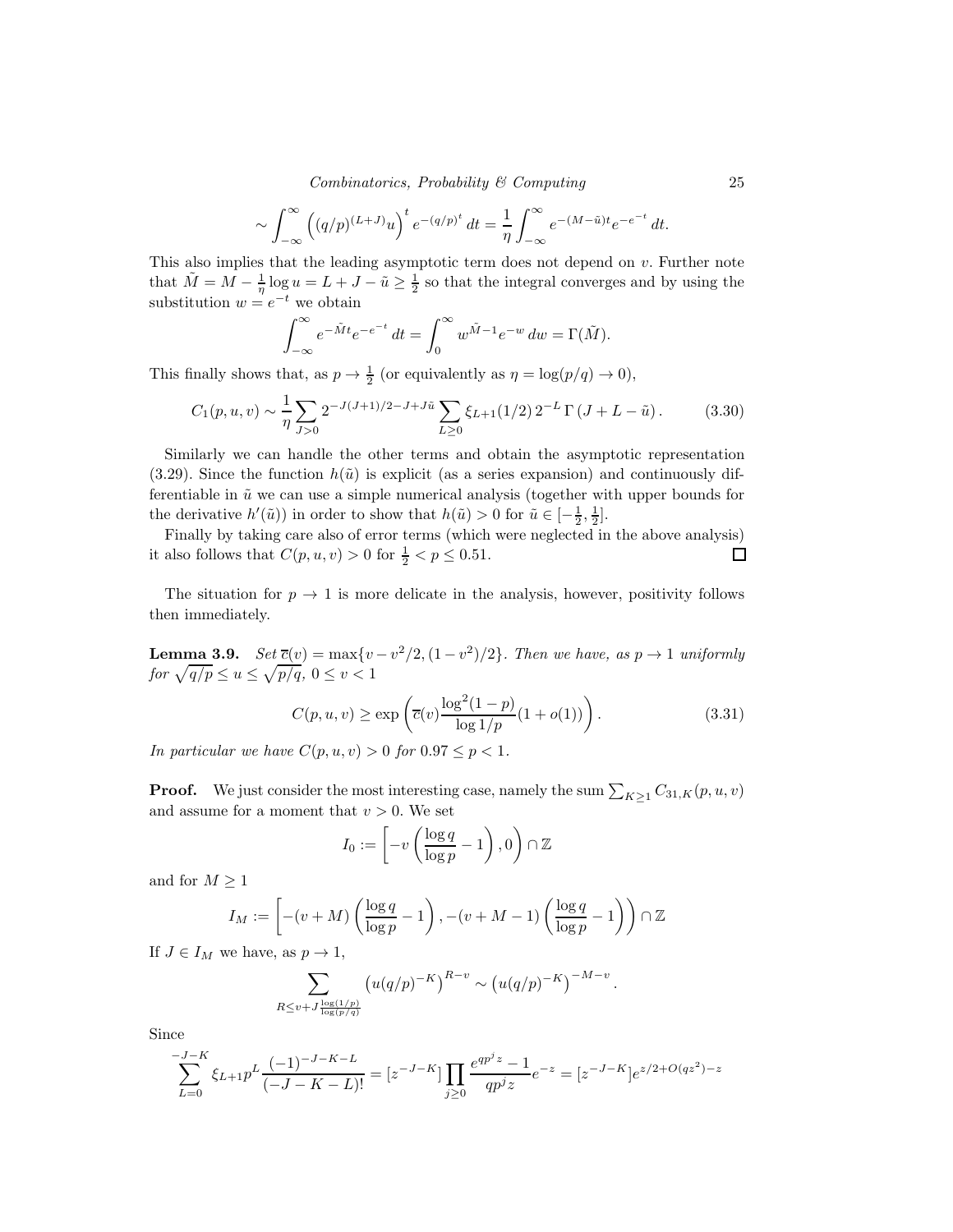we get

$$
C_{31,K,M} := \sum_{J \in I_M, J \le -K} p^{J(J+1)/2+JK} q^J \sum_{R \le v+J \frac{\log(1/p)}{\log(p/q)}} \left( u \left( \frac{q}{p} \right)^{-K} \right)^{R-v}
$$

$$
\times \sum_{L=0}^{-J-K} \xi_{L+1} p^L \frac{(-1)^{-J-L-K}}{(-J-L-K)!}
$$

$$
\sim \sum_{J \in I_M, J \le -K} p^{J(J+1)/2+JK} q^J \left( u \left( \frac{q}{p} \right)^{-K} \right)^{-M-v} [z^{-J-K}] e^{z/2+O(qz^2)-z}
$$

and consequently if we sum over  $K\geq 1$ 

$$
\sum_{K\geq 1} C_{31,K,M} \sim u^{-M-v} \sum_{J\in I_M} p^{J(J+1)/2} q^J \sum_{K=1}^{-J} p^{JK} (q/p)^{K(M+v)} [z^{-J-K}] e^{z/2+O(qz^2)-z}
$$
  
= 
$$
u^{-M-v} \sum_{J\in I_M} p^{J(J+1)/2} q^J \sum_{K=1}^{-J} p^{JK} (q/p)^{M(1+v)} [z^{-J-K}] e^{z/2+O(qz^2)-z}.
$$

We observe that (for  $J \in I_M$ )

$$
\sum_{K=1}^{-J} p^{JK} (q/p)^{K(M+v)} [z^{-J-K}] e^{z/2 + O(qz^2) - z} = [z^{-J}] \frac{p^J (q/p)^{M+v} z}{1 - p^J (q/p)^{M+v} z} e^{z/2 + O(qz^2) - z}
$$
  
 
$$
\sim p^{-J^2} (q/p)^{-J(M+v)} e^{z_M/2 + O(qz_M^2) - z_M},
$$

where  $z_M = p^{-J}(q/p)^{-M-v}$ . Note that  $z_M$  varies between 1 and  $1/q$  if  $J \in I_M$ . However, it will turn out that the asymptotic leading terms will come from  $J$  close to  $-(v +$  $M$ ) $\frac{\log q}{\log p}$  which means that  $z_M$  is asymptotically 1 and, thus, the last exponential term is asymptotically  $e^{-1/2}$ . The reason is that the term

$$
p^{J(J+1)/2}q^{J}p^{-J^2}(q/p)^{-J(M+v)} = p^{-J^2/2}q^{J(1-M-v)}p^{J(\frac{1}{2}+M+v)}
$$

has its absolute minimum for J close to  $-(v+M-1)\frac{\log q}{\log p}$  and for  $J \in I_M$  it gets maximal for J close to  $-(v+M)\frac{\log q}{\log p}$ , in particular if

$$
J = J_{v,M} := -\left\lfloor (M+v) \left( \frac{\log q}{\log p} - 1 \right) \right\rfloor.
$$

Thus, we obtain

$$
\sum_{K\geq 1} C_{31,K,M} \sim e^{-\frac{1}{2}} u^{-M-v} p^{-J_{v,M}^2/2} q^{J_{v,M}(1-M-v)} p^{J_{v,M}(\frac{1}{2}+M+v)}
$$
  
=  $e^{\frac{\log^2 q}{q} (M+v-\frac{1}{2}(M+v)^2) + O(\log^2 q)}$ .

Since  $(M + v) - \frac{1}{2}(M + v)^2 \le 0$  for  $M \ge 2$  (and  $0 \le v < 1$ ) it is clear that only the first two terms corresponding to  $M = 0$  and  $M = 1$  are relevant. Hence, we obtain

$$
\sum_{K\geq 1} C_{31,K} \sim e^{\frac{\log^2(1-p)}{\log(1/p)} \left(v - \frac{1}{2}v^2\right) + O(\log^2(1-p))} + e^{\frac{\log^2(1-p)}{\log(1/p)} \frac{1}{2}\left(1 - v^2\right) + O(\log^2(1-p))}
$$

.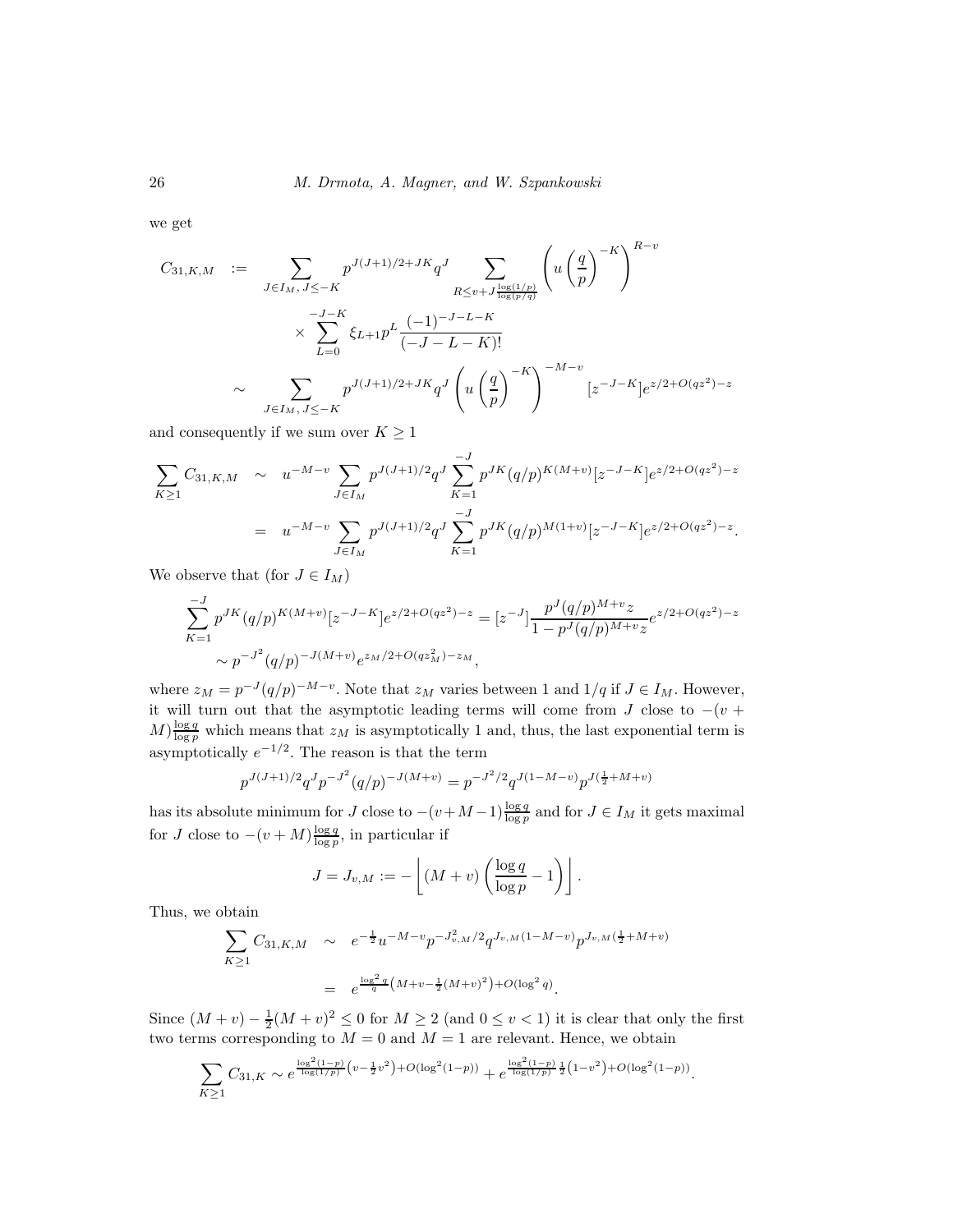Acually this kind of representation also holds for  $v = 0$ .

The other terms can be handled in a similar way. Actually  $C_1, C_2, C_{32}, C_{31,0}$  are of smaller order, whereas  $C_{30}$  has (almost) a comparable order of magnitude.

Finally, by taking error terms into account it follows that  $C(p, u, v)$  is positive for  $0.97 \le p < 1.$  $\Box$ 

Thus, it remains to consider  $C(p, u, v)$  for  $0.51 \leq p \leq 0.97$ . As mentioned above we do here a numerical analysis. For example, for the following sample values we obtain:

| $\boldsymbol{p}$ | $\boldsymbol{u}$ | $\boldsymbol{v}$ | C(p, u, v)                        |
|------------------|------------------|------------------|-----------------------------------|
| 0.51             | 1.00             | 0.20             | 17.6603002053593                  |
| 0.51             | 1.00             | 0.40             | 17.6630153331822                  |
| 0.51             | 1.00             | 0.60             | 17.6610407898646                  |
| 0.51             | 1.00             | 0.80             | 17.6856832509155                  |
| 0.60             | 0.90             | 0.60             | 1.49524800151569                  |
| 0.60             | 1.00             | 0.20             | 1.08391296918222                  |
| 0.60             | 1.00             | 0.60             | 1.08391297098683                  |
| 0.60             | 1.00             | 0.80             | 1.08391297046200                  |
| 0.60             | 1.10             | 0.20             | 0.834656789094941                 |
| 0.60             | 1.20             | 0.60             | 0.673917281982084                 |
| 0.70             | 1.00             | 0.60             | 0.232497954955319                 |
| 0.80             | 1.00             | 0.60             | 0.0287161523336721                |
| 0.85             | 1.00             | 0.60             | 0.00237172764900606               |
| 0.93             | 1.00             | 0.60             | $1.87317294616045 \times 10^{15}$ |
| 0.97             | 0.50             | 0.60             | $9.17733198126610 \times 10^{72}$ |
| 0.97             | 1.00             | 0.60             | $6.05478107453485 \times 10^{72}$ |
| 0.97             | $5.00\,$         | 0.60             | $2.30524156812013 \times 10^{72}$ |

A more detailed analysis can be found in the arXiv version of the paper [8].

#### 3.2. Proof of Theorem 2.2

The analysis of  $F_n$  runs along the same lines as for  $H_n$ . As already mentioned we will give only a roadmap of the proof since it is actually much easier than that of  $H_n$ .

**3.2.1.** Lower bound on  $F_n$  The lower bound on  $F_n$  can be proven in two different ways. We can either use the inverse Mellin transform integral for  $\tilde{G}_k(n)$ 

$$
k = k_L = \log_{1/q} \log n - (1+\epsilon) \log_{1/q} \log \log n
$$

evaluated at  $\rho = \log_{p/q} \log n$ . This leads to  $\Pr[F_n < k] \leq \mu_{n,k} \to 0$ .

Alternatively we can use the correspondence between the Rényi process and the random PATRICIA trie construction, along with the relationship between PATRICIA tries and standard tries. Because of the path compression step in the construction of a PATRICIA trie from a trie, the fillup level for a PATRICIA trie is always greater than or equal to the fillup level for the associated trie. Furthermore, it is known (see [18]) that the fillup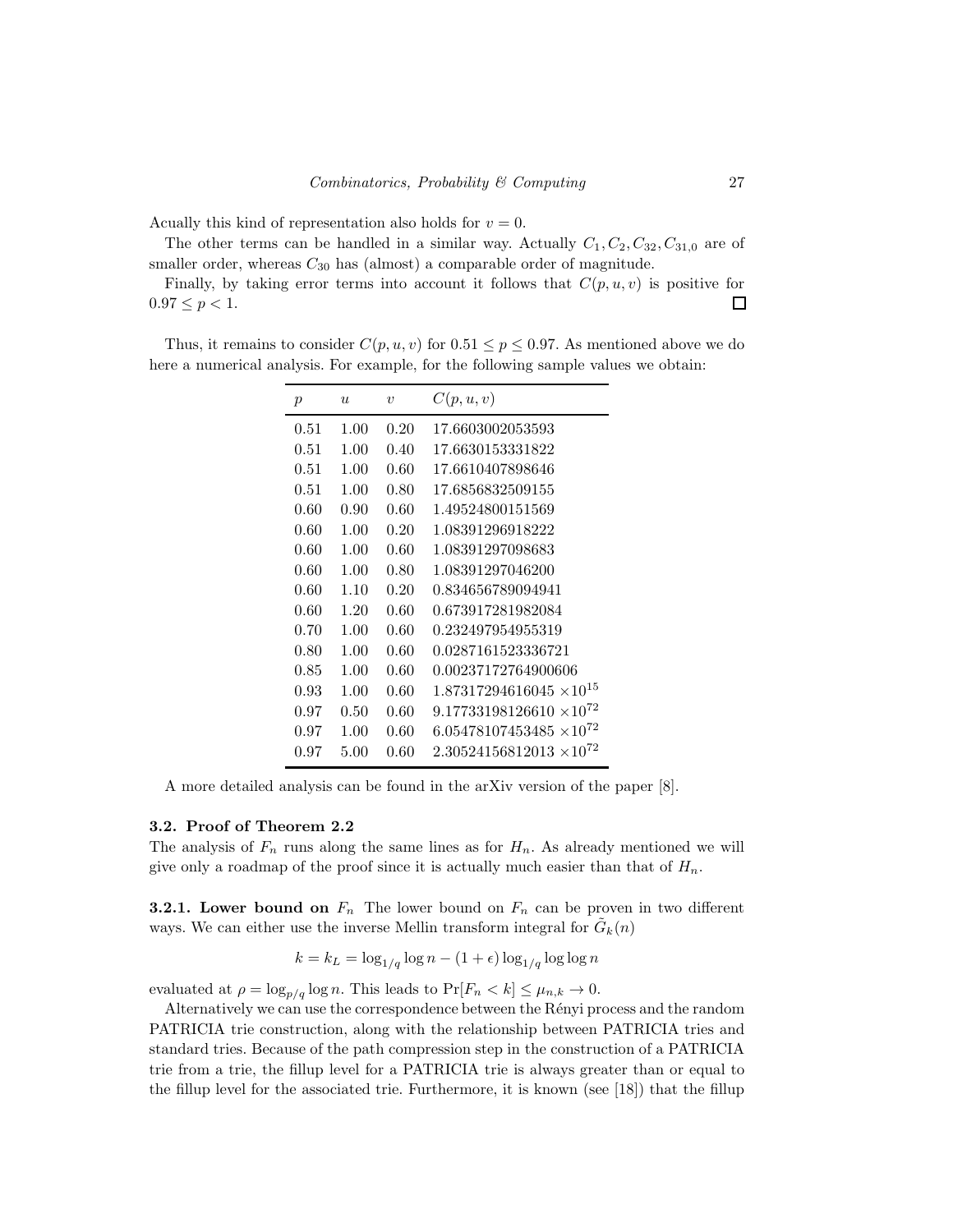level in random tries for  $p > 1/2$  is, with high probability,

$$
\log_{1/q} n - \log_{1/q} \log \log n + o(\log \log \log n).
$$

Thus, with high probability, this is also a lower bound for the  $F_n$  that we study.

**3.2.2.** Upper bound on  $F_n$  The upper bound proof for  $F_n$  follows along similar lines to the lower bound for  $H_n$ . We set

$$
k = k_U = \log_{1/q} n - (1 - \epsilon) \log_{1/q} \log \log n,
$$

and our goal is to show that  $\text{Var}[B_{n,k}] = o(\mathbb{E}[B_{n,k}]^2)$ . First we get an upper bound for  $Var[B_{n,k}]$  in the same way as in the case of  $H_n$  (via inverse Mellin transform and Depoissonization) of the form

$$
\text{Var}[B_{n,k}] = O\left(q^{-\epsilon \log_{p/q} \log n \cdot \log 1/q \log \log n(1+o(1))}\right).
$$

In order to obtain a corresponding lower bound for  $\mu_{n,k} = \mathbb{E}[B_{n,k}]$  we use again the explicit representation

$$
\tilde{G}_k(n) = \sum_{j=0}^k \sum_{m \ge j} \kappa_{m,j} (\mu_{m,j} - \mu_{m,j-1}),
$$
\n(3.32)

where

$$
\kappa_{m,j} = \frac{T(-m)n^m}{m!} \sum_{\ell=0}^{\infty} \frac{(-n)^{\ell}}{\ell!} T(-m-\ell)^{k-j}
$$
  
= 
$$
\frac{T(-m)}{m!} \sum_{r=0}^{k-j} {k-j \choose r} (np^r q^{k-j-r})^m \exp(-np^r q^{k-j-r}).
$$
 (3.33)

We note that, because  $\rho > 0$ , there are no contributions from poles, so that the  $\ell$ -sum begins with 0, in contrast to (3.13) which leads to the simplified form (3.33).

Our derivation suggests that the main contribution to (3.32) comes from the terms  $j = O(1)$  and  $m = \rho \cdot p/q + O(1)$ . In this range, the difference  $\mu_{m,j} - \mu_{m,j-1}$  is estimable by the following lemma from [17] (see part (i) of Theorem 2.2 of that paper).

Lemma 3.10 (Precise asymptotics for  $\mu_{m,j}$  when  $j = O(1)$  and  $m \to \infty$ ). *For*  $p > q$ ,  $m \to \infty$ , and  $j = O(1)$ , we have

$$
\mu_{m,j} \sim mq^j(1-q^j)^{m-1}.
$$

Note, in particular, that  $\mu_{m,j} - \mu_{m,j-1}$  is strictly positive in this range. Applying this lemma, some algebra is required to show that the contribution of the  $(m, j)$ th term, with  $m = \rho \cdot p/q + O(1)$  and  $j = O(1)$ , is

$$
q^{-\epsilon \log_{p/q} \log n \cdot \log_{1/q} \log \log n (1+o(1))}.
$$
\n
$$
(3.34)
$$

To complete the necessary lower bound on the entire sum (3.32), we consider also the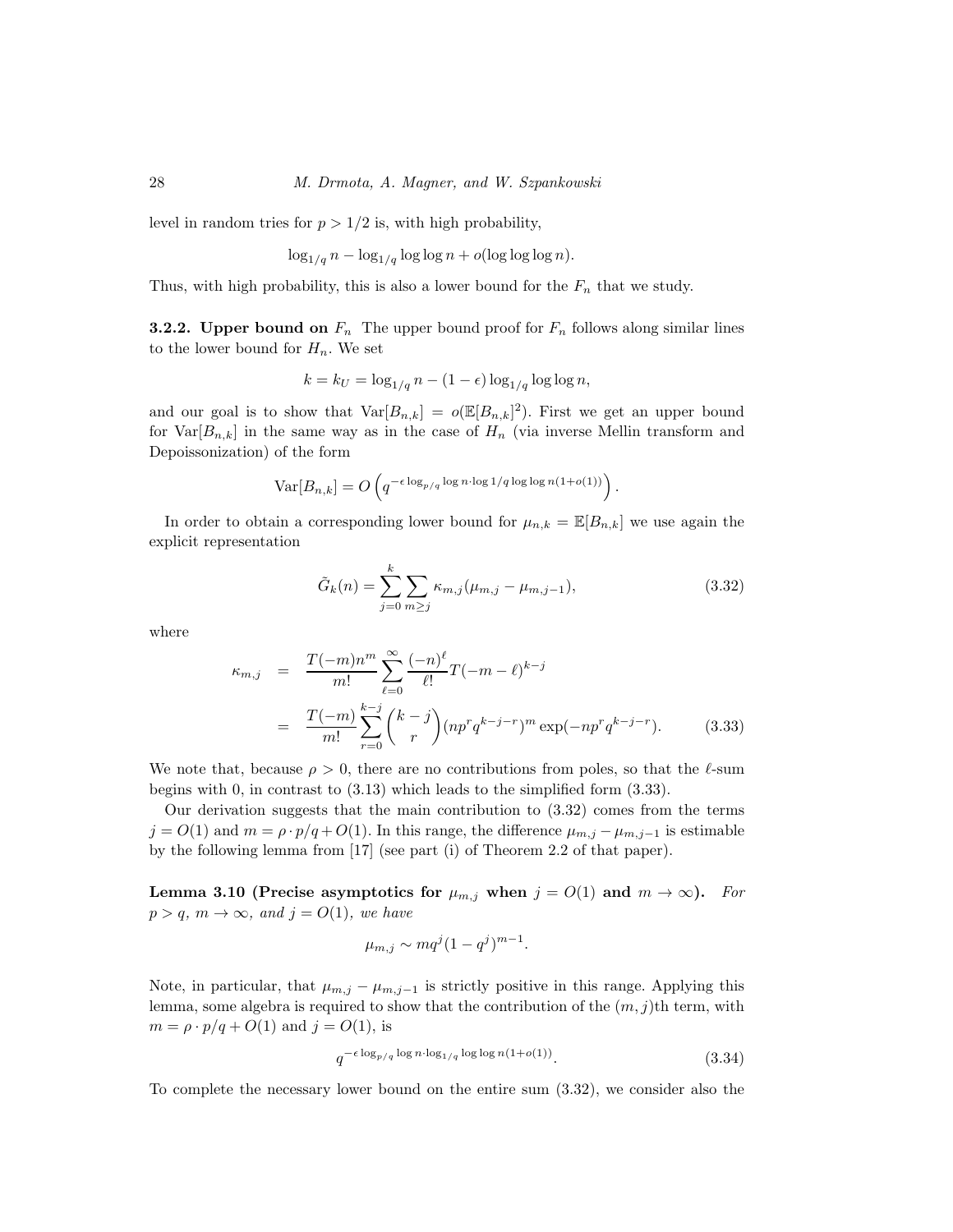following sums:

$$
\sum_{j=0}^{j'} \sum_{m=j}^{m'} \kappa_{m,j} (\mu_{m,j} - \mu_{m,j-1}) \text{ and } \sum_{j>j'} \sum_{m\geq j} \kappa_{m,j} (\mu_{m,j} - \mu_{m,j-1}), \tag{3.35}
$$

where  $j'$  and  $m'$  are sufficiently large fixed positive numbers. We note that the terms that are not covered by any of these sums may be disregarded, since by Lemma 3.10 they are non-negative.

It may be shown that both sums are smaller than the dominant term (3.34) by a factor of  $e^{-\Theta(\rho)}$ , both by upper bounding terms in absolute value and using the trivial bound  $|\mu_{m,j} - \mu_{m,j-1}| \leq 2m$ .

We thus arrive at

$$
\mu_{n,k} \ge q^{-\epsilon \log_{p/q} \log n \cdot \log_{1/q} \log \log n (1 + o(1))}.
$$
\n(3.36)

Since this tends to  $\infty$  with n, combining this with the upper bound for the variance yields the desired upper bound on  $Pr[F_n > k]$ , which establishes the upper bound on  $F_n$ .

## 4. Depoissonization

#### 4.1. Analytic Depoissonization

The Poisson transform  $\tilde{G}(z)$  of a sequence  $g_n$  is defined by  $\tilde{G}(z) = \sum_{n\geq 0} g_n \frac{z^n}{n!}$  $\frac{z^n}{n!}e^{-z}$ . If the sequence  $g_n$  is *smooth enough* then we usually have  $g_n \sim \tilde{G}(n)$  (as  $n \to \infty$ ) which we call *Depoissonization*. In [11] a theory for *Analytic Depoissonization* is developed. For example, the basic theorem (Theorem 1) says that if

$$
|\tilde{G}(z)| \le B|z|^{\beta} \tag{4.1}
$$

for  $|z| > R$  and  $|\arg(z)| \le \theta$  (for some  $B > 0$ ,  $R > 0$ , and  $0 < \theta < \pi/2$ ) and

$$
|\tilde{G}(z)e^z| \le Ae^{\alpha|z|} \tag{4.2}
$$

for  $|z| > R$  and  $\theta < |\arg(z)| \leq \pi$  (for some  $A > 0$  and  $\alpha < 1$ ) then

$$
g_n = \tilde{G}(n) + O(n^{\beta - 1}).\tag{4.3}
$$

Actually this expansion can be made more precise by taking into account derivatives of  $G(z)$ . For example, we have

$$
g_n = \tilde{G}(n) - \frac{n}{2}\tilde{G}''(n) + O(n^{\beta - 2}).
$$
\n(4.4)

In [16, Lemmas 1 and 18] it is shown that  $\tilde{G}_k(z) = \sum_{n\geq 0} \mu_{n,k} \frac{z^n}{n!}$  $\frac{z^n}{n!}e^{-z}$  satisfies  $(4.1)$ with  $\beta = 1 + \epsilon$  for any  $\epsilon > 0$  and (4.2) for some  $\alpha < 1$  uniformly for all  $k \ge 0$ . Thus, it follows uniformly for all  $k \geq 0$ 

$$
\mu_{n,k} = \tilde{G}_k(n) - \frac{n}{2}\tilde{G}_k''(n) + O(n^{\epsilon - 1}).
$$
\n(4.5)

The estimate (4.3) is not sufficient for our purposes (it only works if  $\mu_{n,k}$  grows at least polynomially as in the *central range*). For the boundary region, where  $k \sim \log_{1/p} n$  or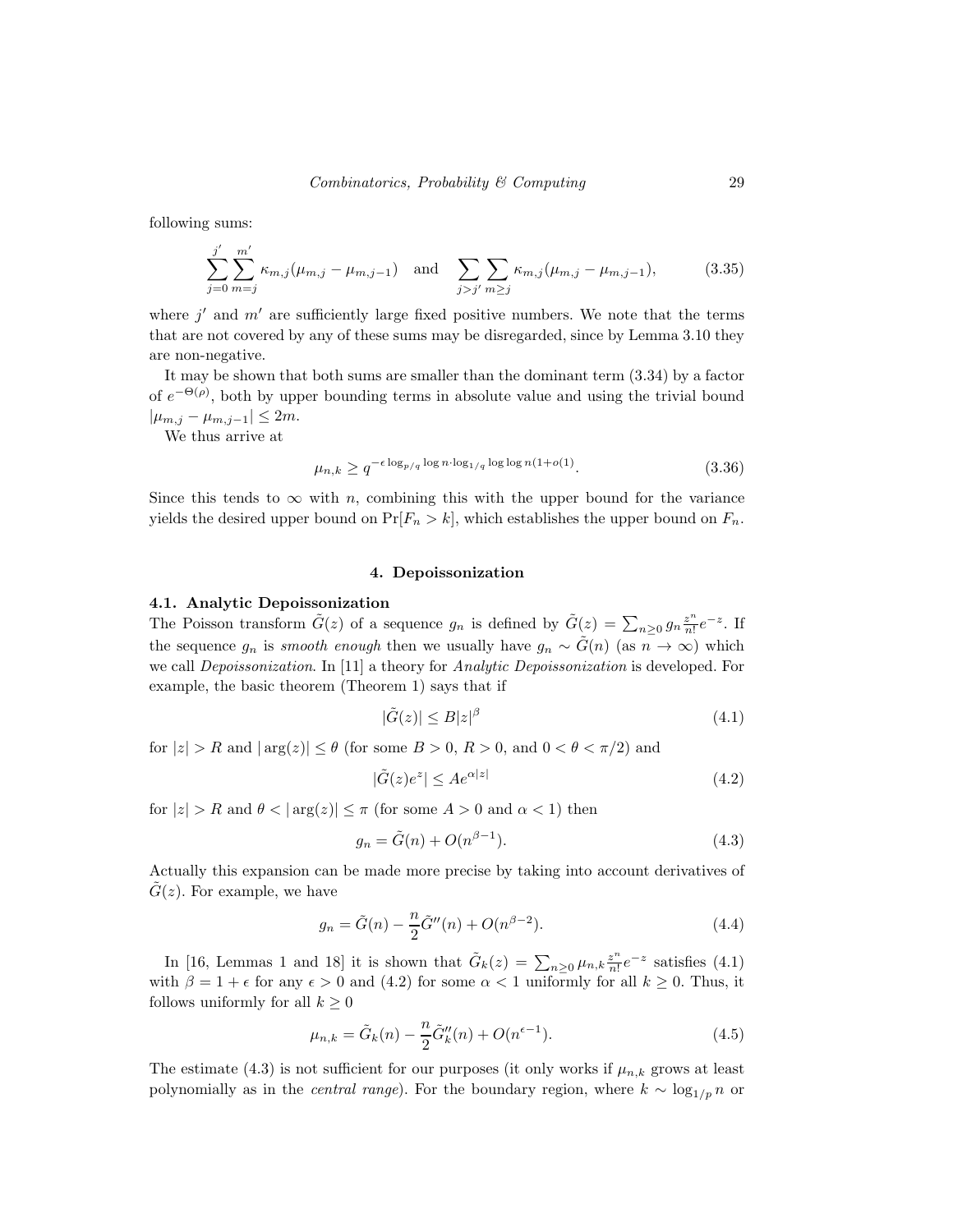$k \sim \log_{1/q} n$  we have to use (4.5) which means that we have to deal with derivatives of  $\tilde{G}_k(z)$ , too.

## 4.2. Poisson Variance

Next we discuss how the variance of a random variable can be handled with the help of the Poisson transform. First we assume that  $\tilde{G}(z)$  is the Poisson transform of the expected values  $\mu_n = \mathbb{E}[X_n]$  or a sequence of random variables. Furthermore we set

$$
\tilde{V}(z) = \sum_{n\geq 0} \mathbb{E}[X_n^2] \frac{z^n}{n!} e^{-z} - \tilde{G}(z)^2
$$

which we denote the Poisson variance. This is not the Poisson transform of the variance. However, since we usually have  $\mathbb{E}[X_n^2] \sim V(n) + G(n)^2$  and  $\mathbb{E}[X_n] \sim G(n)$  it is expected that  $Var[X_n] \sim V(n)$ . Actually this can be made precise with the help of (4.4). Suppose that  $\tilde{G}(z)$  and  $\tilde{V}(z)$  satisfy the property (4.1) and that  $\tilde{G}(z)$  and  $\tilde{V}(z) + \tilde{G}(z)^2$  the property (4.2). Then it follows that

$$
\mathbb{E}[X_n] = \tilde{G}(n) - \frac{n}{2}\tilde{G}''(n) + O(n^{\beta - 2})
$$

and

$$
\mathbb{E}[X_n^2] = \tilde{V}(n) + \tilde{G}(n)^2 - \frac{n}{2}\tilde{V}''(n) - n(\tilde{G}'(n))^2 - n\tilde{G}(n)\tilde{G}''(n) + O(n^{\beta - 2})
$$

from which it follows that

$$
\begin{aligned}\n\text{Var}[X_n] &= \tilde{V}(n) - \frac{n}{2} \tilde{V}''(n) - n(\tilde{G}'(n))^2 + \frac{1}{4} n^2 (\tilde{G}''(n))^2 \\
&\quad + O(n^{2\beta - 4}) + O(n^{\beta - 2} \tilde{G}(n)) + O(n^{\beta} \tilde{G}''(n)).\n\end{aligned} \tag{4.6}
$$

In particular in our case we know that the Poisson transform  $\tilde{G}_k(z)$  (of the sequence  $\mu_{n,k} = \mathbb{E}[B_{n,k}]$  and the corresponding Poisson variance  $\tilde{V}_k(z)$  satisfy the assumptions for  $\beta = 1 + \epsilon$  (for every fixed  $\epsilon > 0$ ), see [16]. Thus we also obtain (4.6) in the present context.

## 5. An Unexpected Identity

In this final section we prove that  $D(p) = 0$  which seems to be a new (and unexpected) identity.<sup>2</sup>

**Lemma 5.1.** *Suppose that*  $|p| < 1$  *and*  $q = 1 - p$  *and set* 

$$
D(p) = \sum_{L,M \ge 0} \xi_{L+1} \frac{(-1)^M}{M!} p^{((L+M)^2 + L - M)/2} q^{-L-M}, \qquad (5.1)
$$

*where*  $\xi_{\ell} = \xi_{\ell}(p)$  *is recursively defined by*  $\xi_1 = 1$  *and* 

$$
\xi_{\ell} = q^{-1} p^{\ell} \sum_{J=1}^{\ell} \frac{\xi_{\ell+1-J}}{J!} (q/p)^{J}.
$$
 (5.2)

<sup>2</sup> The following simple proof is due to Gleb Pogudin (Univ. Linz).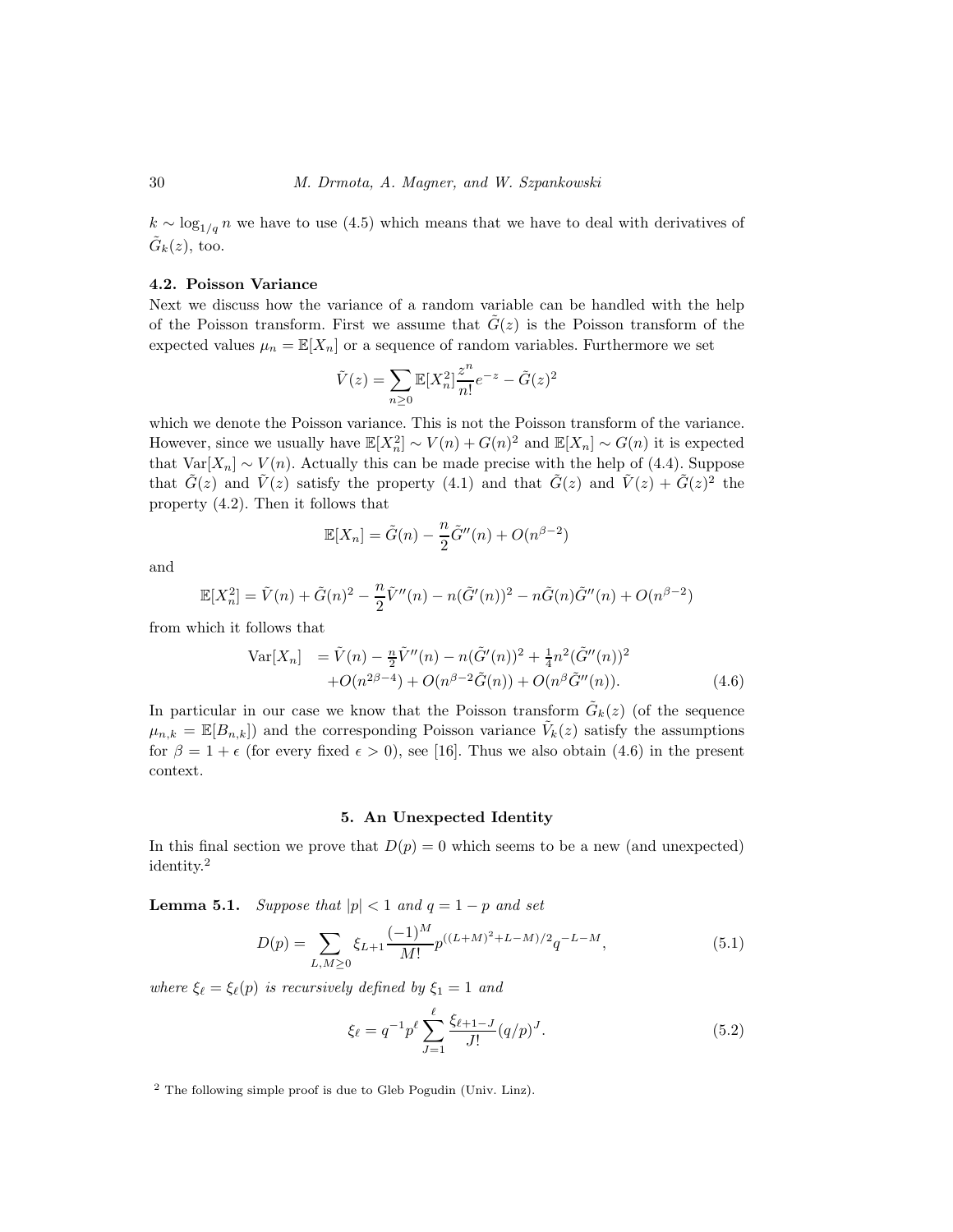*Then*

$$
D(p) = 0.\t\t(5.3)
$$

**Proof.** By setting  $L + M = n$  then we can rewrite  $D(p)$  as

$$
D(p) = \sum_{n\geq 0} p^{\binom{n}{2}} \sum_{L=0}^{n} \xi_{L+1}(p/q)^{L} \frac{(-1)^{(n-L)}}{(n-L)!} q^{-(n-L)}.
$$

Since the recurrence (5.2) for  $\xi_{\ell}$  can be rewritten to

$$
X(z) = \sum_{L \ge 0} \xi_{L+1} z^L = \prod_{j \ge 0} \frac{e^{qp^j z} - 1}{qp^j z}
$$

we thus obtain

$$
D(p) = \sum_{n\geq 0} p^{{n \choose 2}} [z^n] X((p/q)z) e^{-z/q} = \sum_{n\geq 0} p^{{n \choose 2}} [z^n] \prod_{j\geq 0} \frac{e^{(p-1)p^j z} - e^{-p^j z}}{p^{j+1} z}.
$$

Hence, if we set  $f(z) = \frac{1}{pz} (e^{(p-1)z} - e^{-z}), F(z) = f(z)f(pz)f(p^2z) \cdots$ , and  $F_n =$  $[z^n]F(z)$  then  $D(p) = 0$  is equivalent to  $\sum_{n \geq 0} F_n p^{n \choose 2} = 0$ .

We next set  $g(z) = e^{-z}$ ,  $h(z) = (e^{z} - 1)z$ , and  $q(z) = (1 - e^{-z})/z$ . Then we have  $f(z) = g(z)h(pz)$  and  $g(z) = g(z)h(z)$  which implies the representation

$$
F(z) = \prod_{j\geq 0} g(p^j z) h(p^{j+1} z) = g(z) \prod_{j\geq 1} g(p^j z) h(p^j z) = g(z) \prod_{j\geq 1} q(p^j z).
$$

Hence, if we set  $Q(z) = q(z)q(pz)q(p^2z) \cdots$ , and  $Q_n = [z^n]Q(z)$  then we also have

$$
F(z) = g(z)Q(pz) = (1 - zq(z))Q(pz) = Q(pz) - zQ(z) = \sum_{n \ge 0} Q_n(p^n z - z^{n+1}).
$$

So, finally, if we use the substitution  $z^n \mapsto p^{\binom{n}{2}}$  and the property  $\binom{n+1}{2} = \binom{n}{2} + n$ , we immediately see that every summand vanishes. This proves  $D(p) = 0$ . П

#### References

- [1] Milton Abramowitz and Irene A. Stegun. *Handbook of Mathematical Functions with Formulas, Graphs, and Mathematical Tables*, volume 55 of *National Bureau of Standards Applied Mathematics Series*. Superintendent of Documents, U.S. Government Printing Office, Washington, D.C., 1964.
- [2] Luc Devroye. A note on the probabilistic analysis of PATRICIA trees. *Random Structures and Algorithms*, 3(2):203–214, March 1992.
- [3] Luc Devroye. Laws of large numbers and tail inequalities for random tries and PATRICIA trees. *Journal of Computational and Applied Mathematics*, 142:27–37, 2002.
- [4] Luc Devroye. Universal asymptotics for random tries and PATRICIA trees. *Algorithmica*, 42(1):11–29, 2005.
- [5] Michael Drmota, Abram Magner, and Wojciech Szpankowski. Asymmetric R´enyi Problem and PATRICIA Tries. Proceedings of the 27th International Conference on Probabilistic, Combinatorial and Asymptotic Methods for the Analysis of Algorithms, Kraków, Poland, 4–8 July 2016.